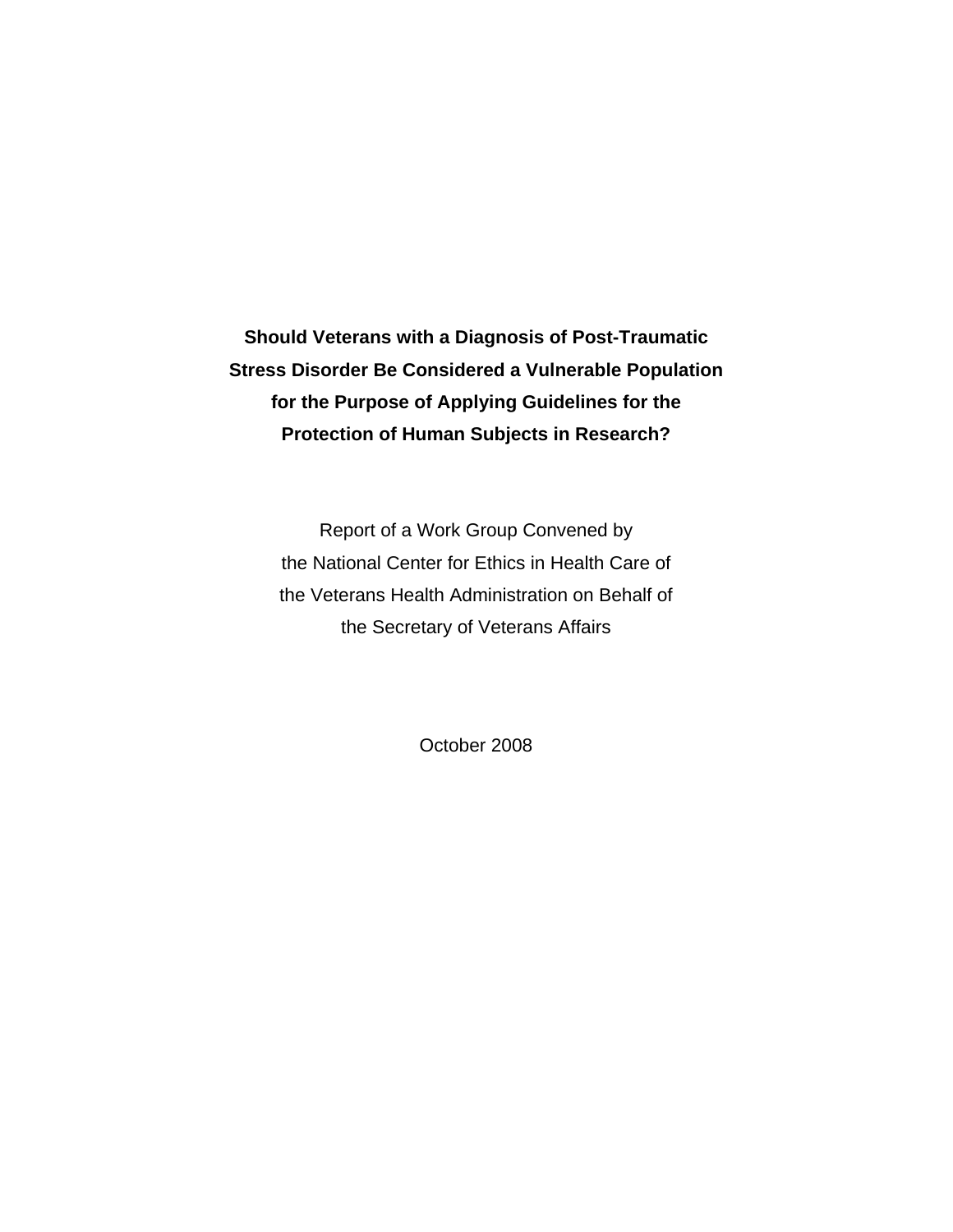## **Executive Summary**

The Secretary of the Department of Veterans Affairs charged the Work Group on Post Traumatic Stress Disorder (PTSD) and Vulnerable Populations in Research to examine the tension between the need to study veterans with PTSD to help improve their condition and the need to protect veterans with PTSD from further risk, given their potential vulnerability as research participants. Specifically, the Secretary of Veterans Affairs charged the Work Group to provide consensus recommendations to the Under Secretary for Health (USH) for the following questions:

- 1. Is it ever ethically permissible for the Veteran's Health Administration (VHA) to support the conduct of research on veterans with PTSD?
- 2. Are veterans with a diagnosis of PTSD considered "vulnerable" for the purpose of applying guidelines for the protection of human subjects in research?
- 3. Should veterans with a diagnosis of PTSD be afforded special consideration and/or extra protections under VHA guidance to protect human subjects in research?
	- a. If yes, what criteria would trigger the application of special consideration and/or extra protections?
	- b. If yes, what special consideration and/or extra protections should be afforded, and what mechanism would be used to implement them?

The Work Group, consisting of nine Federal employees from six different agencies, met

three times over the course of sixty days to discuss the charge, receive testimony and

comments from national experts inside and outside of VHA, and deliberate on

recommendations for VHA leadership. The Work Group answered the charge

questions as follows:

QUESTION 1: Is it ever ethically permissible for VHA to support the conduct of

research on veterans with PTSD?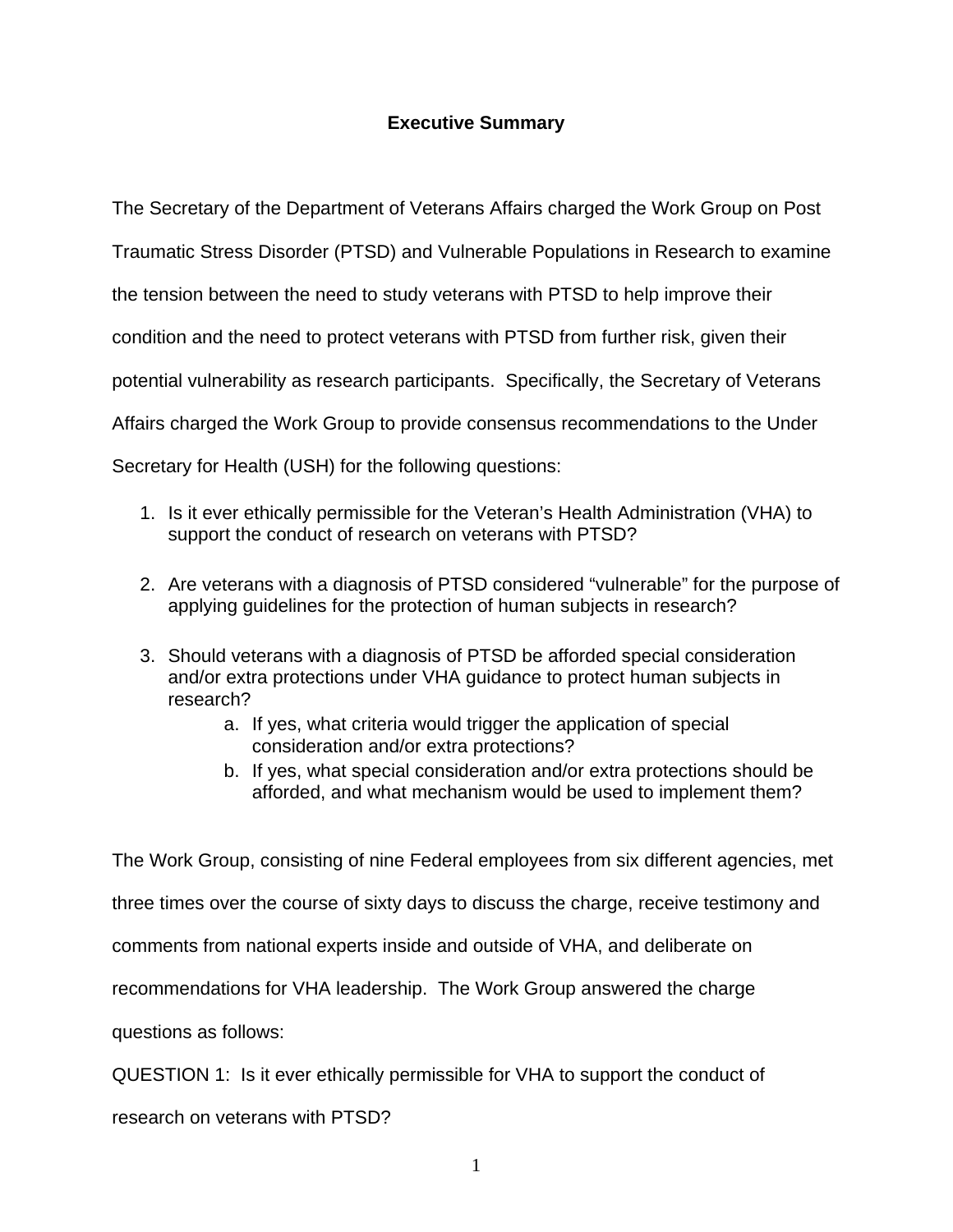CONSENSUS RECOMMENDATION 1: The Work Group concludes that it is not only ethically permissible for VHA to support the conduct of research involving veterans with PTSD but VHA has an ethical obligation to do so.

QUESTION 2: Are veterans with a diagnosis of PTSD considered "vulnerable" for the purpose of applying guidelines for the protection of human subjects in research?

CONSENSUS RECOMMENDATION 2: The Work Group concludes that, as a group, veterans with PTSD are not categorically vulnerable and, therefore, do not require special protections in the form of new regulations, policy or guidance. Under current Federal regulations and VA policy, Institutional Review Boards (IRB) are directed to scrutinize individual protocols to determine whether potential participants may have impaired decision-making capacity, an increased susceptibility to undue influence or coercion, or an increased susceptibility to the risks associated with a particular research study. None of these factors applies categorically to veterans with PTSD; however, one or more of these factors might apply to certain veterans with PTSD who are involved in a particular research study. If an IRB determines that this is the case with respect to a particular research study, the IRB should give special consideration to protecting the welfare of those veterans with PTSD who are involved, and consider whether special safeguards are needed to protect them, just as they would for any other study population.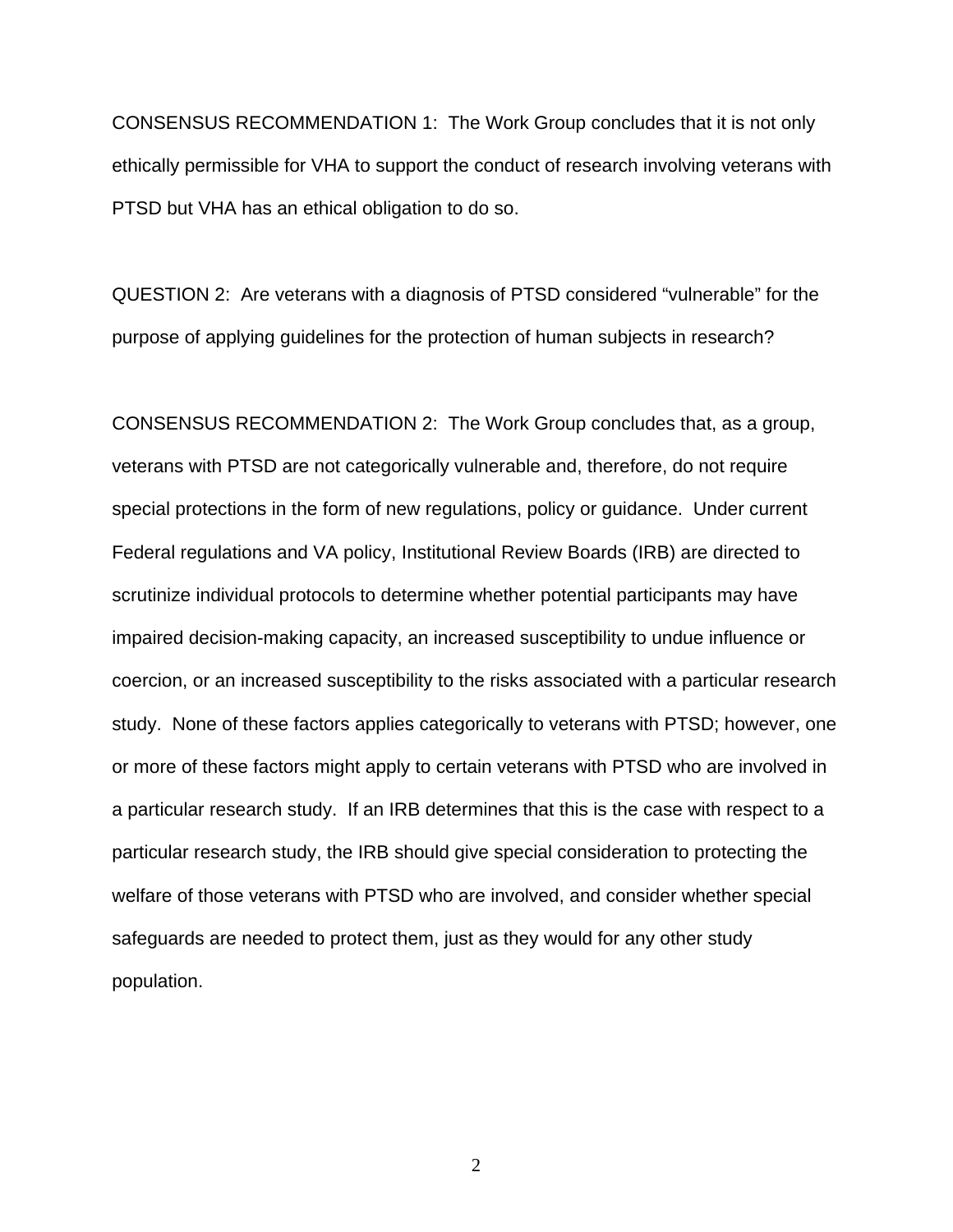QUESTION 3: Should veterans with a diagnosis of PTSD be afforded special consideration and/or extra protections under VHA guidance to protect human subjects in research?

a. If yes, what criteria would trigger the application of special consideration and/or extra protections?

b. If yes, what specific consideration and/or extra protections should be afforded, and what mechanism would be used to implement them?

CONSENSUS RECOMMENDATION 3: The Work Group concludes that veterans with a diagnosis of PTSD should be afforded special consideration consistent with current regulation and policy if and when an IRB determines that these veterans have impaired decision-making capacity, an increased susceptibility to undue influence or coercion, or an increased susceptibility to the risks associated with a particular research study. Because veterans with a diagnosis of PTSD are not categorically vulnerable, no extra protections in the form of additional regulation or policy are needed for this group beyond what is already specified for all participants in research.

As a society, we owe a special obligation to all veterans for the sacrifices they have made for our country including veterans who have developed PTSD and other disorders as a direct result of their military service. VHA, as part of its mission to advance the health and well-being of veterans, must adhere to the highest ethical standards in all of its research practices. Investigators, IRBs, and research teams should apply existing regulations and guidance regarding protecting human subjects with sensitivity to the needs and interests of veterans with PTSD within the context of the study under review.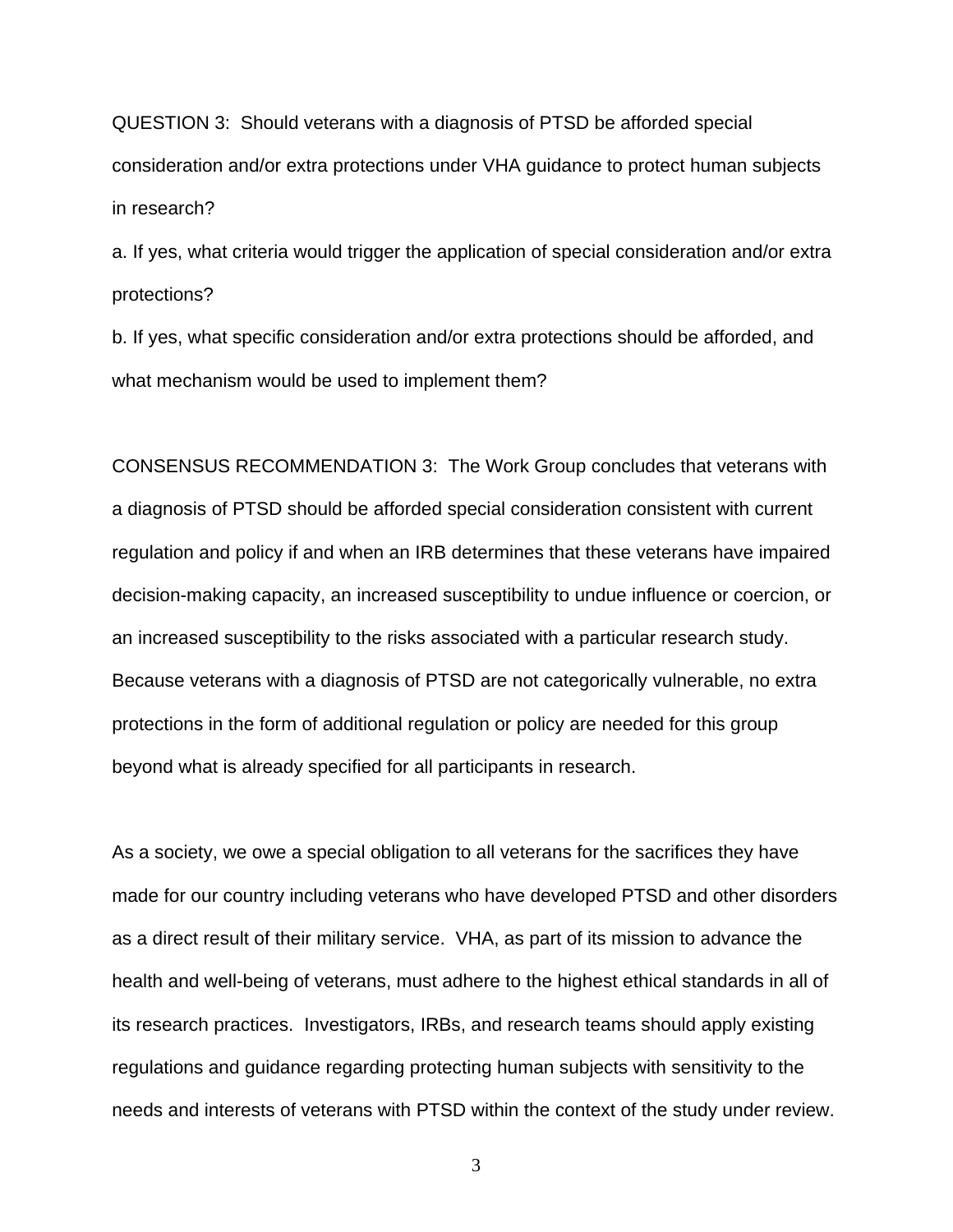#### **In addition, the Work Group made the following general recommendations:**

1. The Work Group recommends that this report be disseminated to the VA and affiliate IRBs and the interested public.

2. The Work Group recommends that VHA's Office of Research and Development conduct an educational needs assessment to determine what further information and resources, if any, researchers and IRBs need to implement the considerations and protections for vulnerable populations specified in regulation and policy. Such information may relate to PTSD specifically or to the assessment of vulnerability among subject populations more generally. The assessment should have input from veterans who have participated in or been recruited for research.

3. IRBs should continue to review protocols involving veterans with PTSD with the same care and attention with which they review other protocols, consistent with current regulation and policy pertaining to the protection of human research subjects, including ensuring that the review process is informed, as appropriate by both scientific/clinical expertise and experiential/advocacy expertise relating to veterans with PTSD.

4. If an IRB determines that veterans with a diagnosis of PTSD have an increased susceptibility to the risks associated with a particular research study, as described under answer Charge Question 2 and Consensus Recommendation 2 above, the IRB should add safeguards particular to the study to protect veterans with PTSD in that study.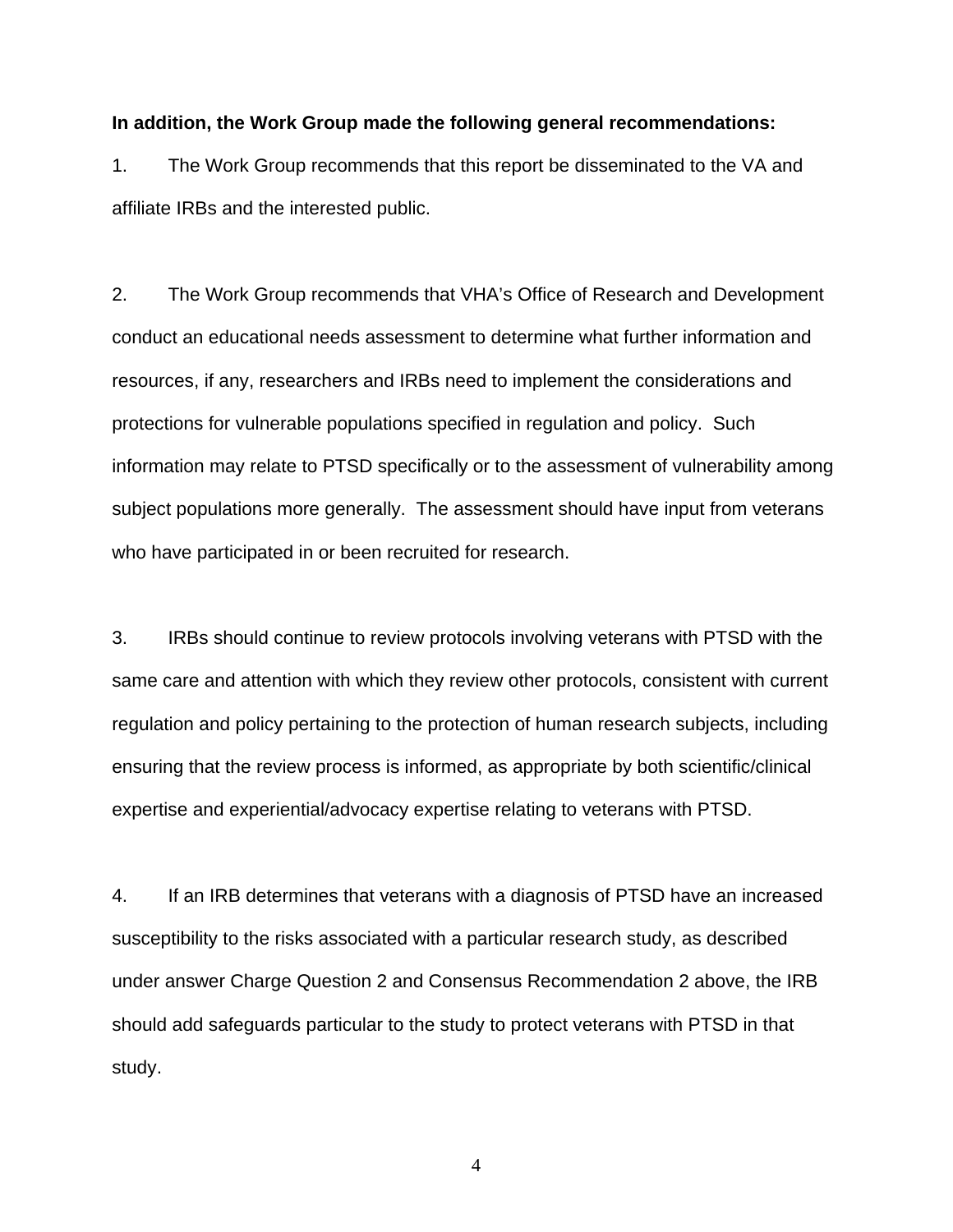#### **INTRODUCTION**

Post Traumatic Stress Disorder (PTSD) is a potentially disabling mental disorder that can develop after exposure to traumatic events, such as those encountered in military service. Among veterans who serve in a combat zone, it is estimated that 13 to 20 percent will eventually develop PTSD. Among veterans with a mental disorder who seek health care from the Veterans Health Administration (VHA), it is estimated that more than half have PTSD.

PTSD in veterans is associated with significant societal costs, in terms of both health care resources and human suffering. Suffering can result both directly from the symptoms and indirectly from the toll these symptoms can take on family, career, and lifestyle. When PTSD results from military combat, it holds special significance in American society: the diagnosis symbolizes to the public what veterans have sacrificed on behalf of the nation. At an earlier time in US history, before PTSD was well established as a mental disorder, veterans with PTSD were often misunderstood and even ostracized. Today it is recognized that the nation has a special obligation to veterans with PTSD – to understand their needs and assist in their recovery.

As part of its mission to improve the health and well-being of veterans, VHA conducts research into injuries and illnesses that are associated with military service in an effort to better understand these conditions, develop effective treatments, and improve the delivery of care. VHA's research portfolio currently includes over 500 studies involving veterans with PTSD.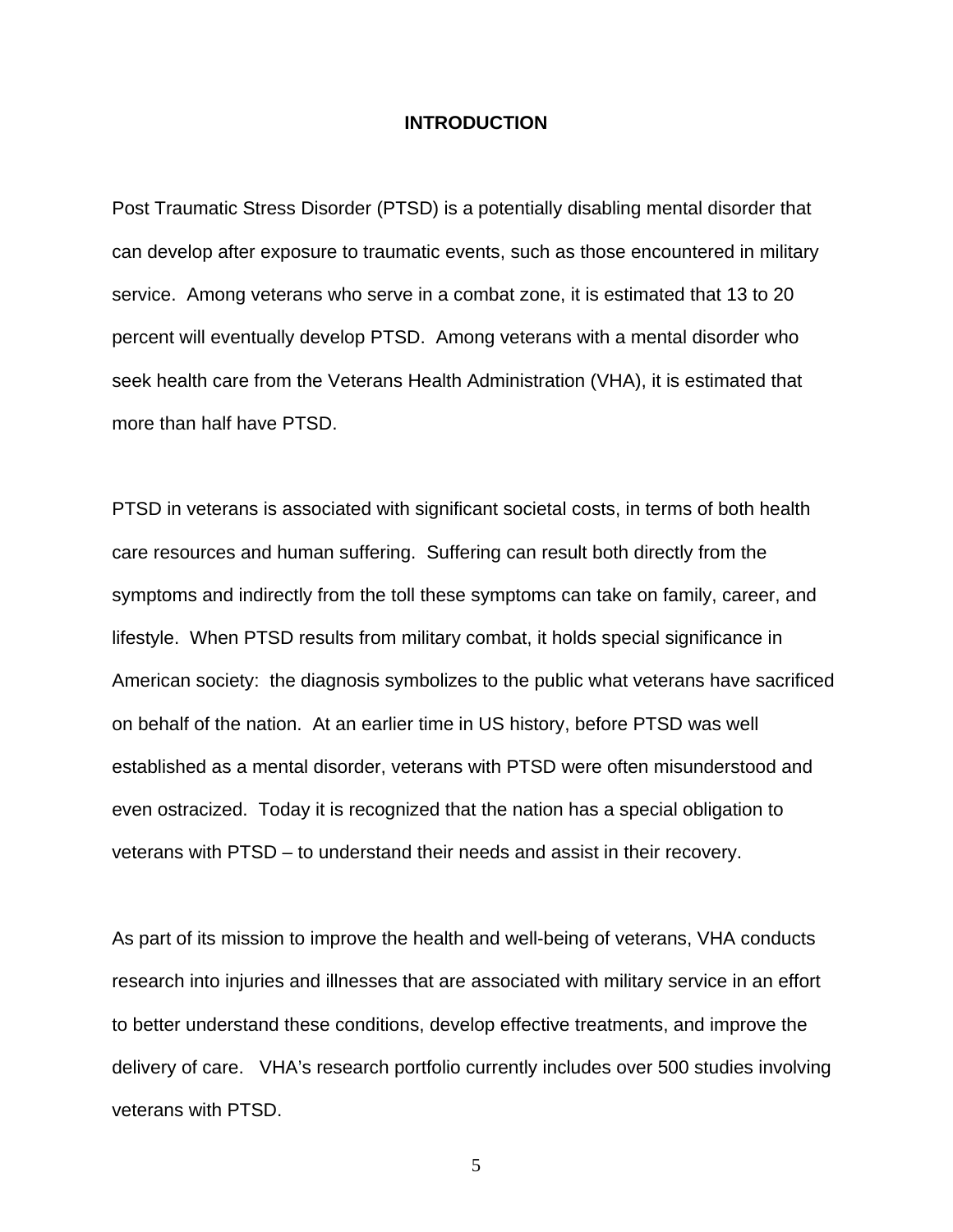Recent media coverage of the plight of veterans with PTSD has led to questions about whether veterans with a diagnosis of PTSD should be considered "vulnerable" for the purpose of applying the various guidelines that have been developed to protect human subjects in research. Some have even questioned whether, given the potential vulnerability of veterans with PTSD, it is ever ethical to perform research involving this population.

#### **Work Group Charge**

The Secretary of the Department of Veterans Affairs (VA) charged the Work Group on PTSD and Vulnerable Populations in Research to examine the tension between the need to study veterans with PTSD to help improve their condition and the need to protect veterans with PTSD from further risk, given their potential vulnerability as research participants (Appendix A). Specifically, the Secretary of Veterans Affairs charged the Work Group to provide consensus recommendations to the Under Secretary for Health (USH) for the following questions:

1. Is it ever ethically permissible for VHA to support the conduct of research on veterans with PTSD?

- 2. Are veterans with a diagnosis of PTSD considered "vulnerable" for the purpose of applying guidelines for the protection of human subjects in research?
- 3. Should veterans with a diagnosis of PTSD be afforded special consideration and/or extra protections under VHA guidance to protect human subjects in research?
	- a. If yes, what criteria would trigger the application of special consideration and/or extra protections?
	- b. If yes, what special consideration and/or extra protections should be afforded, and what mechanism would be used to implement them?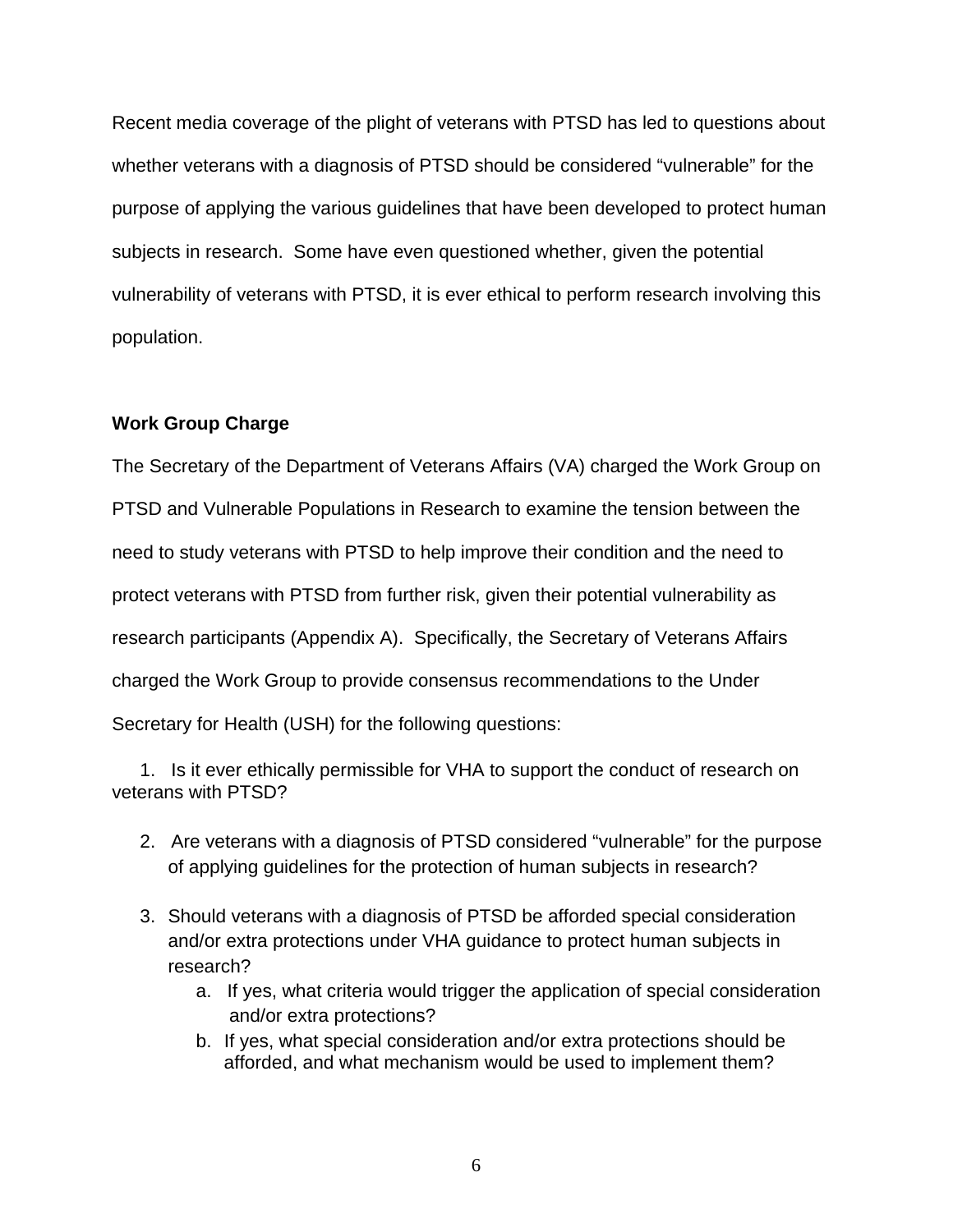The Work Group, consisting of nine Federal employees from six different agencies, met three times over the course of sixty days to discuss the charge, receive testimony and comments from national experts inside and outside of VHA, and deliberate on recommendations for VHA leadership. The findings and recommendations of this report represent the consensus opinion of these Federal experts and are not intended to represent the position of their respective agencies or to constitute approval of the report by those agencies. This document outlines the findings of the Work Group and its recommendations.

**QUESTION 1:** *Is it ever ethically permissible for VHA to support the conduct of research on veterans with PTSD?*

**CONSENSUS RECOMMENDATION** 1: The Work Group concludes that it is not only ethically permissible for VHA to support the conduct of research involving veterans with PTSD, but VHA has an ethical obligation to do so.

#### **Rationale**

In responding to this question, the Work Group addressed six related questions:

- A. Is there a need for more research on PTSD?
- B. Could this research be conducted without the participation of PTSD patients?
- C. Does research on PTSD patients expose them to undue risk?
- D. Is it an appropriate role for VHA to conduct this research?
- E. Has prior VHA research been effective in advancing the understanding of PTSD?
- F. Would denying veterans with PTSD access to research participation be unfair?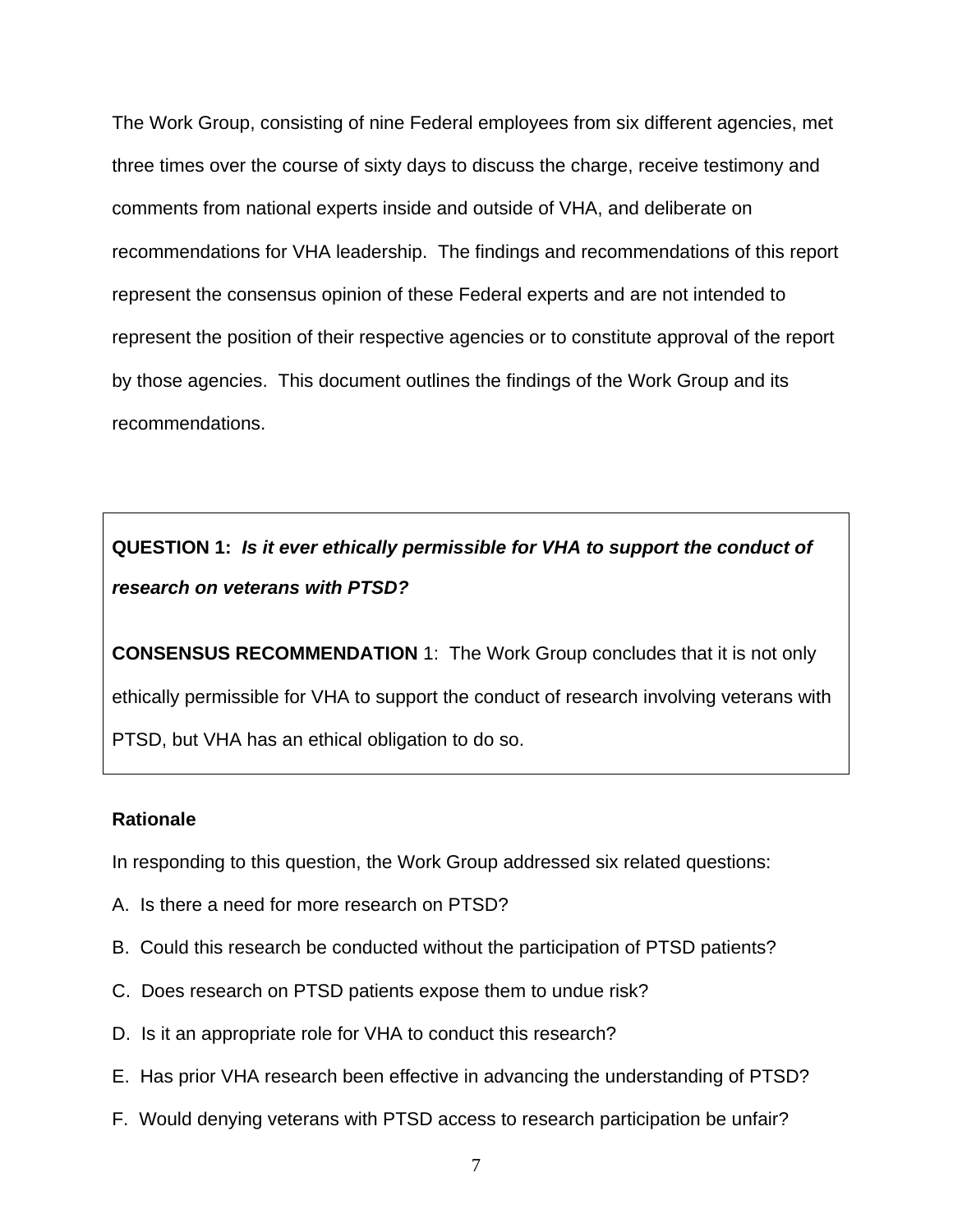#### A. Is There a Need for More Research on PTSD?

Yes. Additional research on PTSD is needed to fully understand the disorder and to develop effective treatments. In a 2008 report commissioned by VA, the National Academy of Science Institute of Medicine (IOM) concluded that, for the majority of available treatments for PTSD, scientific evidence to support the effectiveness of these treatments is still lacking. The IOM summarized its findings by stating, "The committee could only conclude that well-designed research is needed to answer the key questions regarding the efficacy of treatment modalities in veterans." (pg. x). Similarly, in testimony provided to the Work Group, Dr. Freidman concluded that many gaps still exist in the current understanding of PTSD and in knowledge of effective treatments. Dr. Friedman and his colleagues highlighted a need for more research into the efficacy of pharmacologic interventions and psychotherapies, mechanism of memory, the biology of the disorder, and the differences in the manifestation of the disorder in particular populations such as women, minorities, and the elderly (Friedman, Resick, and Keane, 2007). In his testimony to the Work Group, Dr. Paul Appelbaum also noted that very little is known about factors that contribute to or detract from valid informed consent among veterans with PTSD, as compared to other patient populations. Work Group members further noted that little research has been undertaken to examine how veterans with PTSD experience the research process.

#### B. Could this research be conducted without the participation of PTSD patients?

No. While some aspects of the basic biology of PTSD can be studied in animals or healthy volunteers, other aspects of the disorder and its treatment can only be studied in PTSD patients. Examples of research topics that require work with PTSD patients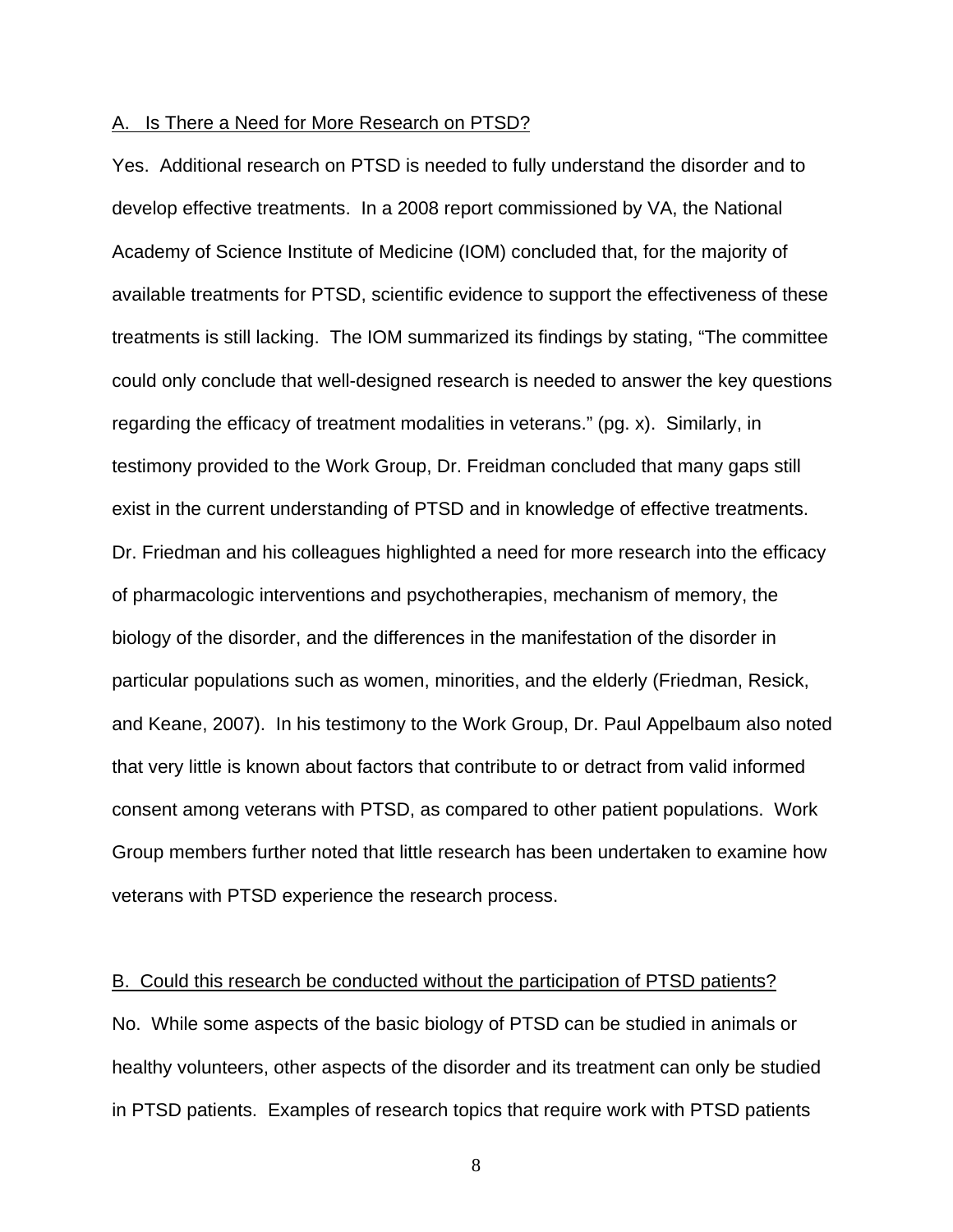include epidemiological investigations, the effects of PTSD on an individual's life experiences, the impact of PTSD on family members, the effectiveness of specific treatments for PTSD in particular patient populations, the effectiveness of psychosocial interventions, and the best service delivery approaches for PTSD care.

#### C. Does research on PTSD patients expose them to undue risk?

No. There is no evidence to suggest either that the research currently being done on PTSD patients is riskier than research on other populations of patients, or that PTSD patients are inherently at higher risk from research participation.

VHA has multiple mechanisms in place to ensure that veterans participating in research are not exposed to undue risk. Two national program offices within VHA, the Office of Research and Development (ORD) and the Office of Research Oversight (ORO), have specific responsibilities for ensuring the welfare of research participants. ORD created the Program for Research Integrity, Development, and Education (PRIDE), whose mission is to protect participants in VA human research. PRIDE is responsible for developing national VHA policy on human research protections and for providing education and training to investigators, Institutional Review Board (IRB) members, local research and development staff, and facility leadership. VHA requires that all VA human research protection programs be formally accredited. VHA is the only Federal agency that mandates such accreditation. (See Appendix B for additional information on PRIDE).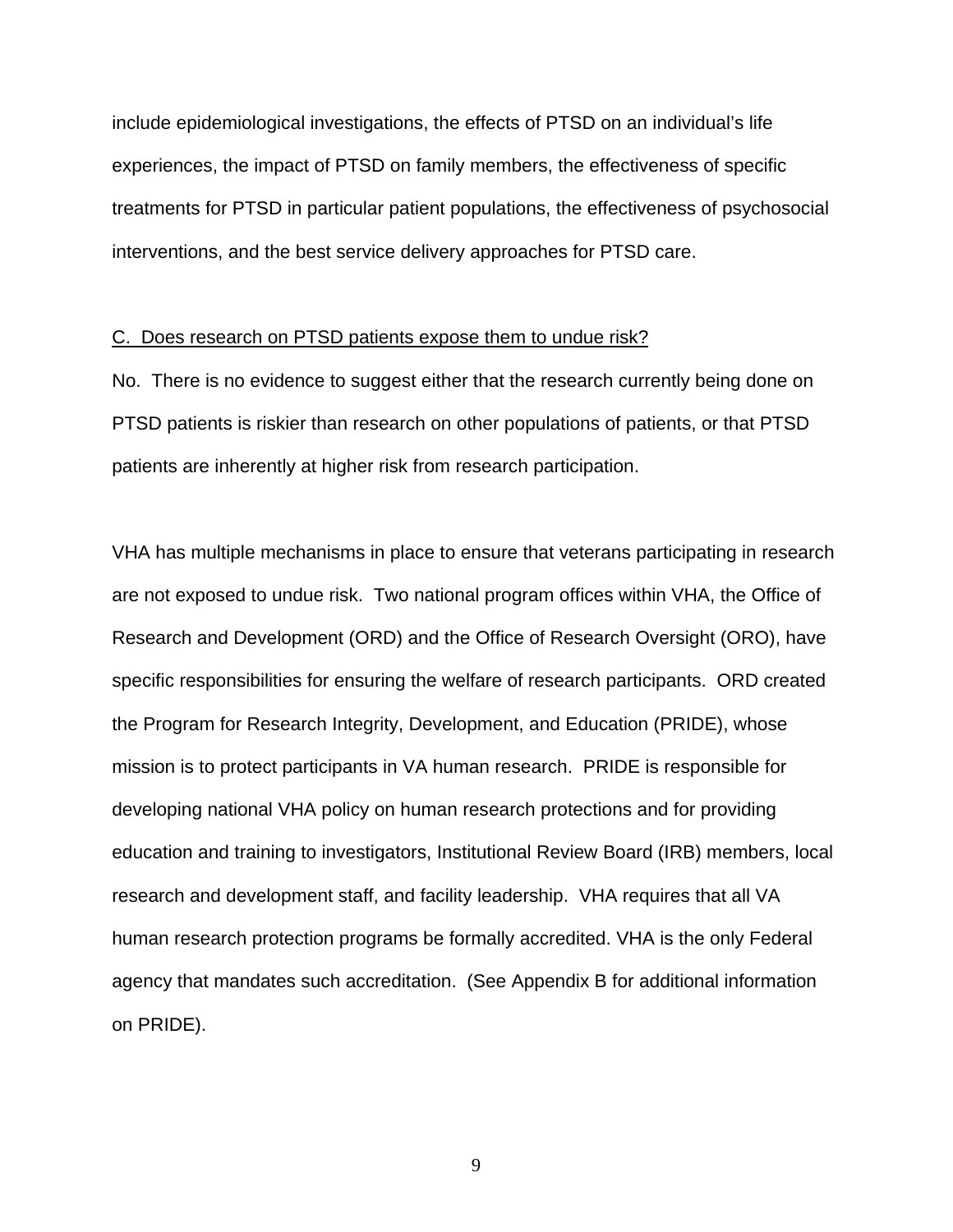ORO is the primary VHA office responsible for compliance and assurance related to human subjects protections. In this role, ORO is responsible for managing Federal Wide Assurances for VHA, monitoring external accreditation of VHA research programs, educating Research Compliance Officers in VHA facilities, and providing technical assistance and information to VHA research facilities to enhance and promote research compliance. Together, ORD and ORO spent an estimated \$12.8 million in fiscal year (FY) 2008 on human research protection activities in VHA.

In response to an incident involving a veteran with PTSD in which VHA received unfavorable press attention, ORO directed IRBs in the field on July 1, 2008, to conduct focused reviews of PTSD research at VHA. As a result of this intensive scrutiny, 7.6 percent of the 537 protocols reviewed were in some way modified, while the remaining 92.4 percent were continued without modification. After reviewing reports from these IRBs, ORO concluded that that the current research at VHA facilities displayed "appropriate sensitivity" to the PTSD population. While they noted several ways in which research oversight in VHA could be strengthened overall, which are currently being addressed by VHA, they made no recommendations that were unique to research on PTSD (ORO, Special IRB Reviews of PTSD Research, 2008).

Almost all research exposes research subjects to some level of risk. In order to be ethically justifiable, any risks to research subjects must be outweighed by the expected benefits of the research. The Work Group is not aware of any evidence that research involving PTSD patients is inherently riskier than research on other populations of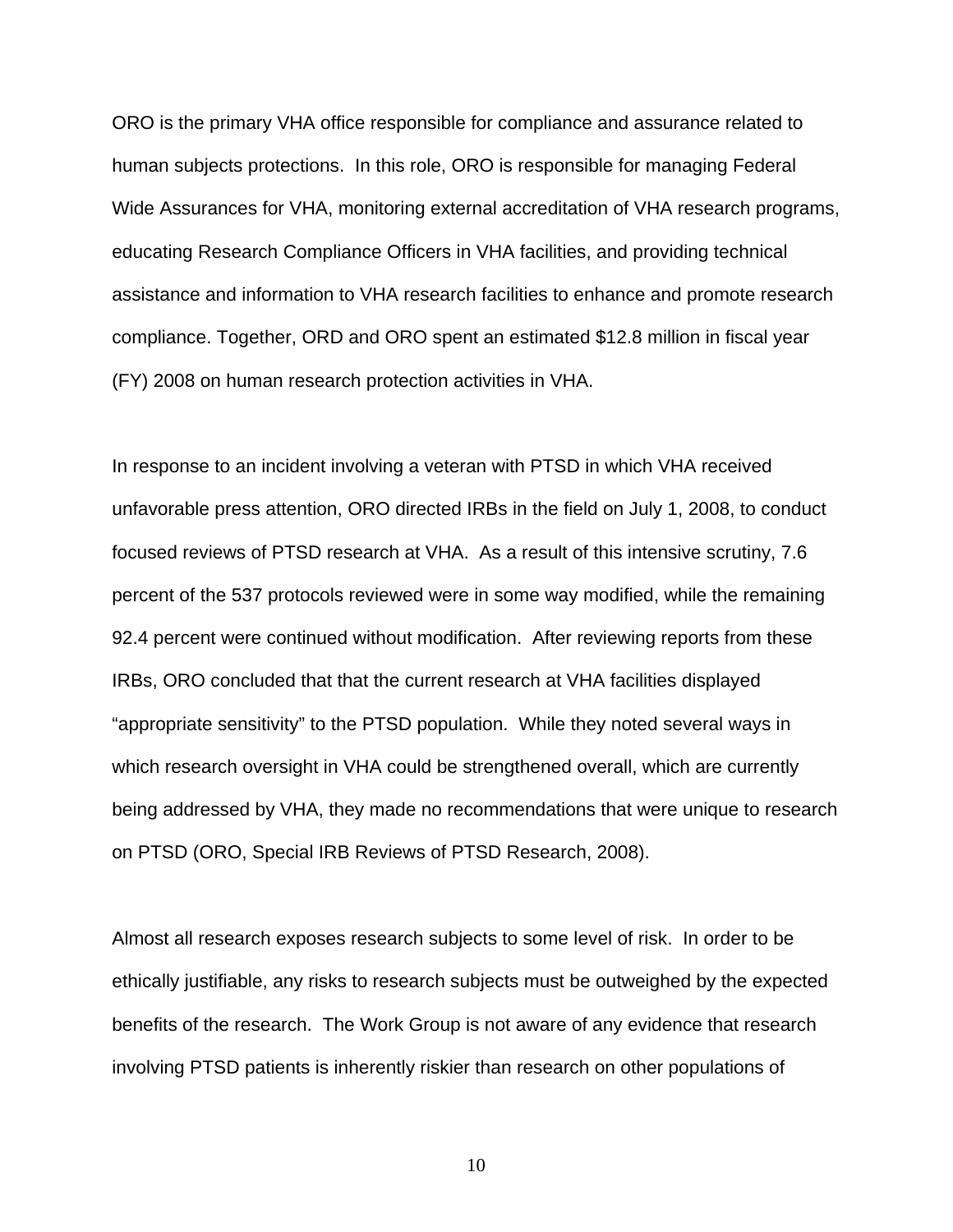patients. On the other hand, given the shortage of effective treatments for PTSD, the potential benefits of research involving PTSD patients are substantial.

#### D. Is it an appropriate role for VHA to conduct this research?

Yes. VHA has an explicit mission to carry out research on medical conditions related to military service, including research to understand and treat PTSD. As stated in the authorizing statute for VA, Title 38, United States Code (U.S.C.) 7303:

In order to carry out more effectively the primary function of the Administration and in order to contribute to the Nation's knowledge about disease and disability, the Secretary shall carry out a program of medical research in connection with the provision of medical care and treatment to veterans.

The statute further states that VA should conduct "research into injuries and illnesses particularly related to service" (38 U.S.C. 7303(a)(1)(B)). In an update to the authorizing statute, Public Law 102-405 directed VA to focus specifically on PTSD, stating that "the Secretary shall assign a high priority to the conduct of research on mental illness, including research regarding (1) post-traumatic stress disorder, (2) post-traumatic stress disorder in association with substance abuse, and (3) the treatment of those disorders." This direction from Congress is captured in VHA's current strategic plan under Strategic Goal #6, to "focus research and development on clinical and system improvements designed to enhance the health and well being of veterans," and Strategic Initiative 6.1, to "identify and assess opportunities for extensive VA involvement in research related to service connected injuries (e.g., Traumatic Brain Injury, polytrauma, Spinal Cord Injury, and PTSD)."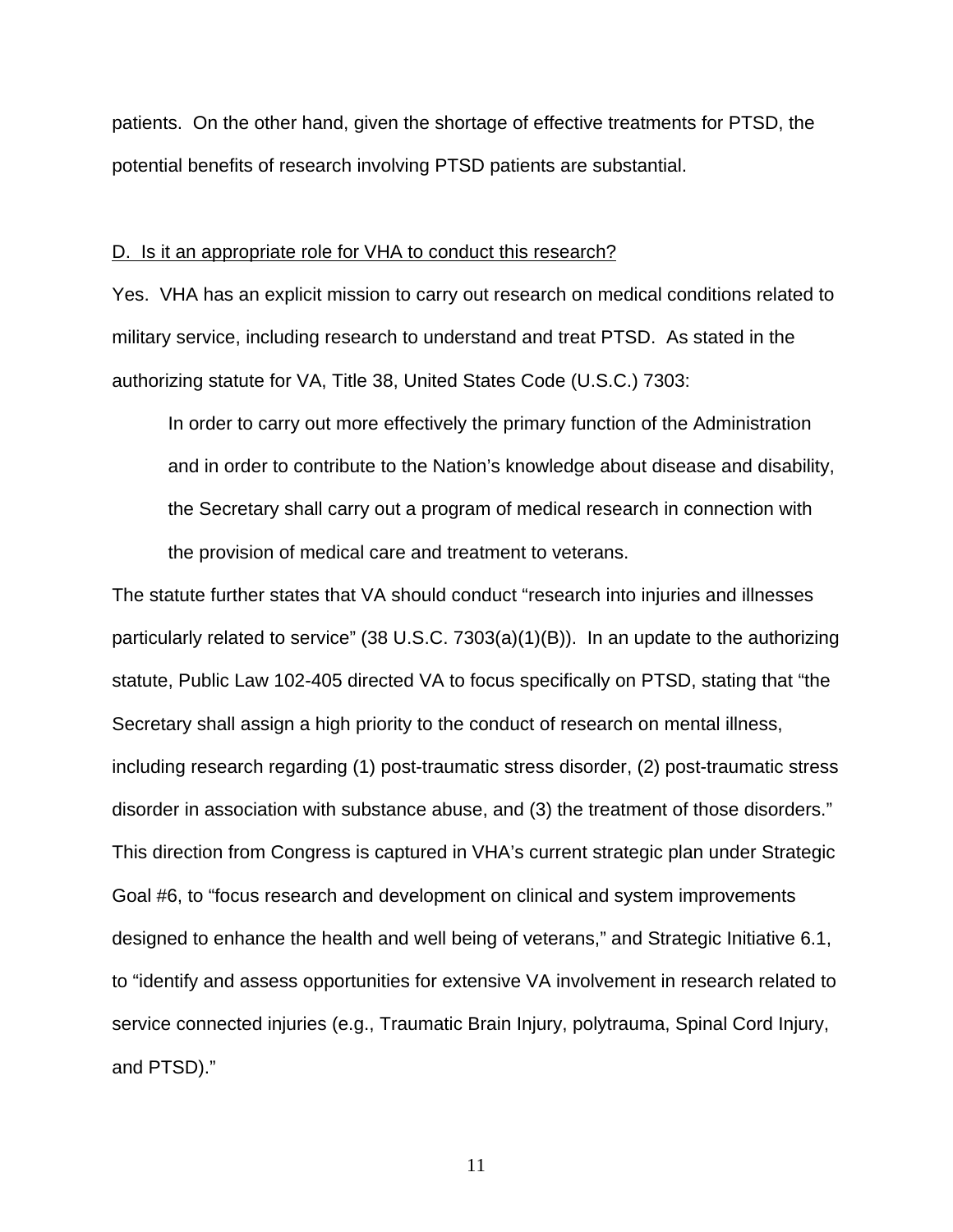Both Congress and VHA recognize that as a responsible steward of public dollars, VHA must continue to pursue research on conditions that affect veterans, but for which highly effective and efficient treatments are unavailable. As agents of President Lincoln's charge to "care for those who have borne the battle," VHA has an obligation to carry out research that will improve the health and well-being of veterans with PTSD.

#### E. Has prior VHA research been effective in advancing the understanding of PTSD?

Yes. As described by Dr. Marmar in his testimony to the Work Group, VHA research is internationally recognized as leading the world in understanding PTSD including the "prevalence, course, risk and resilience factors, complications, biology, and treatment of PTSD." Veterans, including the 80 percent not treated at VA facilities, and the general population have benefited considerably from PTSD research at VHA. (See Appendix C for a summary of Dr. Marmar's testimony on PTSD research conducted in VHA.)

#### F. Would denying veterans with PTSD access to research participation be unfair?

Yes. Subjects enter into research projects for many reasons including altruism (Kass, Sugarman, Faden, and Schoch-Spana, 1996). The ability to contribute to society may be a significant psychological benefit, especially for people whose options to serve others may be limited by illness. There is evidence that for many veterans, altruism is a substantive factor in their decisions to participate in research (Scott, 2008). Participation in research may also directly benefit the research subjects (Braunholtz, Edwards, and Lilford, 2001).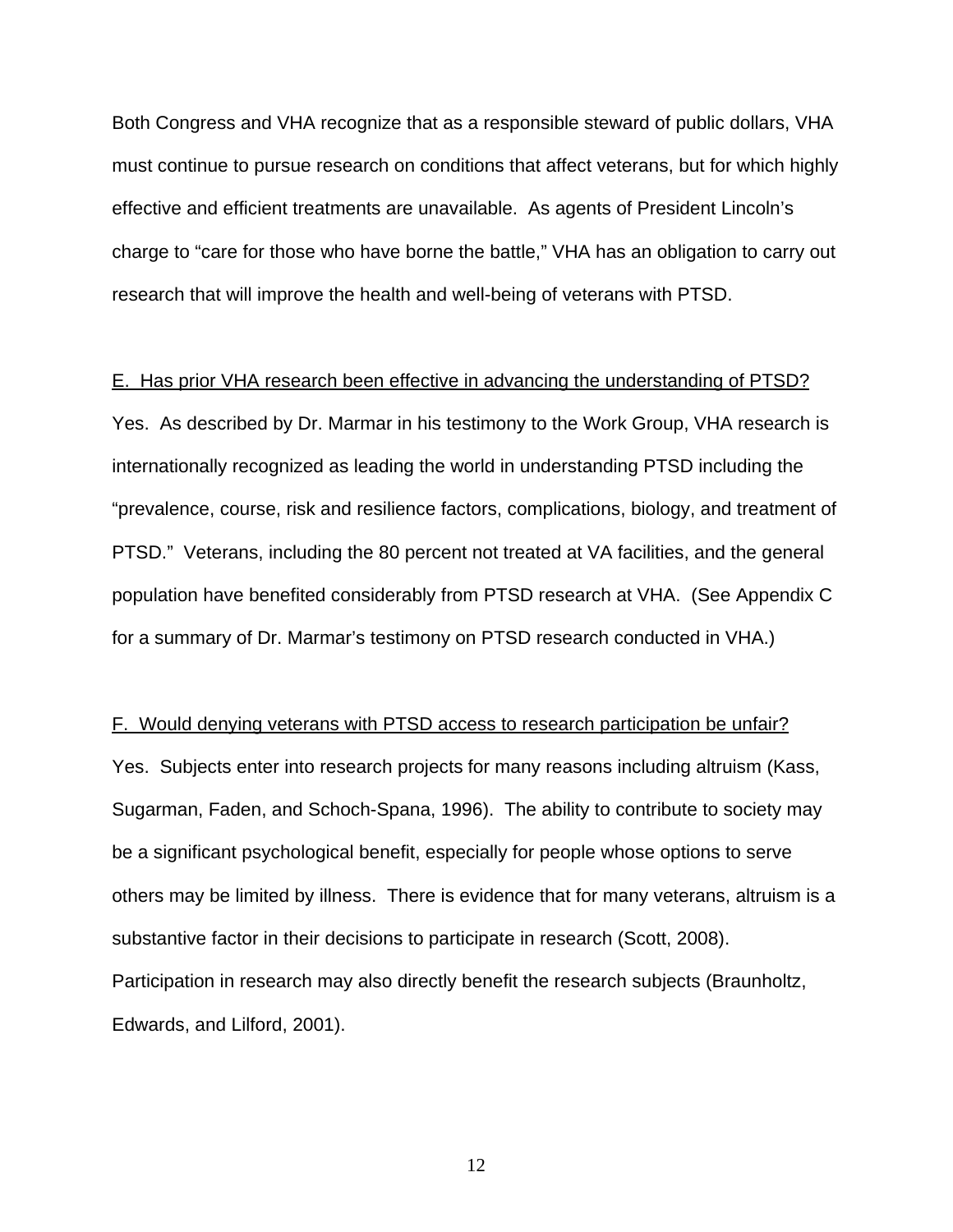The principle of justice requires that participation in research be made available to all eligible subjects equally (National Commission for the Protection of Human Subjects of Biomedical and Behavioral Research, 1979). Limiting the participation of veterans with PTSD in research without the justification that the research is unsafe or that the population could not give adequate consent would violate this principle.

**QUESTION 2:** *Are veterans with a diagnosis of PTSD considered "vulnerable" for the purpose of applying guidelines for the protection of human subjects in research?* 

**CONSENSUS RECOMMENDATION 2**: The Work Group concludes that, as a group, veterans with PTSD are not categorically vulnerable and, therefore, do not require special protections in the form of new regulations, policy or guidance. Under current Federal regulations and VA policy, IRBs are directed to scrutinize individual protocols to determine whether potential participants may have impaired decision-making capacity, an increased susceptibility to undue influence or coercion, or an increased susceptibility to the risks associated with a particular research study. None of these factors applies categorically to veterans with PTSD; however, one or more of these factors might apply to certain veterans with PTSD who are involved in a particular research study. If an IRB determines that this is the case with respect to a particular research study, the IRB should give special consideration to protecting the welfare of those veterans with PTSD who are involved, and consider whether special safeguards are needed to protect them, just as they would for any other study population.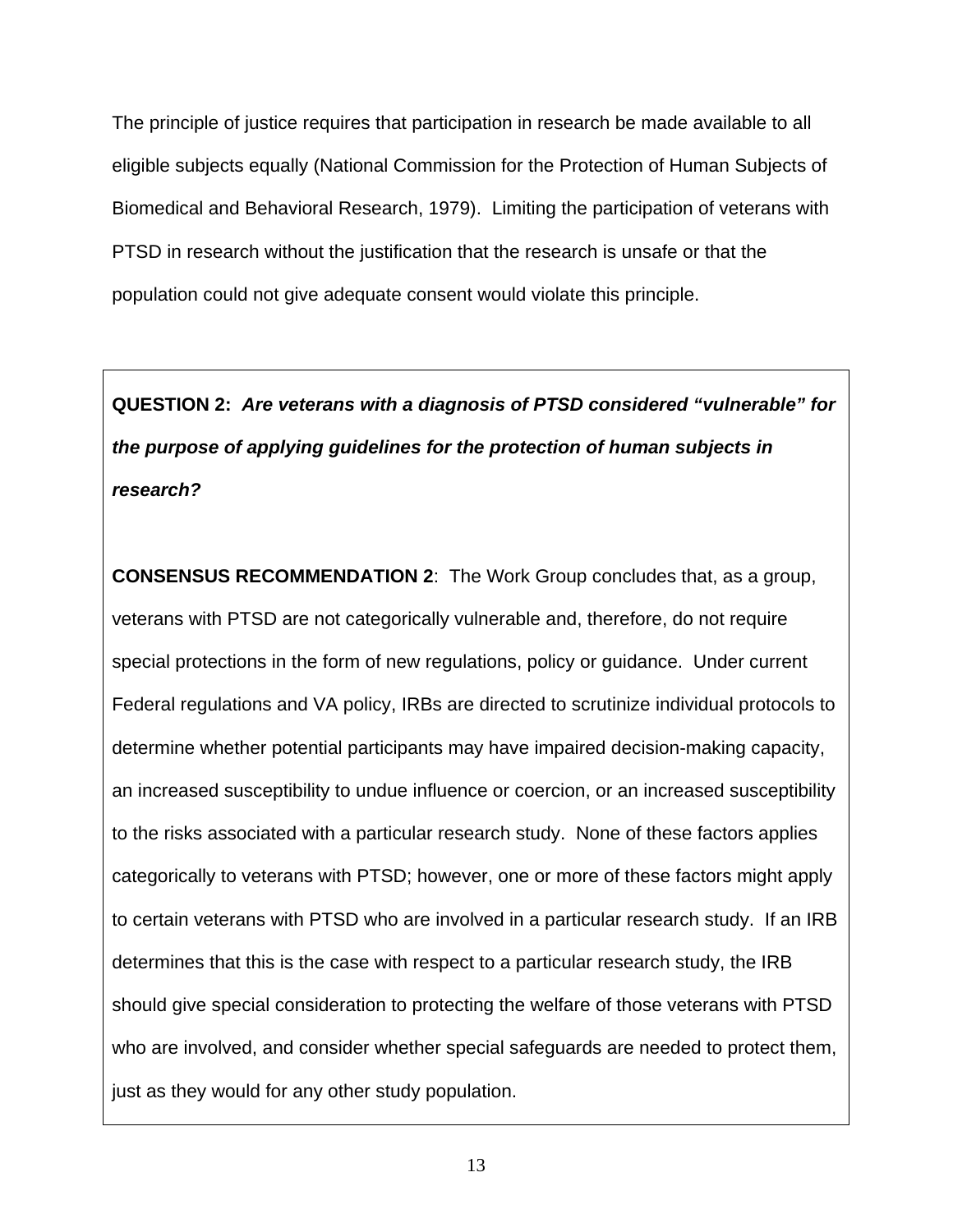#### **Rationale**

In responding to this question, the Work Group addressed the following related questions:

- A. What is meant by "vulnerable" in the context of human subject research?
- B. How is the term "vulnerable" used in guidelines for the protection of human research subjects?
- C. What are the general characteristics of PTSD in veterans?
- D. Do veterans with a diagnosis of PTSD have impaired decision-making capacity?
- E. Do veterans with a diagnosis of PTSD have an increased susceptibility to undue influence or coercion?
- F. Do veterans with a diagnosis of PTSD have an increased susceptibility to research risks?
- G. Should veterans with a diagnosis of PTSD be considered categorically "vulnerable" for the purpose of applying guidelines for the protection of human subjects in research?

#### A. What is meant by "vulnerable" in the context of human subject research?

The term "vulnerable" is used in a number of different ways in the research ethics context, and there is no single definition of vulnerability that is universally accepted. As noted by the National Bioethics Advisory Commission (1988), vulnerability can originate in either an individual's clinical condition (e.g., Alzheimer's disease that impairs decision making) or an individual's social context (e.g., economic disadvantage), both of which can fluctuate over a lifetime. Kipnis (2001) has described a taxonomy of seven ways in which a person can be vulnerable. Indeed, Kottow (2003) suggests that we are all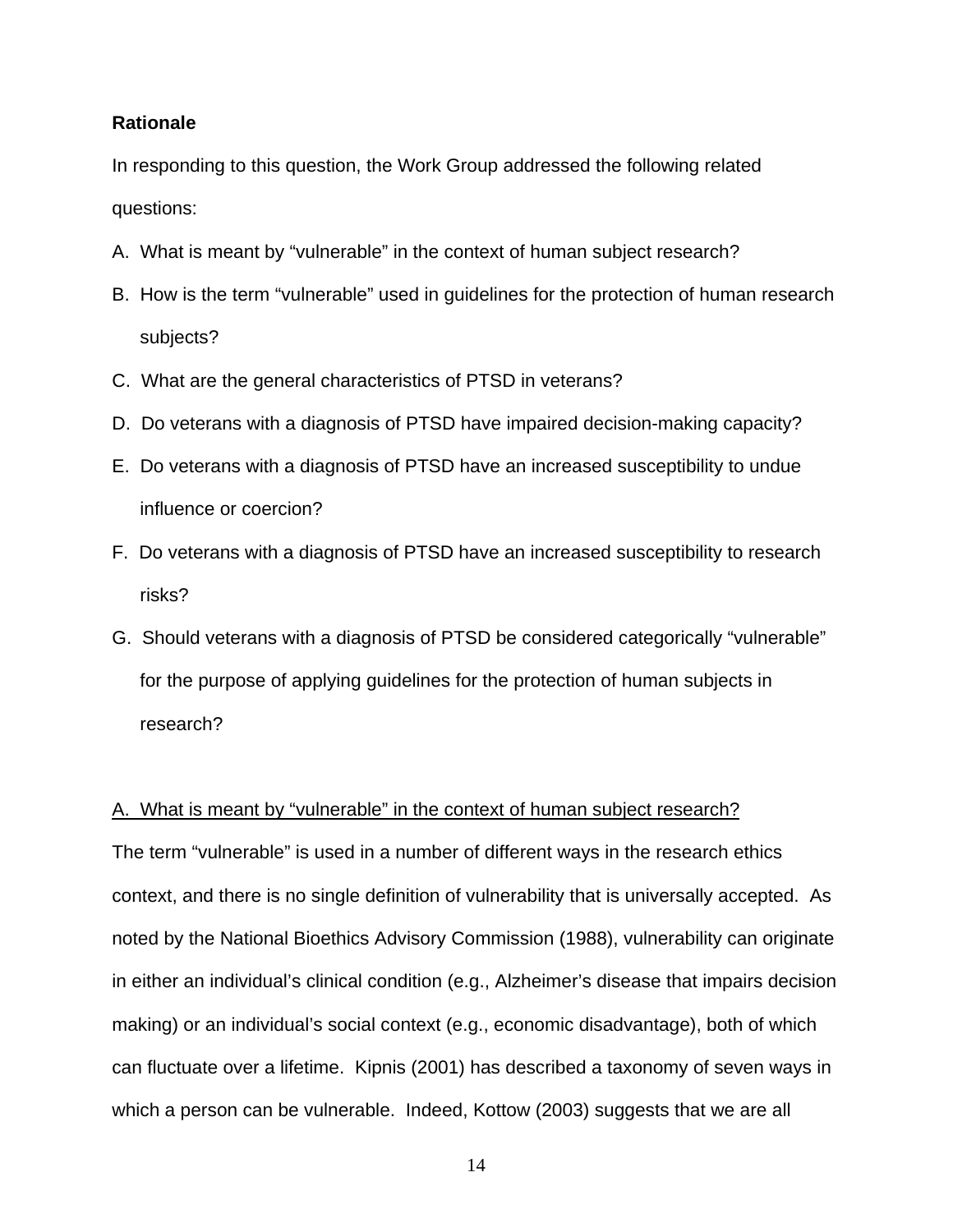vulnerable in one way or another. There has been a trend in the research ethics literature to broadly apply "vulnerability" to many populations, for example to those with a terminal illness, employees, the elderly, healthy volunteers, minorities, the unemployed, the medically disadvantaged, people in emergency rooms, and homeless persons. Levine and colleagues argue that applying the term "vulnerability" in such a broad way to so many groups has diluted the impact of the term and the protection it is supposed to bring to research subjects (Levine et. al., 2004). Therefore, in this analysis, the Work Group has applied term vulnerability cautiously, adhering to the definitions of vulnerability embodied in Federal regulation, policy and guidance.

# B. How is the term "vulnerable" used in guidelines for the protection of human research subjects?

The need for concern and protection of vulnerable populations was described in the 1979 report of the National Commission for the Protection of Human Subjects of Biomedical and Behavioral Research, commonly known as *The Belmont Report*. The principles defined in that report were subsequently codified in the "Common Rule," a set of Federal regulations for the protection of human research subjects subscribed to by 17 Federal agencies and set forth in Title 45 Code of Federal Regulations (CFR), Part 46. The Common Rule, in turn, forms the basis for VHA Handbook 1200.05, *Requirements for the Protection of Human Subjects in Research.*

In Federal regulations and VHA policy, the term "vulnerable" applies in the context of the protection of research subjects in three ways. First, "vulnerable" is used to refer to certain populations that have been singled out as categorically vulnerable and,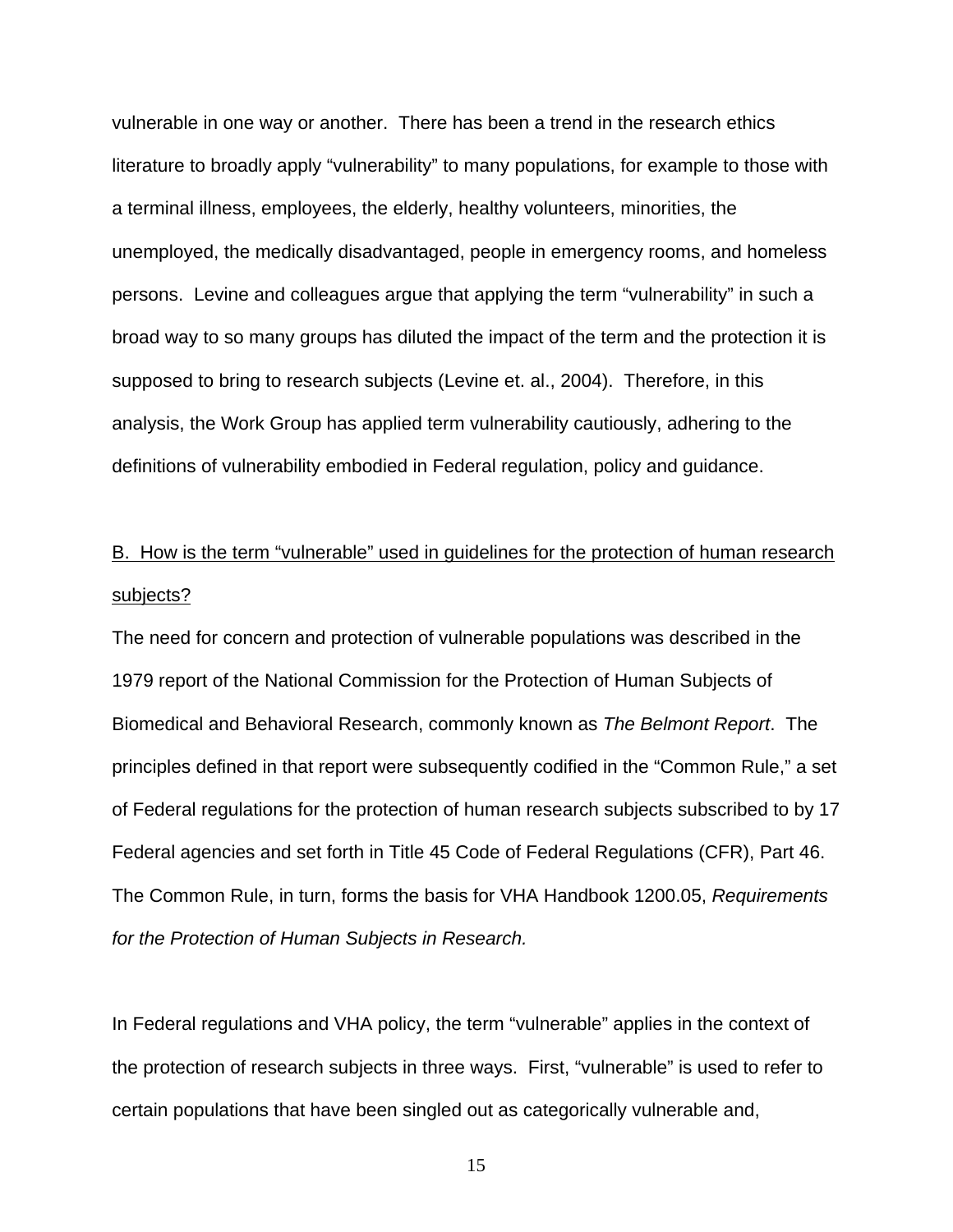therefore, in need of special protections that do not apply to other research subjects. Under federal regulations three groups are considered categorically vulnerable: fetuses and pregnant women (45 CFR Part 46, Subpart B); prisoners (45 CFR Part 46, Subpart C); and children (45 CFR Part 46, Subpart D). Under VHA policy, a fourth group is also considered categorically vulnerable: mentally disabled persons or those persons with impaired decision-making capacity. For each group, regulations and policy set forth specific requirements for IRBs.

The term "vulnerable" is also used in a broader sense to include individuals who, while not categorically vulnerable, may be considered more susceptible to coercion or undue influence than other individuals, at least in the context of a particular research study. In this sense a wide range of individuals are considered potentially vulnerable including, for example, individuals who are economically or educationally disadvantaged (45 CFR 46.107(a)), elderly, severely ill, homosexual or bisexual, women, or minorities (IRB Guidebook, 1993). For these and other potentially vulnerable groups, federal regulations do not set forth any explicit requirements for IRBs, but do set forth a general requirement for IRBs to give special consideration to protecting the welfare of such individuals.

Finally, "vulnerable" is sometimes used in a third sense to refer to increased susceptibility to the risks associated with a particular research study. For example, when determining whether the risks of a particular vaccine trial are reasonable in relation to its benefits, IRBs should consider "any special vulnerability of the subject population to the potential adverse effects of the vaccine" (Office of Human Research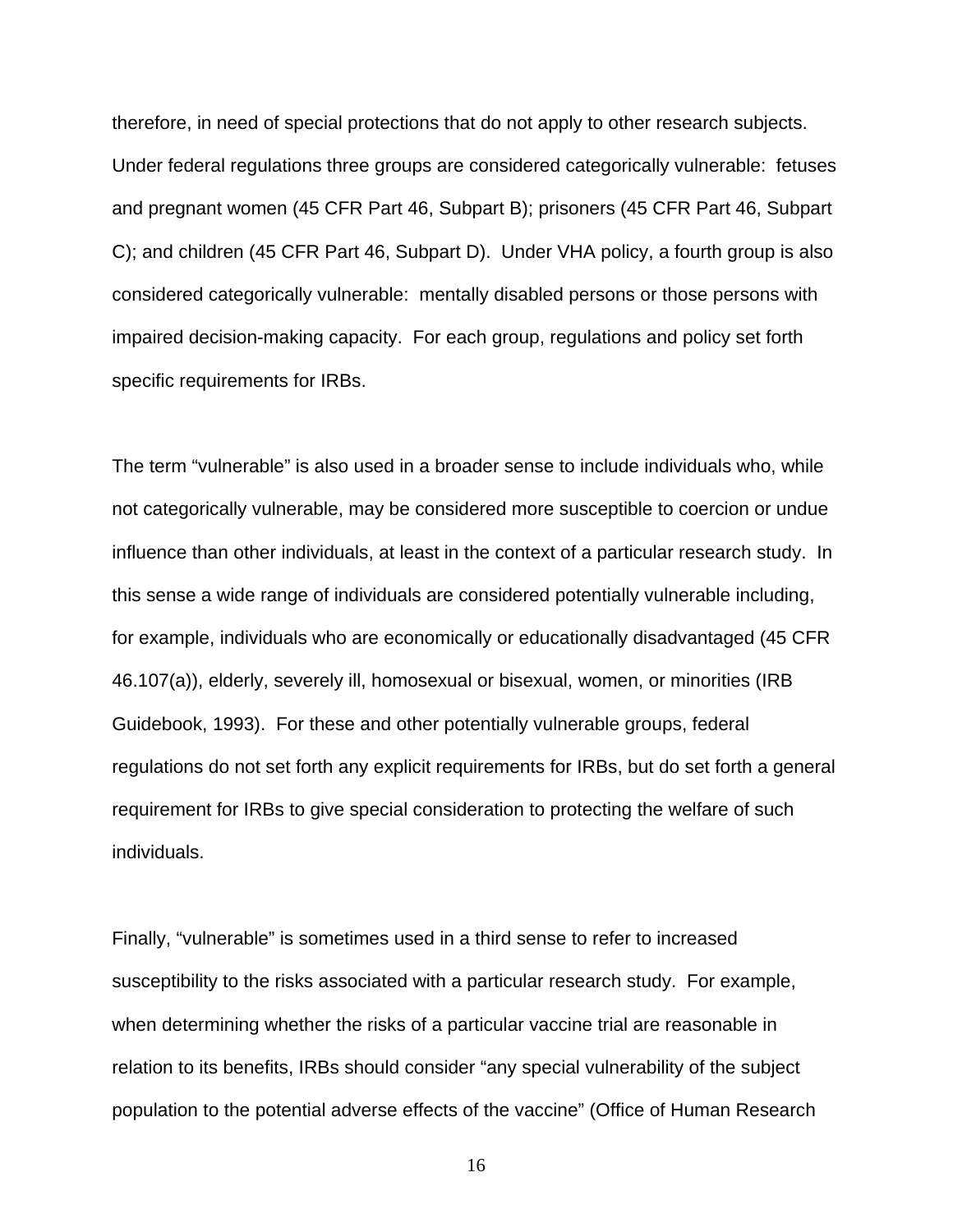Protections (OHRP) IRB Guidebook Chap. V, Sec. 6). IRBs have an obligation to minimize risks and ensure that risks are reasonable, taking into account any increased susceptibilities of the research subjects.

#### C. What are the general characteristics of PTSD in veterans?

The American Psychiatric Association (APA) defines specific symptoms and criteria for the diagnosis of PSTD in its Diagnostic and Statistic Manual of Mental Disorders (DSM), which is widely regarded as the gold standard for psychiatric diagnosis (DSM-IV-TR, 2000). To be diagnosed with PTSD, a person must have experienced, witnessed, or been confronted with a traumatic event, that involved actual or threatened death or serious injury of self or others, to which his or her response involved intense fear, helplessness, or horror (DSM-IV-TR, 2000). To be diagnosed with PTSD, a person must have symptoms that persist for at least one month from each of the three categories, and that cause clinically significant distress or impairment in functioning. (See Appendix D for the full DSM-IV description of PTSD Criteria.)

PTSD is a common disorder, especially among combat veterans. In the general United States population, the lifetime prevalence of PTSD is approximately 5 to 6 percent for men and 10 to 14 percent for women (Yehuda, 2002). In a recent analysis of data on Vietnam theater veterans found that 18.7 percent of these veterans had PTSD at some time in their lives, and that that 9.1 percent continued to have PTSD at 11- and 12-year follow-up (Dohrenwend et al., 2006). A recent survey of soldiers who served in Iraq and Afghanistan found that about 14 percent had probable PTSD (Tanielian and Jaycox, 2008). It is also notable that a substantial number of individuals exposed to traumatic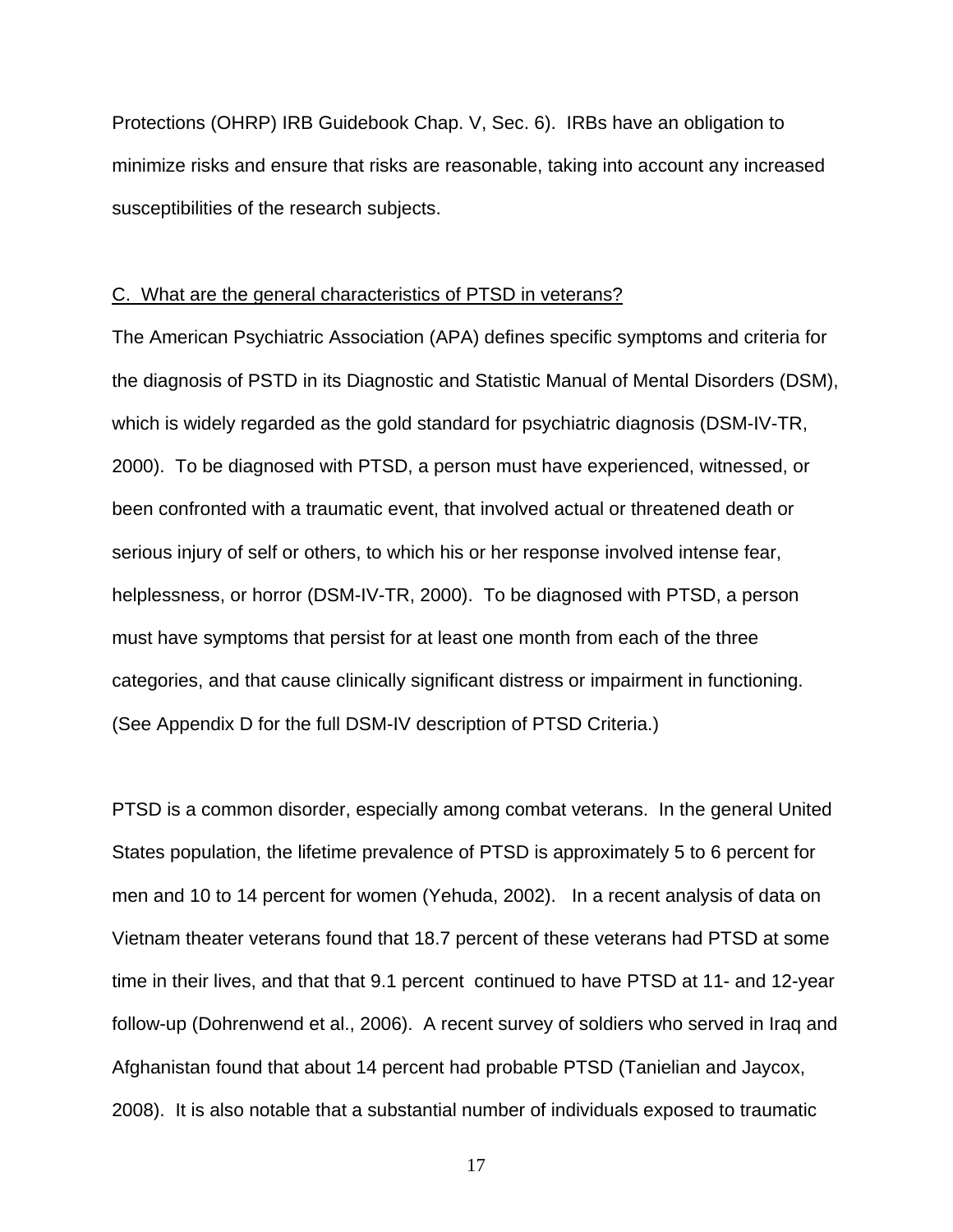stress develop sub-threshold or partial PTSD associated with increased risk of suicide and functional impairment (Marshall et al., 2001; Stein et al., 1997; Wiess et al., 1992).

Individuals correctly diagnosed with PTSD can vary widely in their actual symptom pattern and intensity, and in their ability to function. Among Vietnam veterans with PTSD persisting 11-12 years, considerable variability was displayed in functional impairment related to PTSD (Dohrenwend et al., 2006). (See Appendix E for a chart of functional level variation in Vietnam veterans with PTSD persisting 11-12 years.)

PTSD often occurs concurrently with other disorders, most frequently depression and substance abuse. There is also a high prevalence of traumatic brain injury (TBI) among recently returning combat veterans with PTSD. Such comorbidities can complicate the clinical care of veterans with PTSD, as well as the question of whether patients with PTSD are vulnerable in research. (See Appendix F for a chart of comorbid conditions in veterans returning from Iraq and Afghanistan.)

D. Do veterans with a diagnosis of PTSD have impaired decision-making capacity? No, not in general. As a mental disorder, PTSD can affect several aspects of mental function that in some cases could influence decision making, including thinking (e.g., decreased concentration and foreshortened sense of future), mood (e.g., depression and irritability), experience (e.g., dissociation), and relational functioning (e.g., lack of social supports and divorce). However, these effects are generally not severe enough to render individuals with PTSD incapable of giving voluntary informed consent. Expert testimony before the Work Group from Drs. Strauss, Marmar, Freidman, and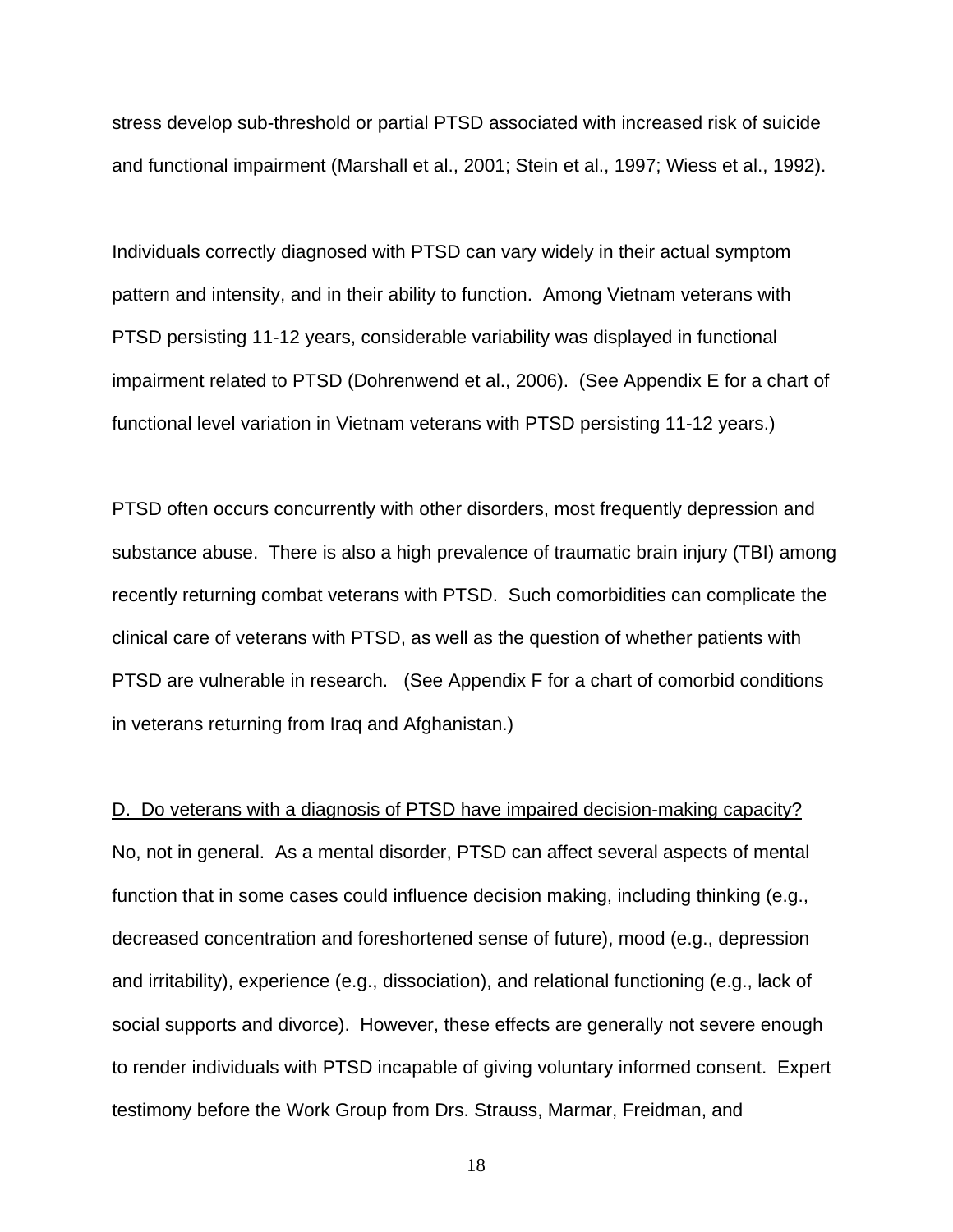Appelbaum concluded that most individuals with PTSD will be able to give adequate informed consent most of the time, although there may be times when an individual with PTSD will not be able to give adequate informed consent because of unusually severe symptoms or complicating factors. Examples of such problems include severe dissociative events, psychotic-like states, uncontrolled emotions, or complicating comorbid conditions like traumatic brain injury.

# E. Do veterans with a diagnosis of PTSD have an increased susceptibility to undue influence or coercion?

No, not in general. It is possible that some veterans who rely on VA for health care or other benefits may feel pressured to participate in research out of fear that if they refuse to participate, their benefits might be somehow affected. However, this is the case for all veterans who seek VA health care, not just those with PTSD. In addition, in all VA protocols, potential research subjects are specifically assured that declining to participate in research will not result in any penalty or loss of benefits to which the subject is otherwise entitled. Further some veterans, including those with PTSD, are homeless, unemployed and poor, which may make them susceptible to coercion or undue influence.

# F. Do veterans with a diagnosis of PTSD have an increased susceptibility to research risks?

No, not in general. However, as with other populations of potential research subjects, veterans with PTSD may have an increased susceptibility to the research risks involved in a particular study. For example, it is possible that veterans with PTSD might be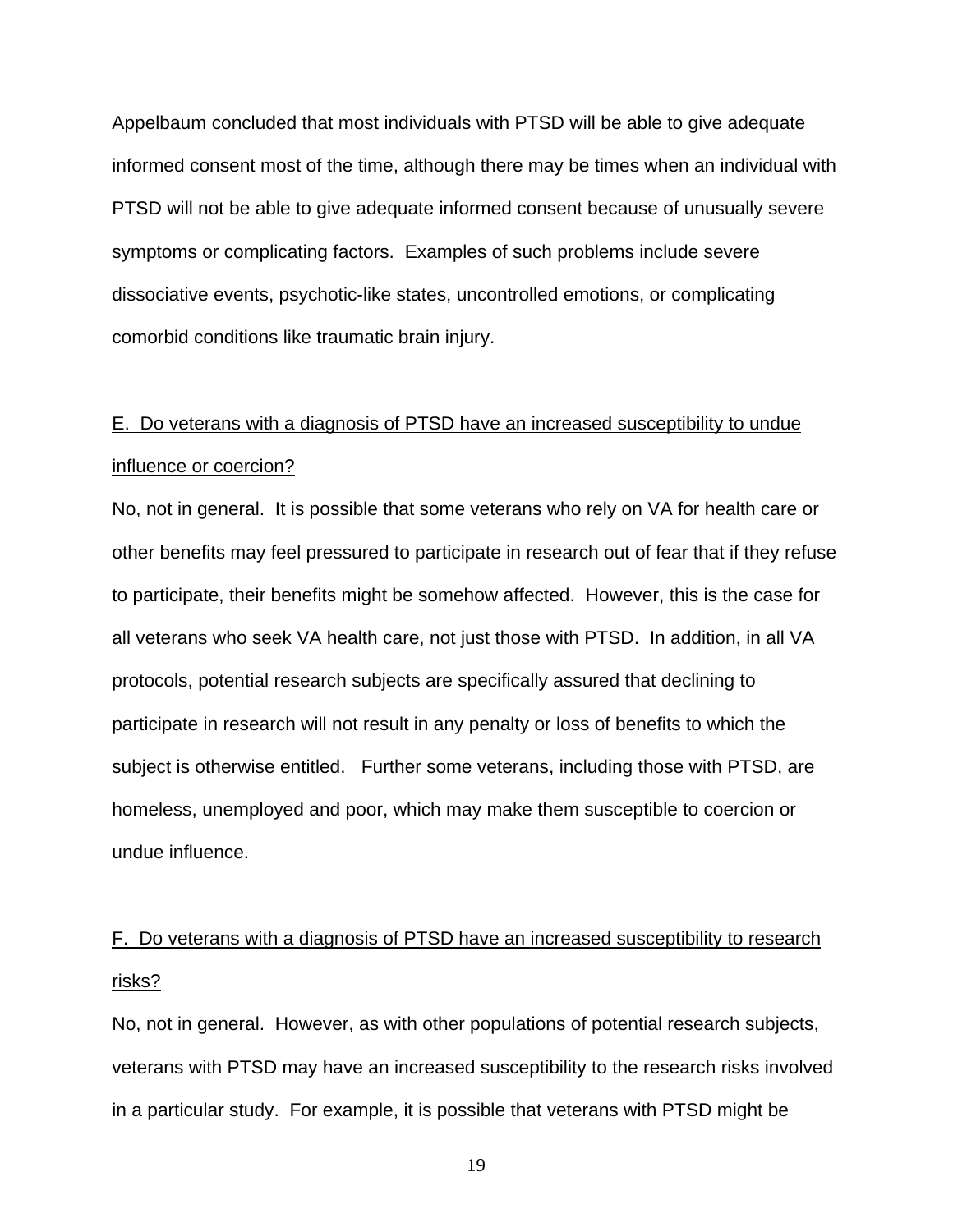particularly susceptible to the adverse effects of a particular drug. IRBs and researchers also need to be sensitive to the fact that individuals with PTSD might experience emotional discomfort related to participation in research about their trauma. In research conducted following mass urban disasters, Boscarino et al. (2004) found that "respondents who met study criteria for posttraumatic stress disorder, depression, or anxiety were more likely to find questions stressful, with people having posttraumatic stress disorder or depression the most likely to be upset and to consent to psychiatric consultation at completion" (pg.515). However, less than 2% of participants reported being upset at survey completion.

On the other hand, Newman et al. (2006) summarized the literature on research with trauma survivors as follows: "Clearly the majority of studies suggest that when trauma survivors are appropriately recruited, informed about the study and make choices, the majority do not regret the experience or feel harmed by participation." (pg. 42). Additionally, Newman and Kaloupek (2004) reported on research indicating that participation by psychiatric inpatients showed 35.6 percent reporting that participation led to new insights, 16.4 percent finding it generally helpful to be able to talk about their experiences, and 12 percent reporting that it clarified past memories. The authors go on to report that "the issue of emotional distress is often mischaracterized in terms of the potential for a protocol to 'retraumatize' research subjects. Use of this term is unwarranted in the research context because it equates recounting a traumatic experience with the actual occurrence of traumatic exposure" (pg. 390).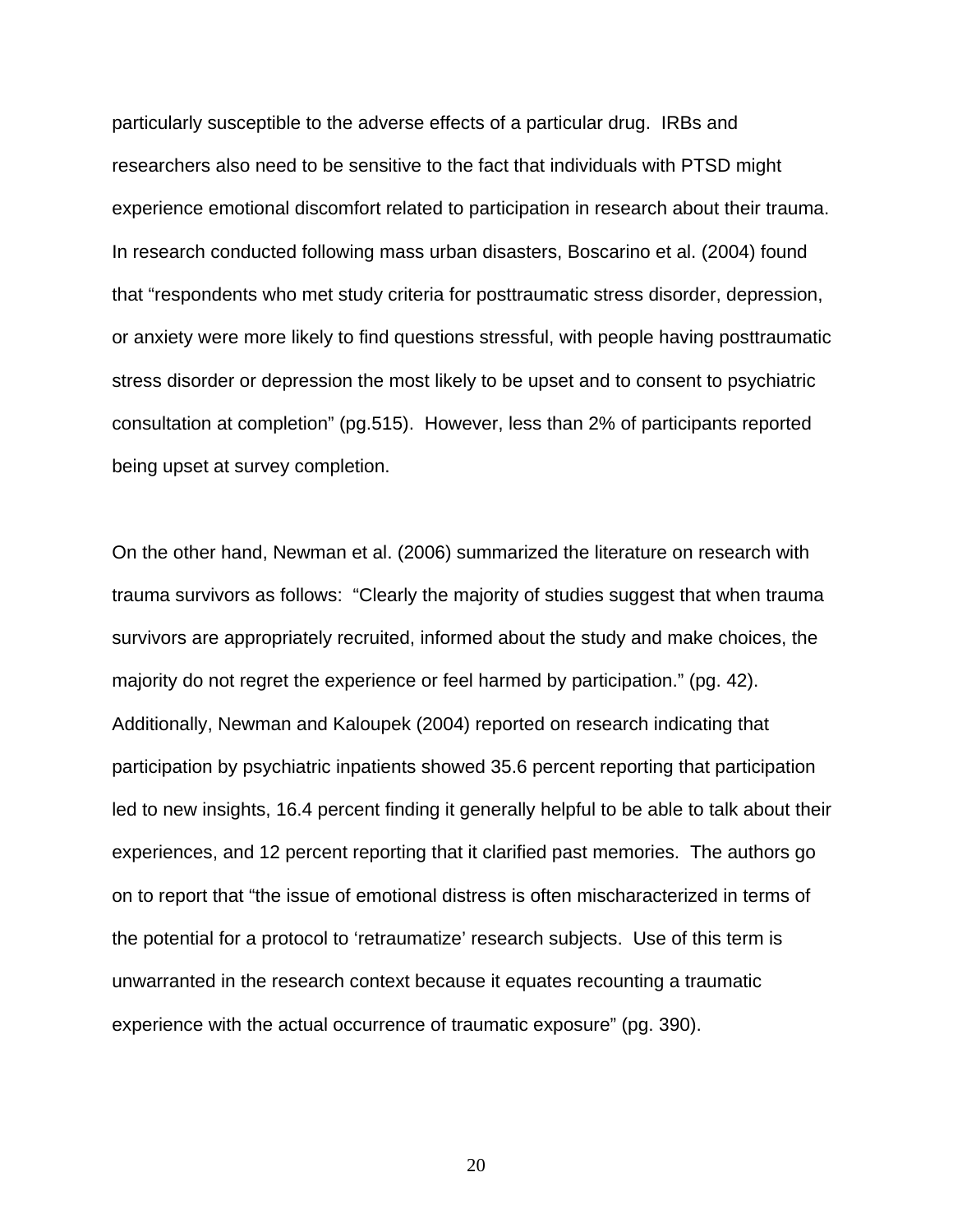It remains unclear whether negative emotions experienced by some individuals during participation in trauma-related studies exceed in any meaningful way the magnitude of distress these individuals confront during their daily lives life or during the performance of routine physical or psychological examinations and tests. It is also uncertain whether any upset reflects acute intensification of their typical symptoms or involves emotional responses that are uncharacteristic for them.

G. Should veterans with a diagnosis of PTSD be considered categorically "vulnerable" for the purpose of applying guidelines for the protection of human subjects in research? No. As a group, veterans with PTSD are not categorically vulnerable and, therefore, do not require special protections in the form of new regulations, policy, or guidance. Under current Federal regulations and VA policy, IRBs are directed to scrutinize each protocol to determine whether potential participants may have impaired decision-making capacity, an increased susceptibility to undue influence or coercion, or an increased susceptibility to the risks associated with a particular research study. None of these factors applies categorically to veterans with PTSD; however, one or more of these factors might apply to certain veterans with PTSD who are involved in a particular research study. As with all human subjects research, if an IRB determines that this is the case with respect to a particular research study, the IRB should give special consideration to protecting the welfare of those veterans who are involved, and consider whether special safeguards are needed to protect them, just as would be done for any other study population.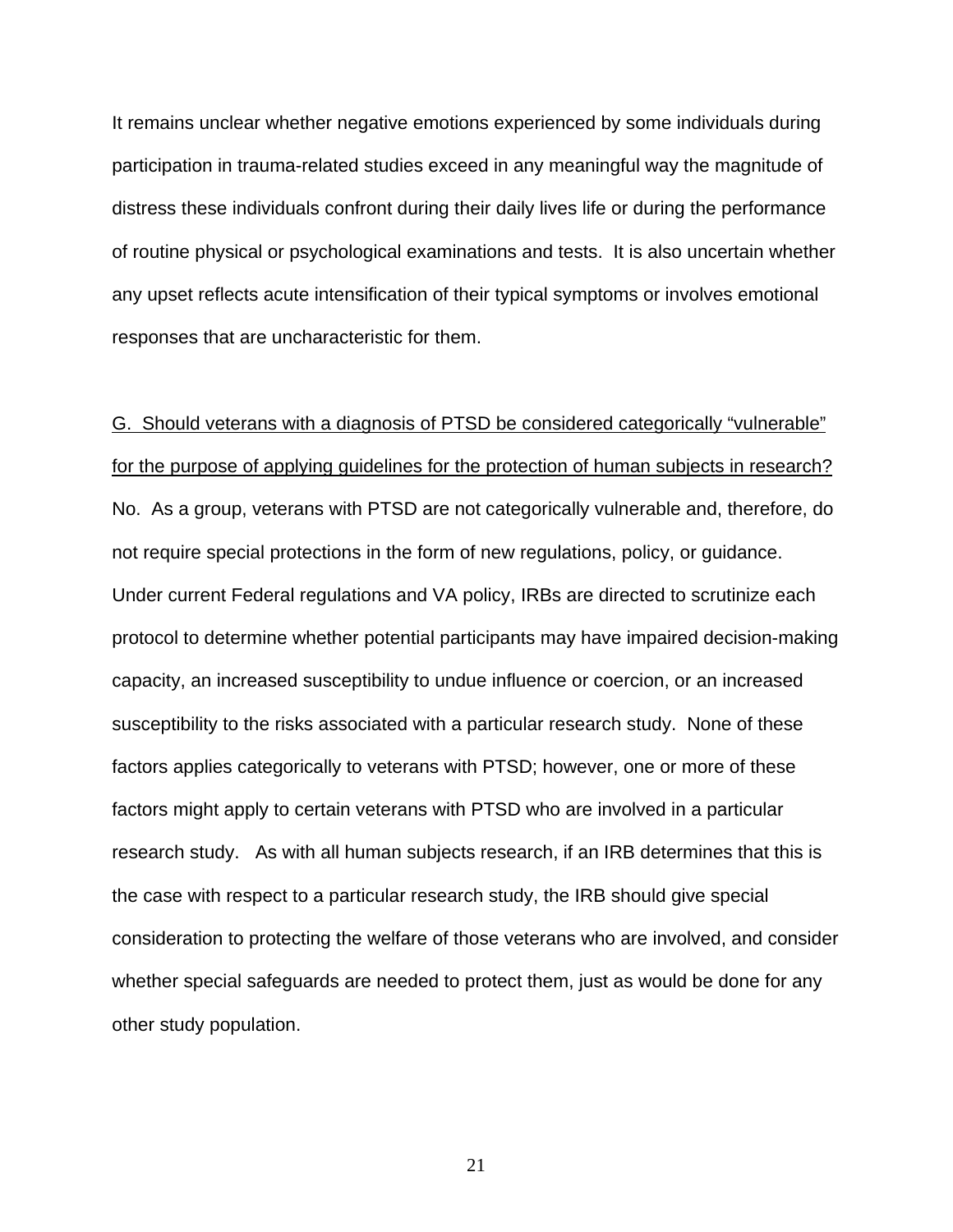**QUESTION 3:** *Should veterans with a diagnosis of PTSD be afforded special consideration and/or extra protections under VHA guidance to protect human subjects in research?*

**a.** *If yes, what criteria would trigger the application of special consideration and/or extra protections?* 

**b.** *If yes, what specific consideration and/or extra protections should be afforded, and what mechanism would be used to implement them?*

**CONSENSUS RECOMMENDATION 3:**: The Work Group concludes that veterans with a diagnosis of PTSD should be afforded special consideration consistent with current regulation and policy if and when an IRB determines that these veterans have impaired decision-making capacity, an increased susceptibility to undue influence or coercion, or an increased susceptibility to the risks associated with a particular research study. Because veterans with a diagnosis of PTSD are not categorically vulnerable, no extra protections in the form of additional regulation or policy are needed for this group beyond what is already specified for all participants in research.

As a society, we owe a special obligation to all veterans for the sacrifices they have made for our country including veterans who have developed PTSD and other disorders as a direct result of their military service. VHA, as part of its mission to advance the health and well-being of veterans, must adhere to the highest ethical standards in all of its research practices. Investigators, IRBs, and research teams should apply existing regulations and guidance regarding protecting human subjects with sensitivity to the needs and interests of veterans with PTSD within the context of the study under review.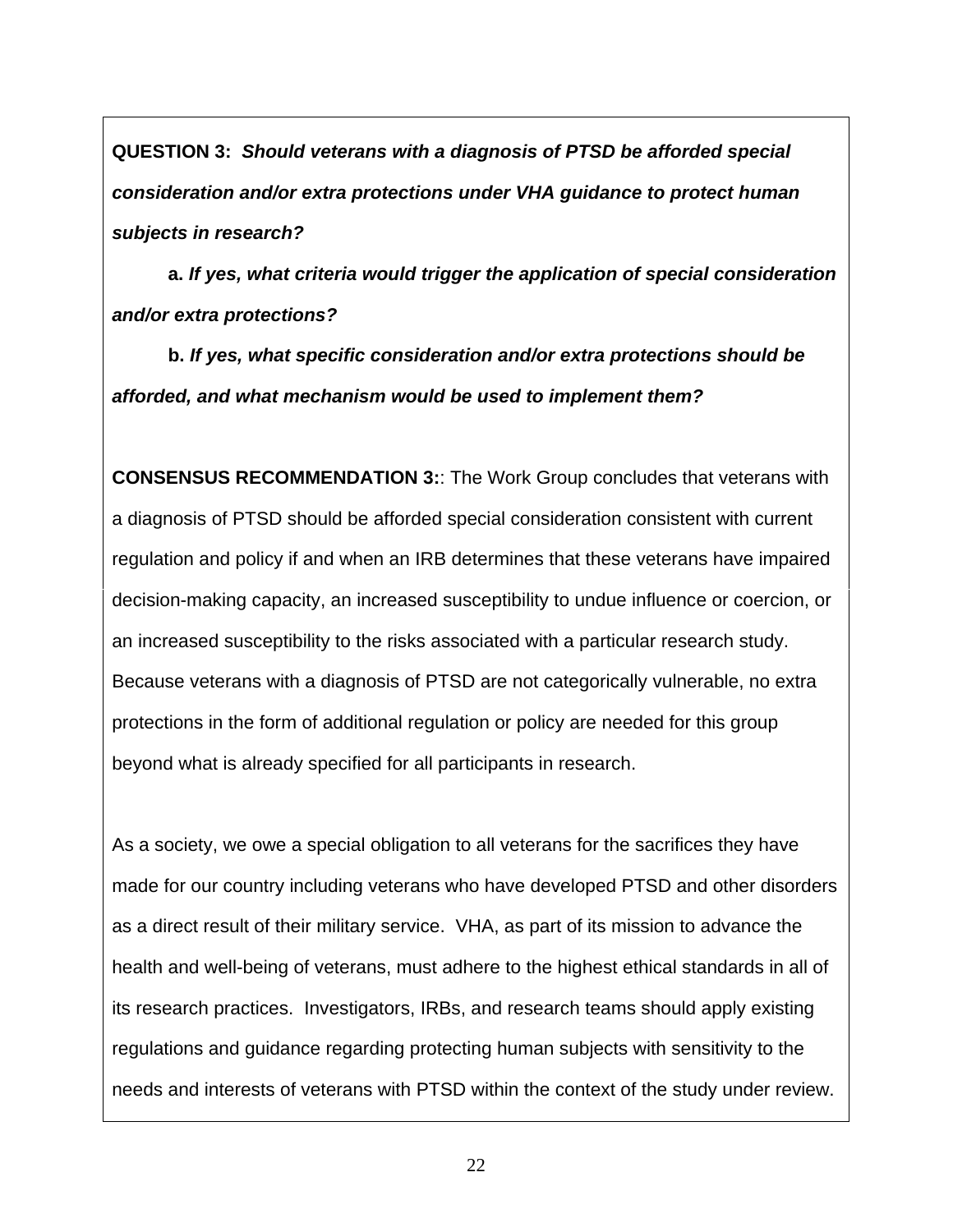#### **Rationale**

In answering these questions, the Work Group addressed the following related questions:

A. Do veterans with PTSD require special consideration?

- B. Do veterans with PTSD require extra protections?
- C. When there is a need for special consideration, what safeguards might be applied?

#### A. Do veterans with PTSD require special consideration?

Sometimes. As discussed above, special consideration is warranted if and when an IRB determines, within the context of a particular research study, that the veterans with PTSD involved in the study have either impaired decision-making capacity, an increased susceptibility to undue influence or coercion, or an increased susceptibility to the risks associated with a particular research study.

#### B. Do veterans with PTSD require extra protections?

No. Because veterans with a diagnosis PTSD are not categorically vulnerable, no extra protections are needed for this group beyond what is already specified in regulation and policy for all participants in research.

C. When there is a need for special consideration, what safeguards might be applied? When an IRB determines that a study population is vulnerable within the context of a particular research study, "[t]he IRB must ensure that additional safeguards have been included in each study to protect the welfare of vulnerable subjects" (VHA Handbook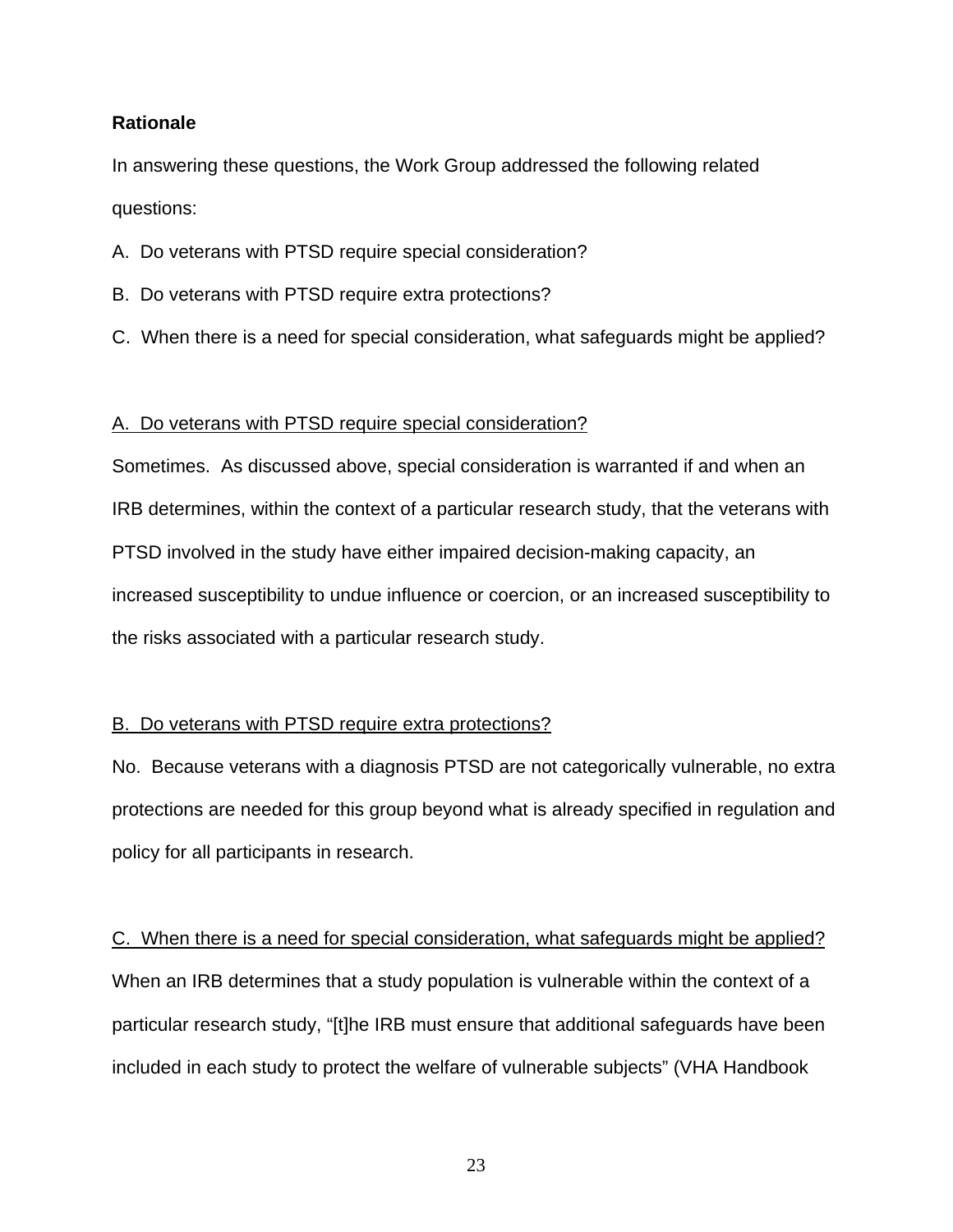1200.05, 7.a.(4)(b)(8)). The appropriate safeguard(s) will vary depending on the factors potentially contributing to vulnerability.

#### *Safeguards for impaired decision-making capacity*

Veterans with PTSD should be assumed to have the capacity to give informed consent unless a clinical assessment determines otherwise. However, in the context of a particular study, an IRB might determine that it is appropriate to screen a certain subpopulation of veterans with PTSD to ensure that they have decision-making capacity (e.g., individuals with severe PTSD and recent symptoms of dissociation). If incapacity is identified, the provisions regarding research with the decisionally incapacitated of Appendix D, section 6 of VHA Handbook 1200.05 apply.

Some physical or mental impairments may cause study participants to have difficulty understanding a proposed research study and its implications, even though the participants have the legal capacity to give informed consent. (Advisory Committee on Human Radiation Experiments, 1996; Appelbaum et al., 1987; Appelbaum, Lidz, and Grisso, 2004; Misra et al., 2008). Such individuals can often benefit from the use of different educational modalities, tools, or decision aids (Appelbaum, 2006). For example, Palmer and colleagues (2008) found that educational intervention improved understanding of information presented in the consent process across a range of study populations, including persons with PTSD.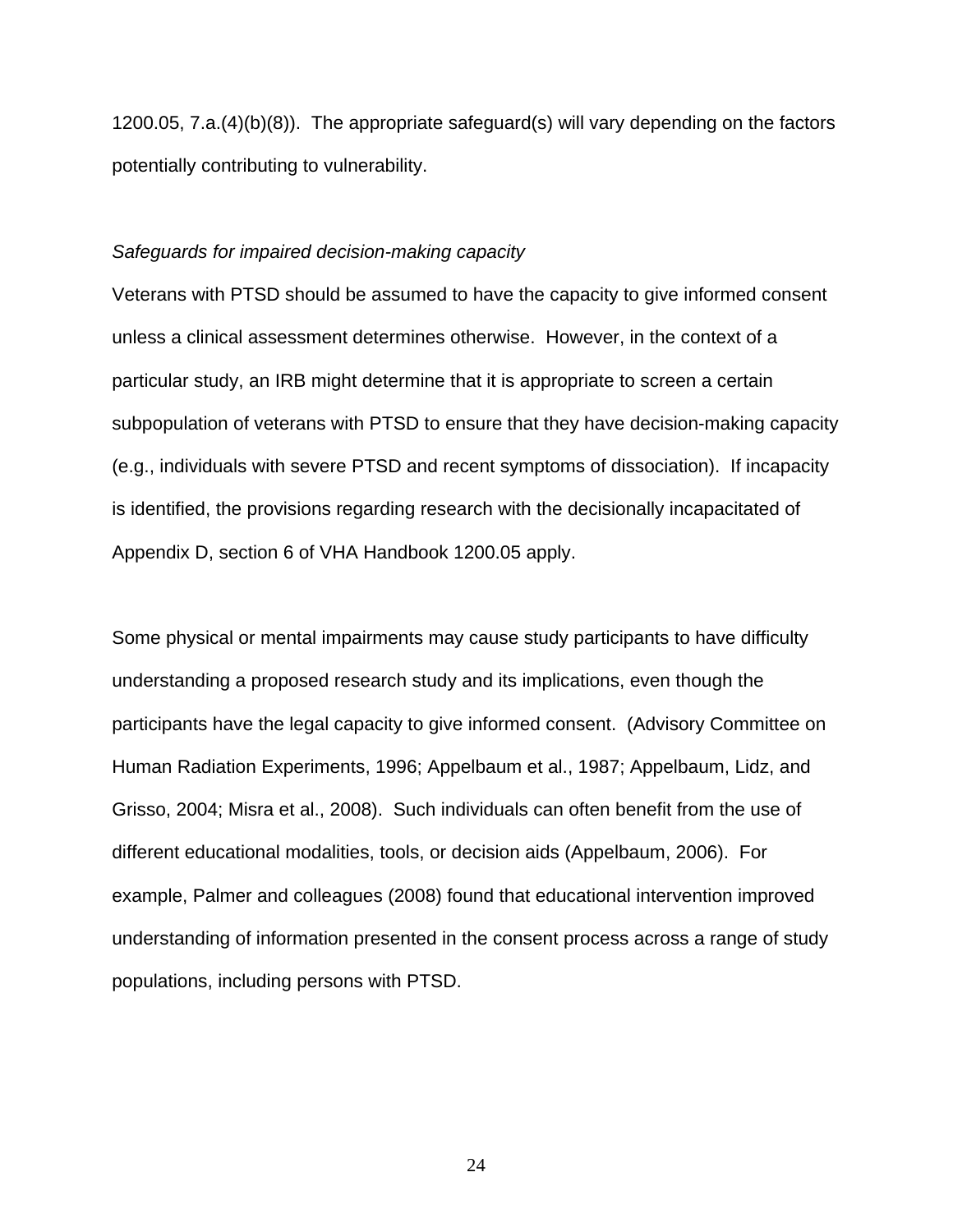#### *Safeguards for increased susceptibility to undue influence or coercion*

As mentioned above, veterans may be susceptible to coercion or undue influence if they believe that their VA benefits might somehow be affected if they fail to participate in research. In VA, veterans often rely on the Department not only for health care but also for other benefits such as disability payments. Poverty, unemployment, and homelessness can increase dependency on VA benefits and, therefore, susceptibility to undue influence or coercion in the context of research participation.

This kind of susceptibility can be partially mitigated by including clear and definitive statements during recruitment and informed consent to assure potential subjects that they are free to participate or not participate without fear of any penalty or loss of benefits to which they are otherwise entitled, as is required for all research involving human subjects in VHA. An IRB might also determine that someone other than the patient's own health care provider (such as a research assistant) should obtain informed consent, or that an independent consent monitor should be engaged to oversee the consent process and advocate for the research subjects.

In addition, IRBs can raise their sensitivity to coercion or influence in recruitment methods or informed consent documents by involving individuals who have experiential expertise (i.e., direct knowledge of the personal and social experiences of the population under study). This can be achieved, for example, by including a PTSD patient or advocate on the IRB or by consulting with experiential experts on protocols involving PTSD patients.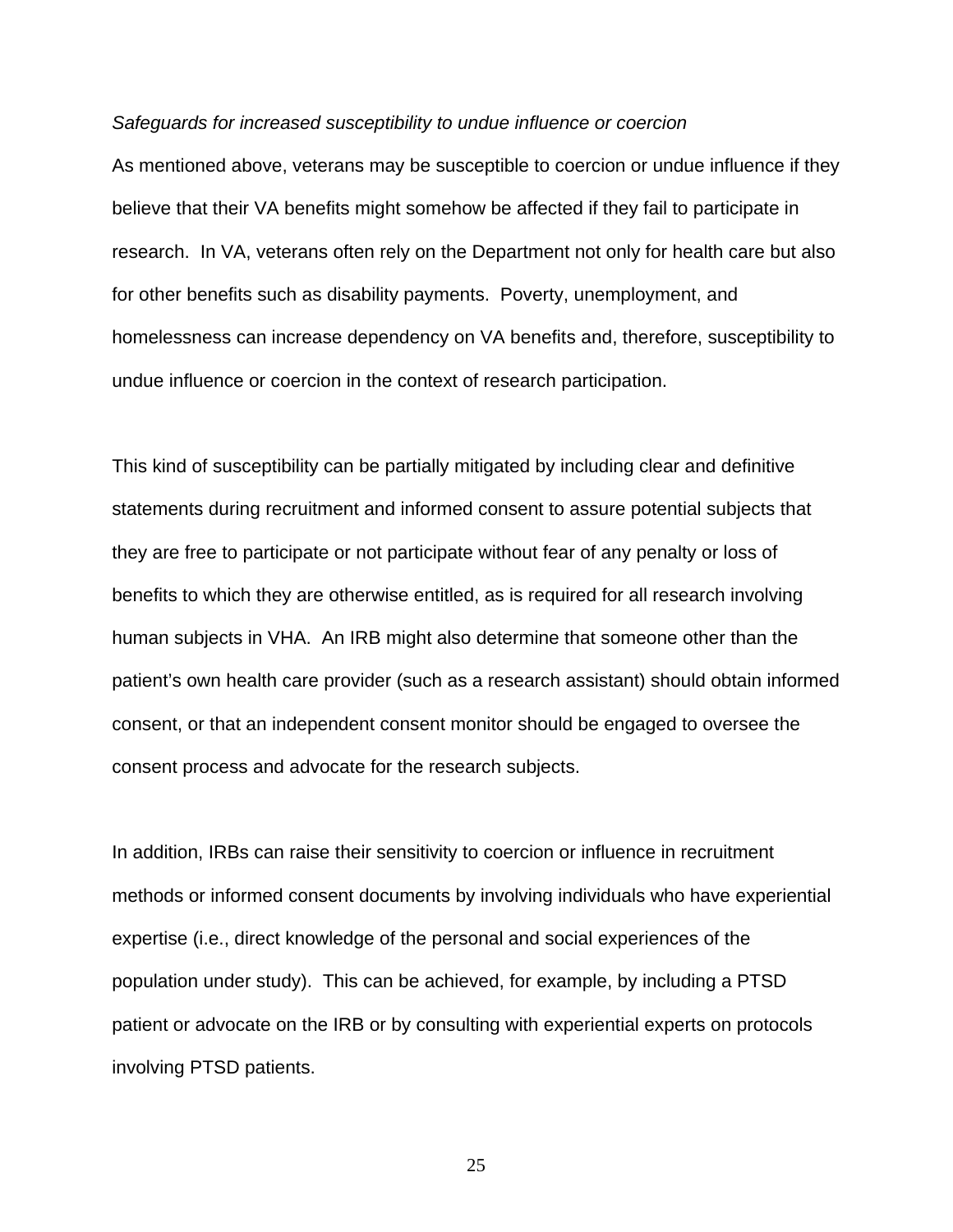#### *Safeguards for increased susceptibility to research risks*

The IRB is charged with ensuring that the protocol is safe enough and that the risk-to benefit ratio is low enough to ethically justify moving forward with the research. If a study is approved, two methods for overseeing the safety of subjects are built into current regulations: data and safety monitoring. These methods can be accomplished through Data Safety Monitoring Boards (DSMB) and adverse event reporting. DSMBs provide ongoing independent monitoring of research data to make sure that there are no unanticipated risks. Researchers are also required to report all adverse events to the IRB, which is responsible for assessing the nature of the adverse event and for requiring changes to the study when indicated by the updated risk and benefit assessment.

Another protection mentioned in the Common Rule, VHA Handbook 1200.05, and other guidance documents is the inclusion of relevant expertise in IRB deliberations either through membership or consultation. The inclusion of scientific or clinical expert advice is especially pertinent for understanding the clinical condition under study and accurately assessing study risks.

Another way to ensure that potential subjects will not be harmed in the research process due to a specific clinical circumstance of the patient is to consult with the patient's health care providers. A patient's therapist, psychiatrist, or primary care provider can be consulted about whether a patient's participation in a particular study is likely to have a negative impact upon the patient's condition or treatment, including a disorder like PTSD. This mechanism to ensure clinical safety can limit the autonomy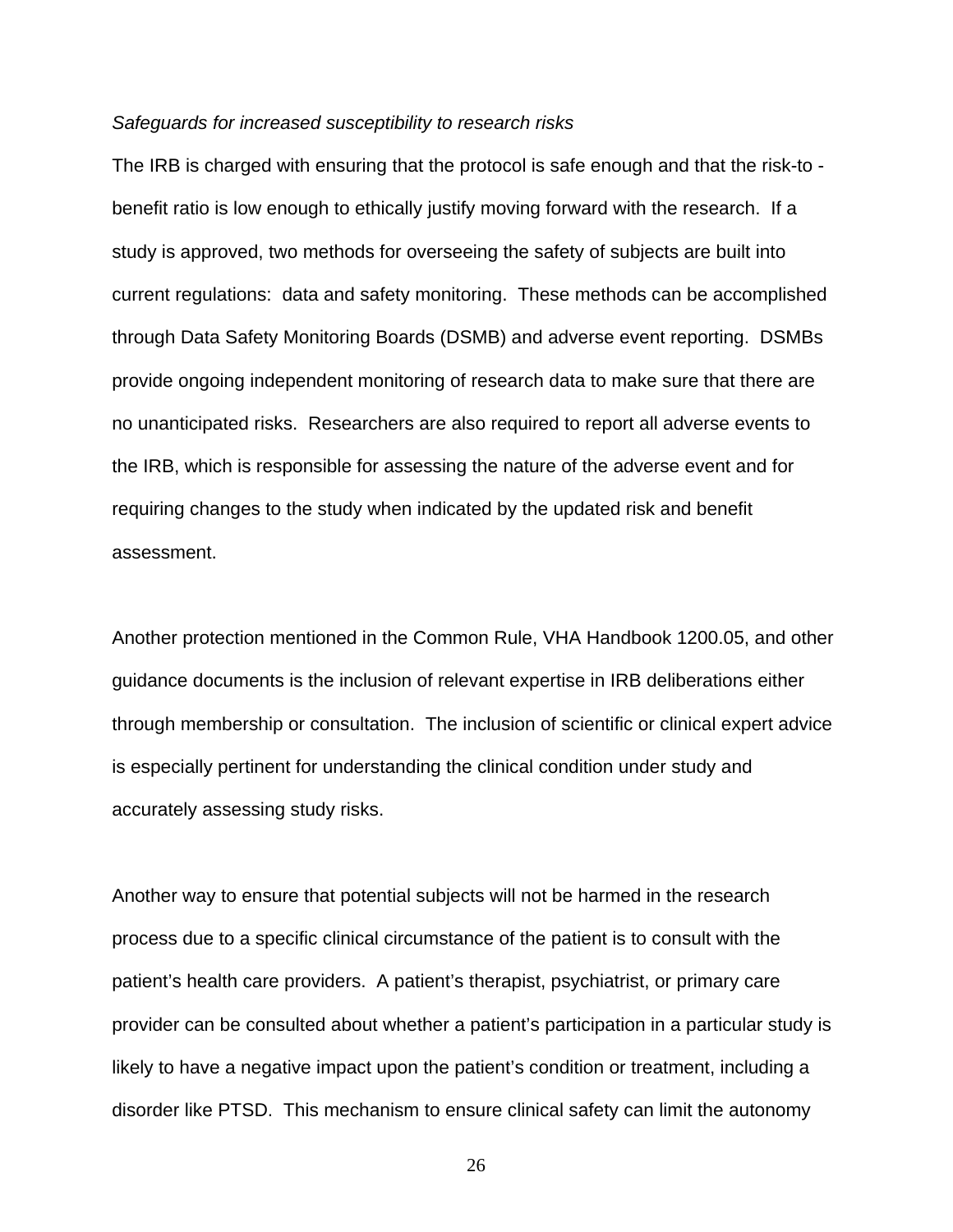and privacy of potential subject and so should be used with specific justification and be part of the voluntary consent process and materials.

#### **ADDITIONAL RECOMMENDATIONS**

The Work Group was unable to assess whether there is a need for further information or resources to enable VA researchers and IRBs to fully implement the considerations and protections for vulnerable populations specified in regulation and policy. Therefore, in addition to the recommendations above, the Work Group also recommends that VHA disseminate this report and conduct a needs assessment of researchers and IRBs, informed by veterans, to discern what information and resources are required, and in what form they should be delivered.

Specifically, the Work Group makes the following general recommendations:

- 1. The Work Group recommends that this report be disseminated to the VA and affiliate IRBs and the interested public.
- 2. The Work Group recommends that VHA's Office of Research and Development conduct an educational needs assessment to determine what further information and resources, if any, researchers and IRBs need to implement the considerations and protections for vulnerable populations specified in regulation and policy. Such information may relate to PTSD specifically or to the assessment of vulnerability among subject populations more generally. The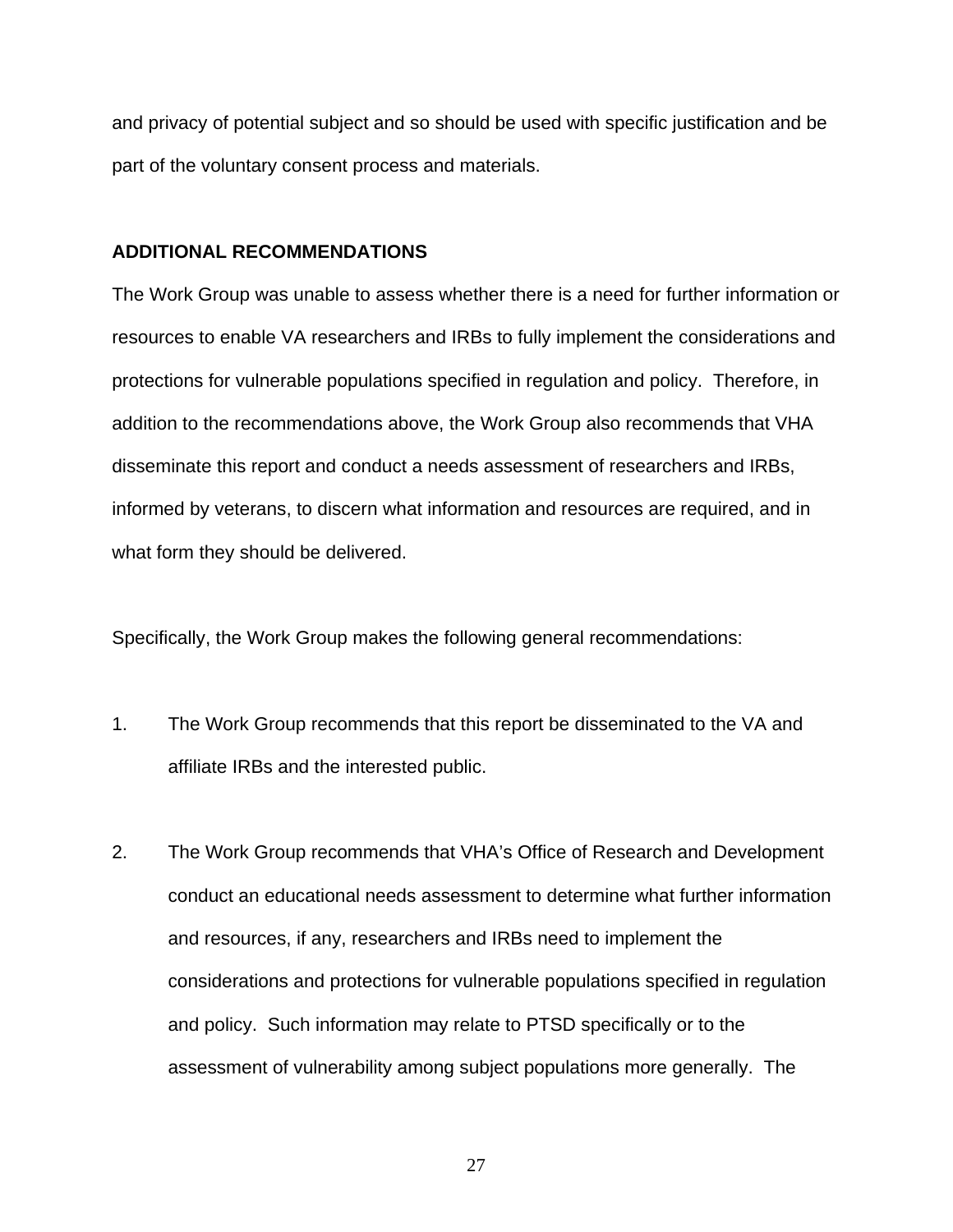assessment should have input from veterans who have participated in or been recruited for research.

- 3. IRBs should continue to review protocols involving veterans with PTSD with the same care and attention with which they review other protocols, consistent with current regulation and policy pertaining to the protection of human research subjects, including ensuring that the review process is informed, as appropriate, by both scientific/clinical expertise and experiential/advocacy expertise relating to veterans with PTSD.
- 4. If an IRB determines that veterans with a diagnosis of PTSD have an increased susceptibility to the risks associated with a particular research study, as described under Charge Question 2 and Consensus Recommendation 2 above, the IRB should add safeguards particular to the study to protect veterans with PTSD in that study.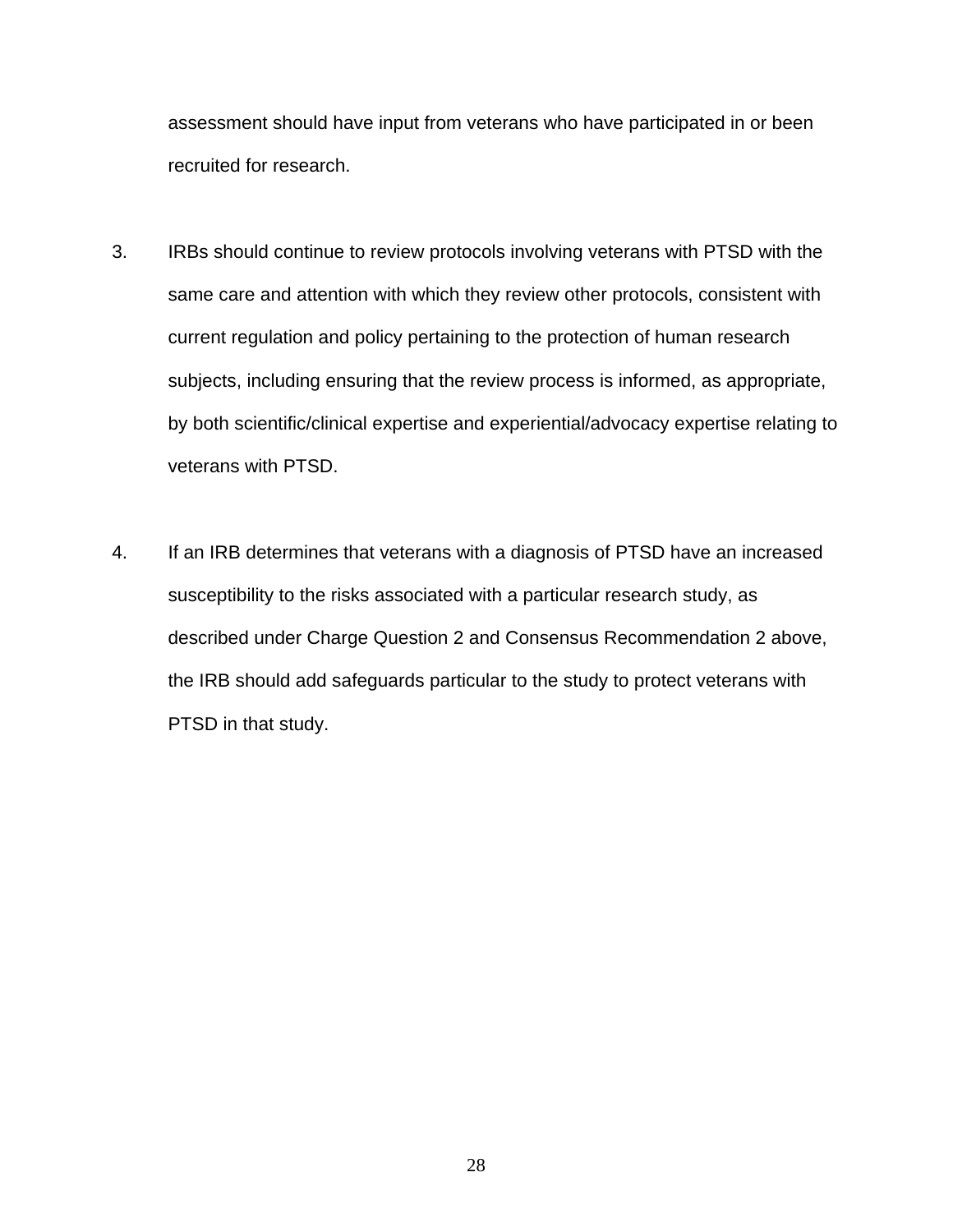#### *References*

Advisory Committee on Human Radiation Experiments. *The Human Radiation Experiments*. New York: Oxford University Press; 1996. Last accessed on September 9, 2008, at [http://tis.eh.doe.gov/ohre/roadmap/achre/report.html;](http://tis.eh.doe.gov/ohre/roadmap/achre/report.html)

American Psychiatric Association. *Diagnostic and Statistical Manual of Mental Disorders, DSM-IV-TR Fourth Edition (Text Revision).* ,Washington, DC: American Psychiatric Association; 2000.

Appelbaum PS. Decisional capacity of patients with schizophrenia to consent to research: taking stock. *Schizophrenia Bulletin* 2006;32(1):22-25

Appelbaum PS, Lidz CW, Grisso T. Therapeutic misconception in clinical research: frequency and risk factors. *IRB: Ethics & Human Research* 2004;26(2):1-8.

Appelbaum PS, Roth LH, Lidz CW, Benson P, Winslade W. False hopes and best data: consent to research and the therapeutic misconception. *Hastings Center Report* 1987;17(2):20-24.

Braunholtz DA, Edwards SJ, Lilford RJ. Are randomized clinical trials good for us (in the short term)? Evidence for a "trial effect." *Journal of Clinical Epidemiology* 2001;54(3):217-224.

Department of Health, Education and Welfare. National Commission for the Protection of Human Subjects of Biomedical and Behavioral Research. *The Belmont Report: ethical principles and guidelines for the protection of human participants of research*. 1979. Last accessed on September 9, 2008, at <http://ohsr.od.nih.gov/guidelines/belmont.html>

Penslar RL. *Protecting Human Research Subjects: Institutional Review Board Guidebook*. Washington, DC: National Institutes of Health; 1993.

Department of Veterans Affairs, Veterans Health Administration. VHA Directive 1058, Responsibilities of the Office of Research Oversight; 2008.

Department of Veterans Affairs, Veterans Health Administration. VHA Handbook 1200.05, Requirements for the Protection of Human Subjects in Research; 2008.

Dohrenwend BP, Turner JB, Turse NA, Adams BG, Koenen KC, Marshall R. The psychological risks of Vietnam for U.S. veterans: a revisit with new data and methods. *Science* 2006;313(5789):979-982.

Friedman M, Resick P, Keane T. Key questions and an agenda for future research. In M.J. Friedman, T.M. Keane & P.A. Resick (eds.), *Handbook of PTSD: Science and Practice*. New York: Guilford Publications; 2007:540-561.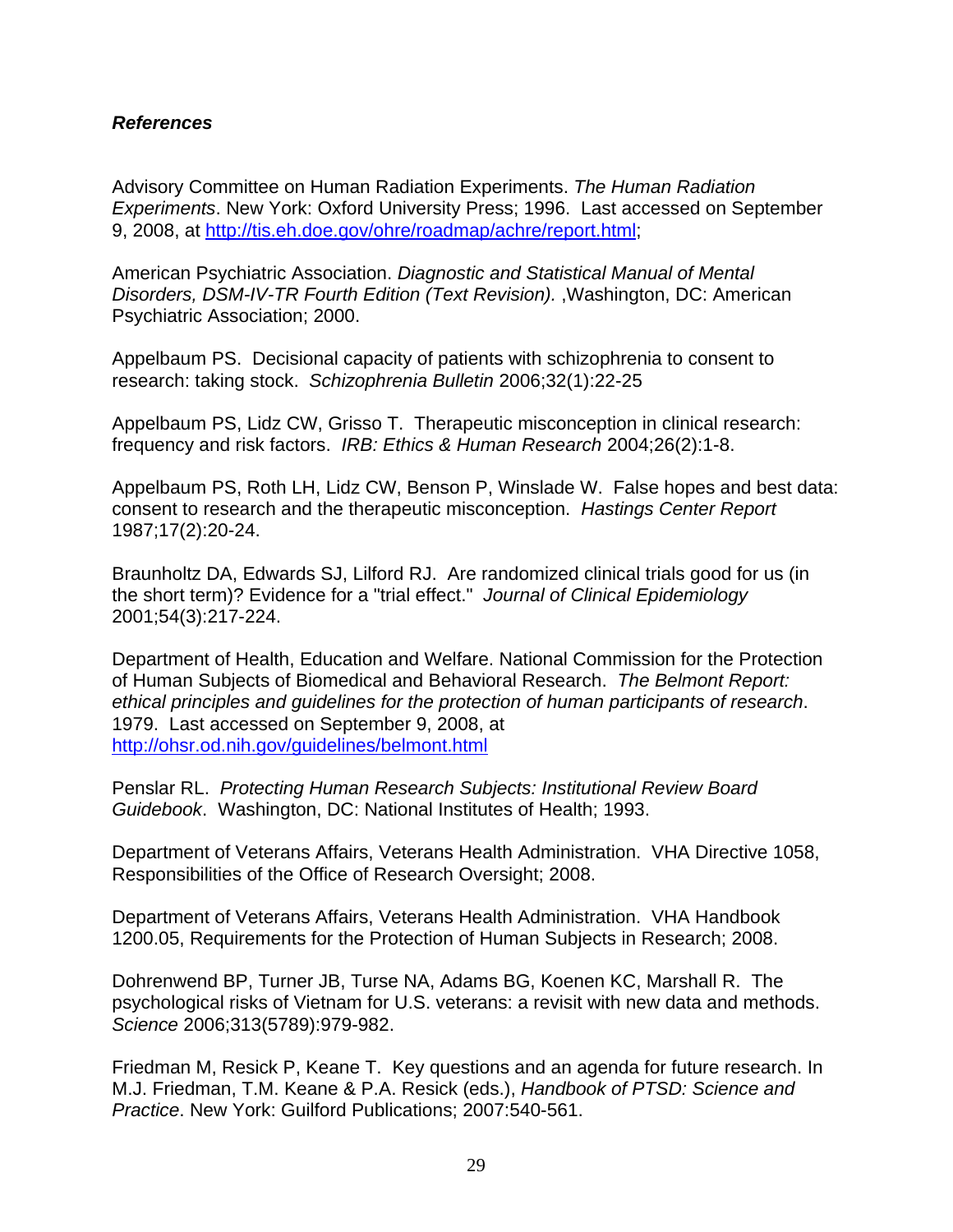Institute of Medicine. *Treatment of posttraumatic stress disorder: An assessment of the evidence*. Washington, DC: The National Academies Press; 2008.

Kass NE, Sugarman J, Faden R, Schoch-Spana M. Trust, the fragile foundation of contemporary biomedical research. *Hastings Center Report* 1996;26(5):25-29

Kipnis, K. *Vulnerability in Research Subjects: A Bioethical Taxonomy. Ethical and Policy Issues in Research Involving Human Research Participants*. Bethesda, MD: National Bioethics Advisory Commission; 2001. Last accessed on September 9, 2008, at <http://onlineethics.org/reseth/nbac/hkipnis.html>

Kottow MH. The vulnerable and the susceptible. *Bioethics* 2003 Oct;17(5-6):460-471.

Levine C, Faden R, Grady C, Hammerschmidt D, Eckenwiler L, Sugarman J; Consortium to Examine Clinical Research Ethics. The limitations of "vulnerability" as a protection for human research participants. *American Journal of Bioethics* 2004;4(3):44-99.

Marshall RD, Olfson M, Hellman F, Blanco C, Guardino M, Struening EL. Comorbidity, impairment, and suicidality in subthreshold PTSD. *American Journal of Psychiatry* 2001;158(9):1467–1473.

Misra S, Socherman R, Hauser P, Ganzini, L. Appreciation of research information in patients with bipolar disorder. *Bipolar Disorder* 2008;10(5):635-646.

National Bioethics Advisory Commission. *Research Involving Persons with Mental Disorders That May Affect Decisionmaking Capacity vol.1*. Bethesda, MD: National Bioethics Advisory Commission; 1998. Last accessed on September 9, 2008, at <http://bioethics.georgetown.edu/nbac/capacity/TOC.htm>

Newman E, Kaloupek DG. The risks and benefits of participating in trauma-focused research studies. *Journal of Traumatic Stress* 2004 Oct;17(5):383-94.

Newman E, Risch E, Kassam-Adams N. Ethical issues in trauma-related research: a review. *Journal of Empirical Research on Human Research Ethics* 2006;1(3):29-46.

Office of Research Oversight, Veterans Health Administration. Special IRB Reviews of PTSD Research. 2008.

Palmer BW, Cassidy EL, Dunn LB, Spira AP, Sheikh JL. Effective use of consent forms and interactive questions in the consent process. *IRB: Ethics & Human Research* 2008;30(2):8-12.

The President's New Freedom Commission on Mental Health. *Achieving the Promise: Transforming Mental Health Care in America*. Washington, DC: Government Printing Office; 2003.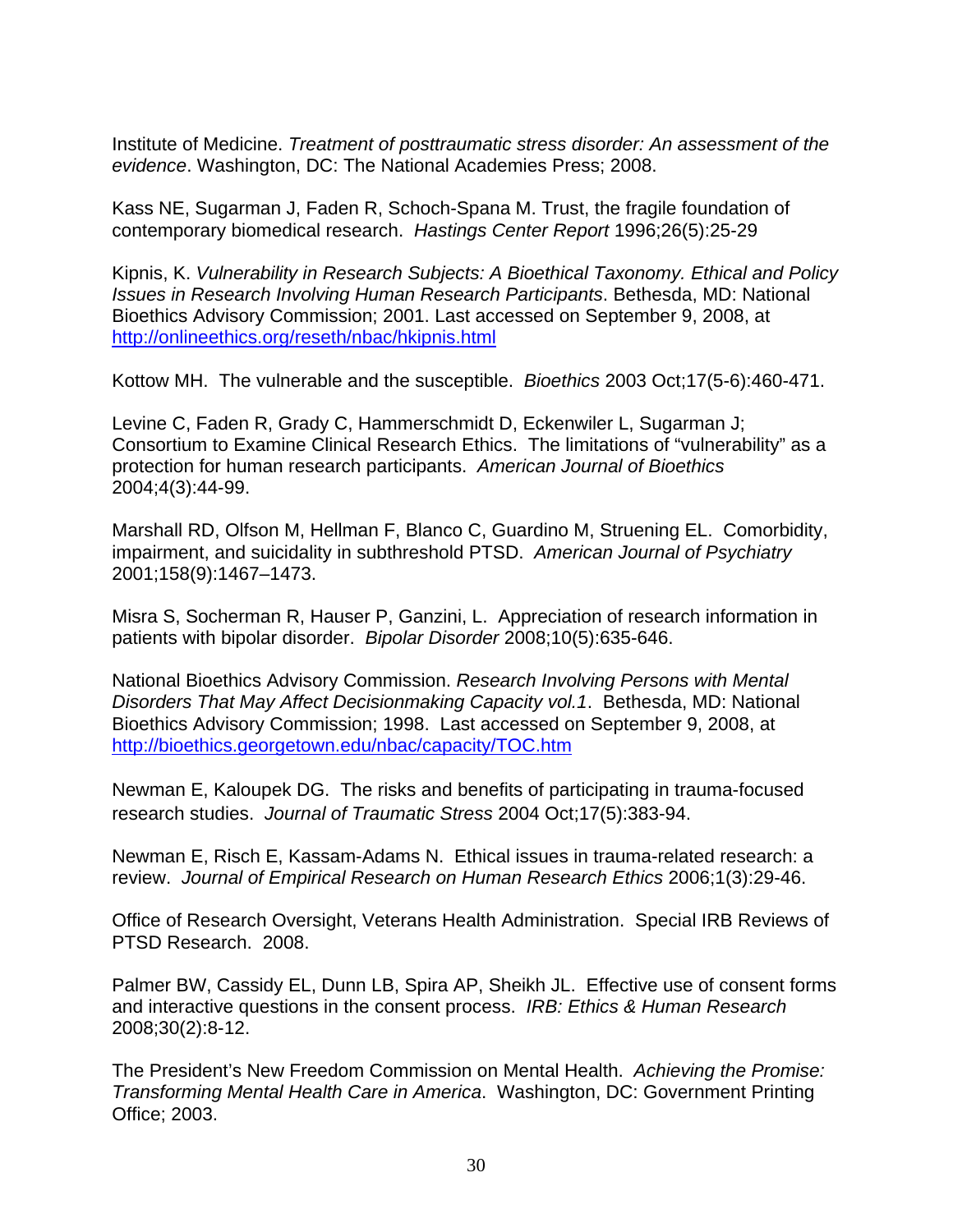Scott J. *Assessing Veterans' attitudes about the Genomics Medicine Program*. Genetics and Public Policy Center, Johns Hopkins University; 2008.

Stein DJ, Ipser JC, Seedat S. *Pharmacotherapy for post traumatic stress disorder (PTSD)*. Cochrane Database Systematic Reviews 2006;4:CD002795.

Tanielian T, Jaycox, L. (eds.). *Invisible wounds of war psychological and cognitive injuries, their consequences, and services to assist recovery*. Santa Monica, CA: RAND Corporation; 2008. Last accessed on September 9, 2008, at [http://www.rand.org/pubs/monographs/2008/RAND\\_MG720.pdf](http://www.rand.org/pubs/monographs/2008/RAND_MG720.pdf) 

United States Code, Title 38, Section 7303. Functions of Veterans Health Administration: research programs (2008).

Weiss DS, Marmar CR, Schlenger WE, Fairbank JA, Jordan BK, Hough RL, Kulka RA. The prevalence of lifetime and partial post-traumatic stress disorder in Vietnam theater veterans. *Journal of Traumatic Stress* 1992;5(3):365-376.

Yehuda R. Post-traumatic stress disorder. *New England Journal of Medicine* 2002;346(2):108-114.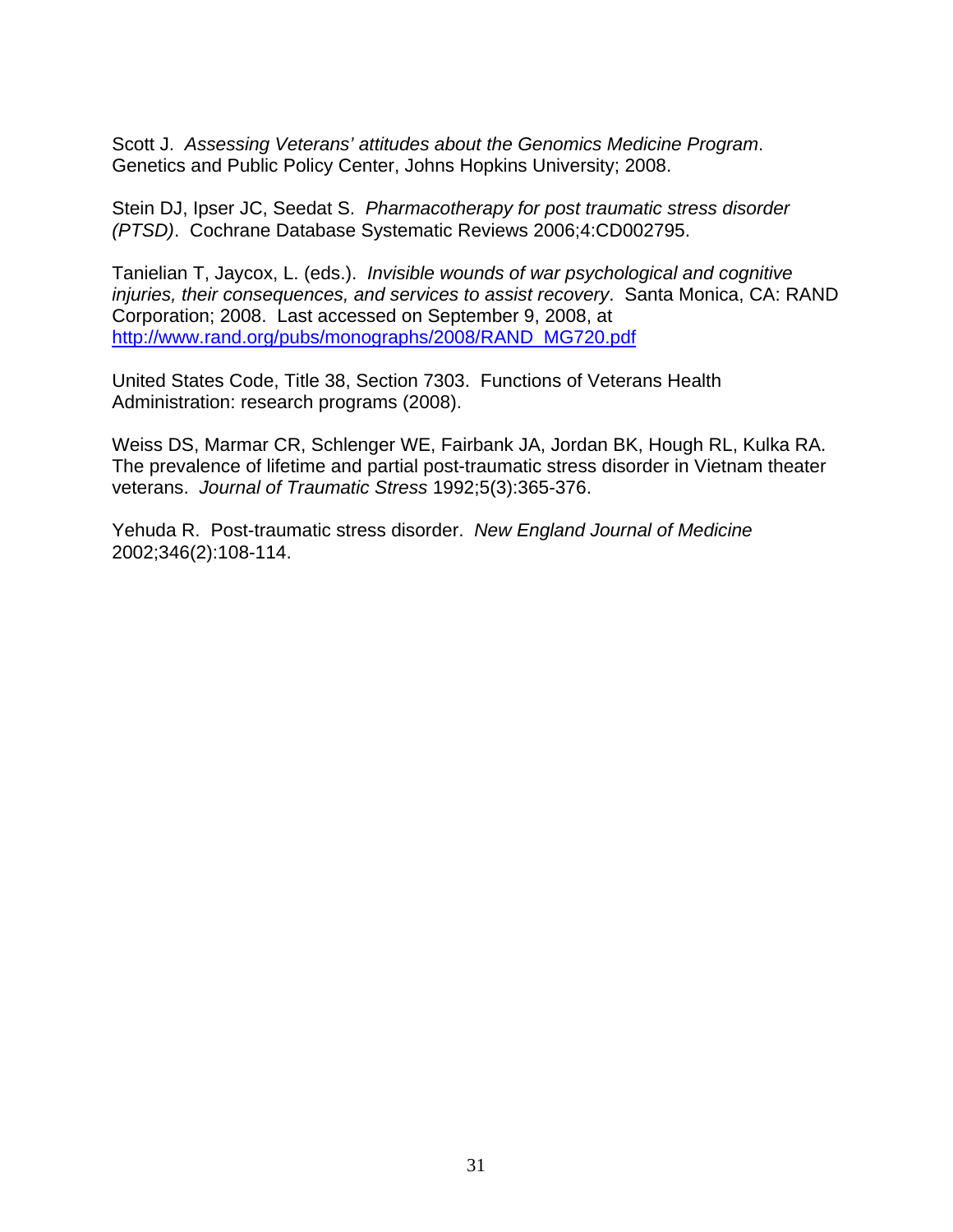## **APPENDIX A**

#### **National Center for Ethics in Health Care Work Group on PTSD and Vulnerable Populations in Research July 2008**

**OFFICIAL DESIGNATION**: National Center for Ethics in Health Care Work Group on Defining Whether Veterans with a Diagnosis of Post Traumatic Stress Disorder are a Vulnerable Population for the Purpose of the Protection of Human Subjects in Research (hereinafter, "Work Group on PTSD and Vulnerable Populations in Research").

**OBJECTIVES AND SCOPE OF ACTIVITY**: On behalf of the Under Secretary for Health (USH), the National Center for Ethics in Health Care (Ethics Center) will convene a Federal work group to examine the participation of veterans with PTSD in research at VHA. The work group will consist of Federal experts in research ethics (in particular, the ethics of research with vulnerable populations), the protection of human subjects, clinical treatment and management of PTSD in veterans, and research on PTSD. The work group will receive formal testimony, input, and feedback on these same topics from non-federal experts individually. The work group will take this input into consideration in the development and refinement of recommendations made to the USH. Only the work group members may be involved in the active deliberation over and approval of recommendations.

**BACKGROUND AND RATIONALE**: The Veterans Health Administration (VHA) is authorized by law (38 USC 7303) to support research that advances health care for veterans and the Nation. Exposure to combat leads to specific conditions and health concerns for which veterans seek care from VHA. Research focused on understanding these conditions and developing effective treatments to improve the health and functioning of our veteran patients is a prime focus of research in VHA.

In carrying out its research obligations, VHA abides by the Federal Policy for Protection of Human Subjects of Research (the Common Rule) and the principles outlined in the Belmont Report and the Nuremberg Code. The rights and welfare of all persons participating in research at VHA are vigorously protected. All research involving human subjects complies with all federal regulations and VA requirements that address the protection of human subjects (38 CFR 16 and 45 CFR 46, Subpart A and implementing policies included in VHA Handbook 1200.5).

About one third of all VA patients have a mental health diagnosis. Of those patients, almost one quarter have a diagnosis of PTSD, and many patients with PTSD suffer from concomitant conditions such as alcohol, drug and tobacco abuse. PTSD is associated with exposure to traumatic events such as those experienced in combat and therefore is a common diagnosis among our veteran population. Therefore, conducting research in this patient population in an effort to develop effective treatments and programs to improve their functioning is a high priority for VHA and it is consistent with Congressional intent for our research portfolio.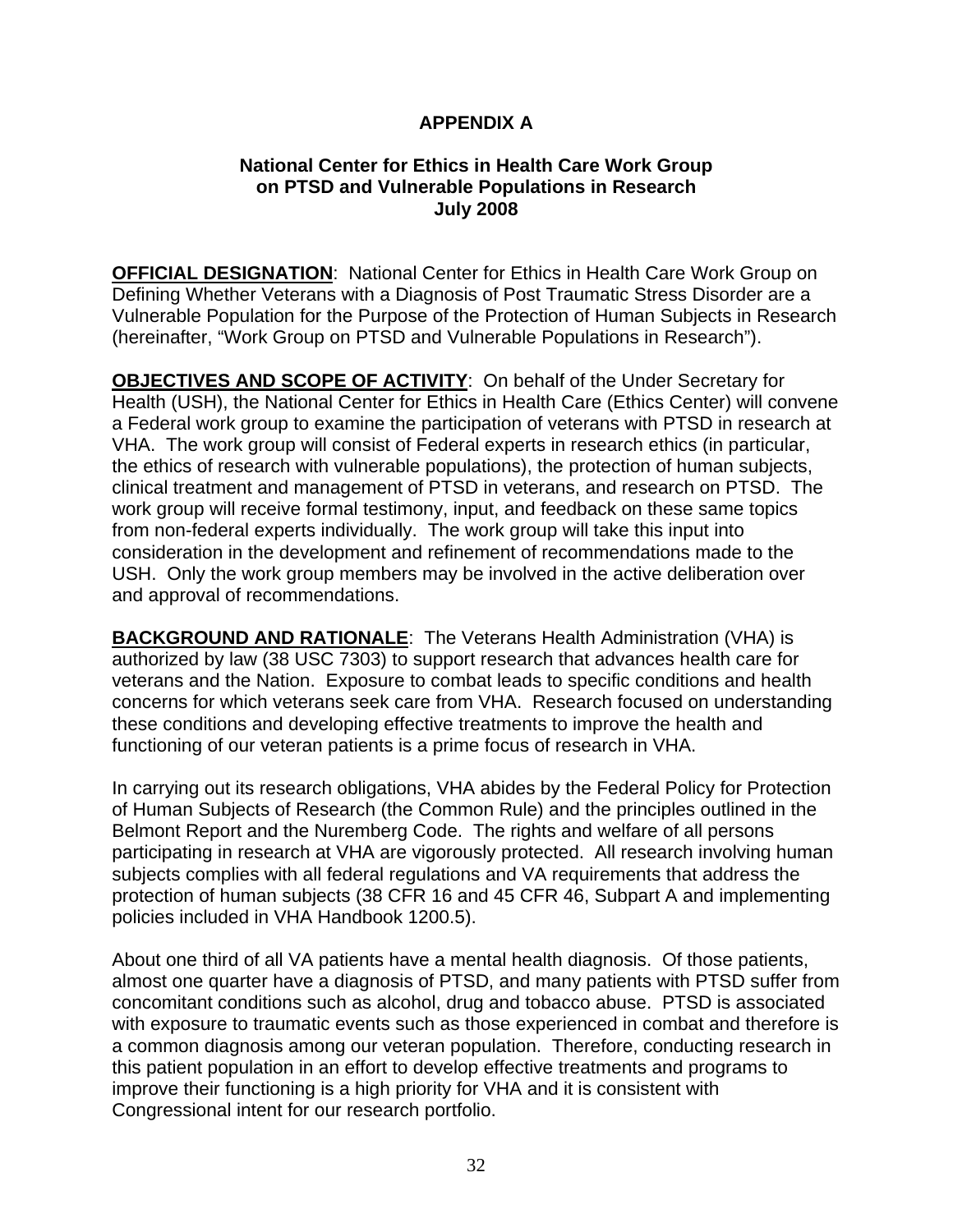However, some have raised concerns about whether veterans with a diagnosis of PTSD should be considered a "vulnerable population" for the purpose of applying guidelines for the protection of human subjects in research. Others have suggested that veterans with a diagnosis of PTSD should be afforded specific consideration and/or extra protections under VHA guidance to protect human subjects in research. Some have even questioned whether, given the potential vulnerability of patients with PTSD, it is ever ethical to perform research on VA patients with PTSD.

This Work Group will examine this tension between the need to study veterans with PTSD to help improve their condition and the need to protect veterans with PTSD from risk given their potential vulnerability as research participants.

**TIME FRAME AND WORK PROCESS**: The work group will first be convened 45 days after the approval of this charge. The work group will conclude its efforts 105 days after the approval of this charge. The work group will meet three times. Every effort will be made to convene the work group in person but LiveMeeting or video conference and teleconference capability will be used to ensure full participation by all work group members under the time frame described.

During the first meeting, work group members will receive testimony and individual comments from experts and consider these opinions in light of the specific charge and questions to the work group. During the second meeting, the work group will deliberate and develop draft recommendations for the USH. During the third meeting, the work group will receive input and feedback from experts on an individual basis with respect to the draft recommendations under consideration. The work group will consider this individual input from expert witnesses in the final deliberations and agreement on recommendations. The Ethics Center will submit a final report to the USH on October 31, 2008, summarizing the findings and recommendations of the Work Group on PTSD and Vulnerable Populations in Research.

**APPROVAL**: Any changes in objectives, scope, or membership of work group members must be approved by the Under Secretary for Health.

**WORK GROUP MEMBERS**: The Federal employees listed below will be invited to serve as members of the Work Group on PTSD and Vulnerable Populations in Research.

#### **Department of Veterans Affairs**

**Ellen Fox, MD (Chair)**  Chief Ethics in Health Care Officer National Center for Ethics in Health Care VA Central Office Washington, DC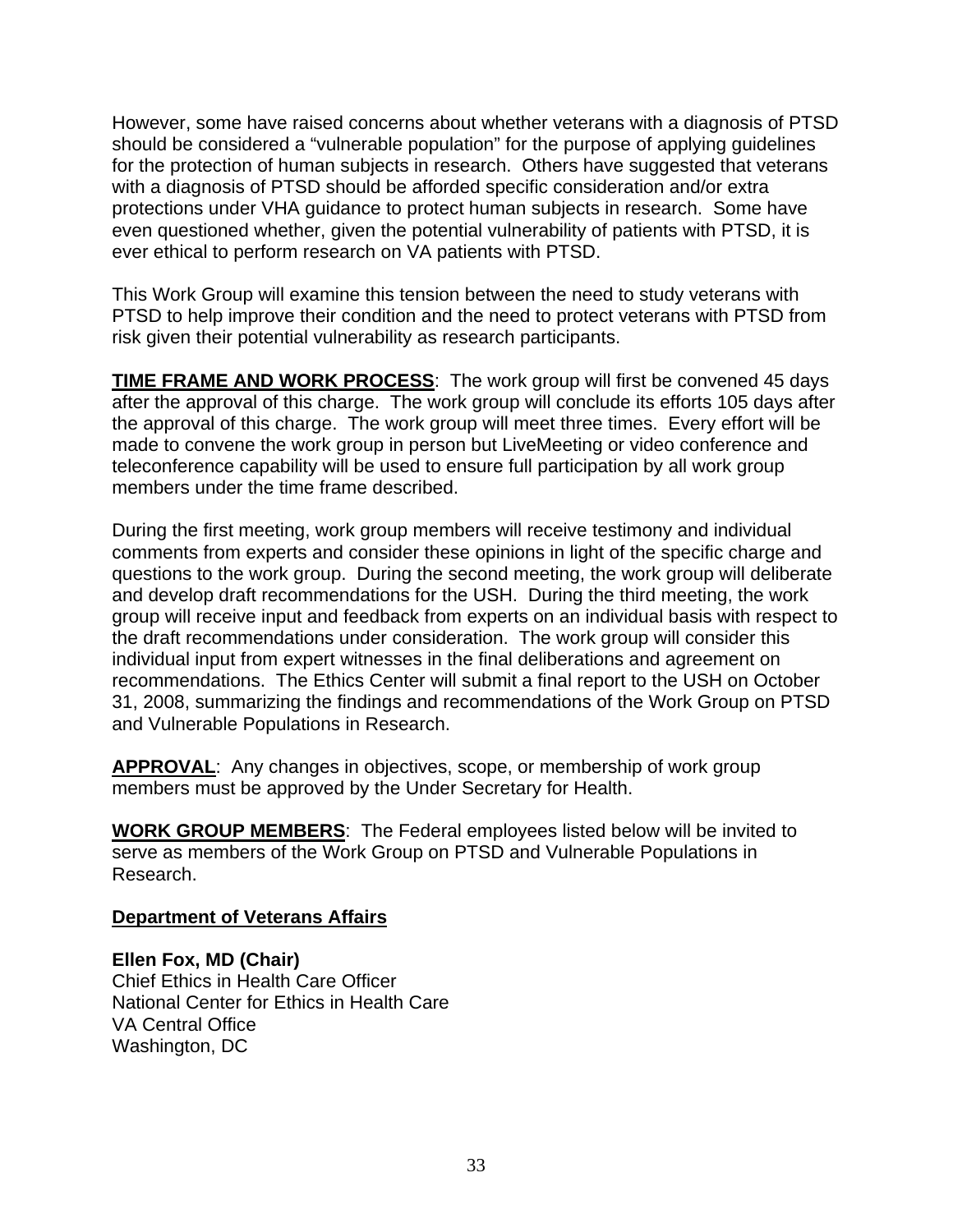**Joel Kupersmith, MD**  Chief Research and Development Officer VA Central Office Washington, DC

#### **Charles Marmar, MD**

Director for PTSD Activities Sierra Nevada MIRECC Vice Chair and Professor of Psychiatry University of California, San Francisco San Francisco, CA

#### **Other Federal Agencies:**

#### **H. Westley Clark, MD, JD, MPH**

Director, Center for Substance Abuse Treatment **SAMHSA** Rockville, MD

#### **Sara F. Goldkind, MD, MA**

Senior Bioethicist Food and Drug Administration Rockville, MD

#### **Christine Grady, MSN, PhD**

Head, Section on Human Subjects Research Department of Bioethics National Institutes of Health Bethesda, MD

#### **Robert Ireland, MD, DMin, MA, COL MC USAF**

Director, Mental Health Policy Department of Defense Arlington, VA

#### **Farris Tuma, ScD**

Chief, Traumatic Stress Research Program National Institutes of Mental Health Rockville, MD

#### **Capt. Paul Andreason, MD**

Compliance Oversight Coordinator Office of Human Research Protections Rockville, MD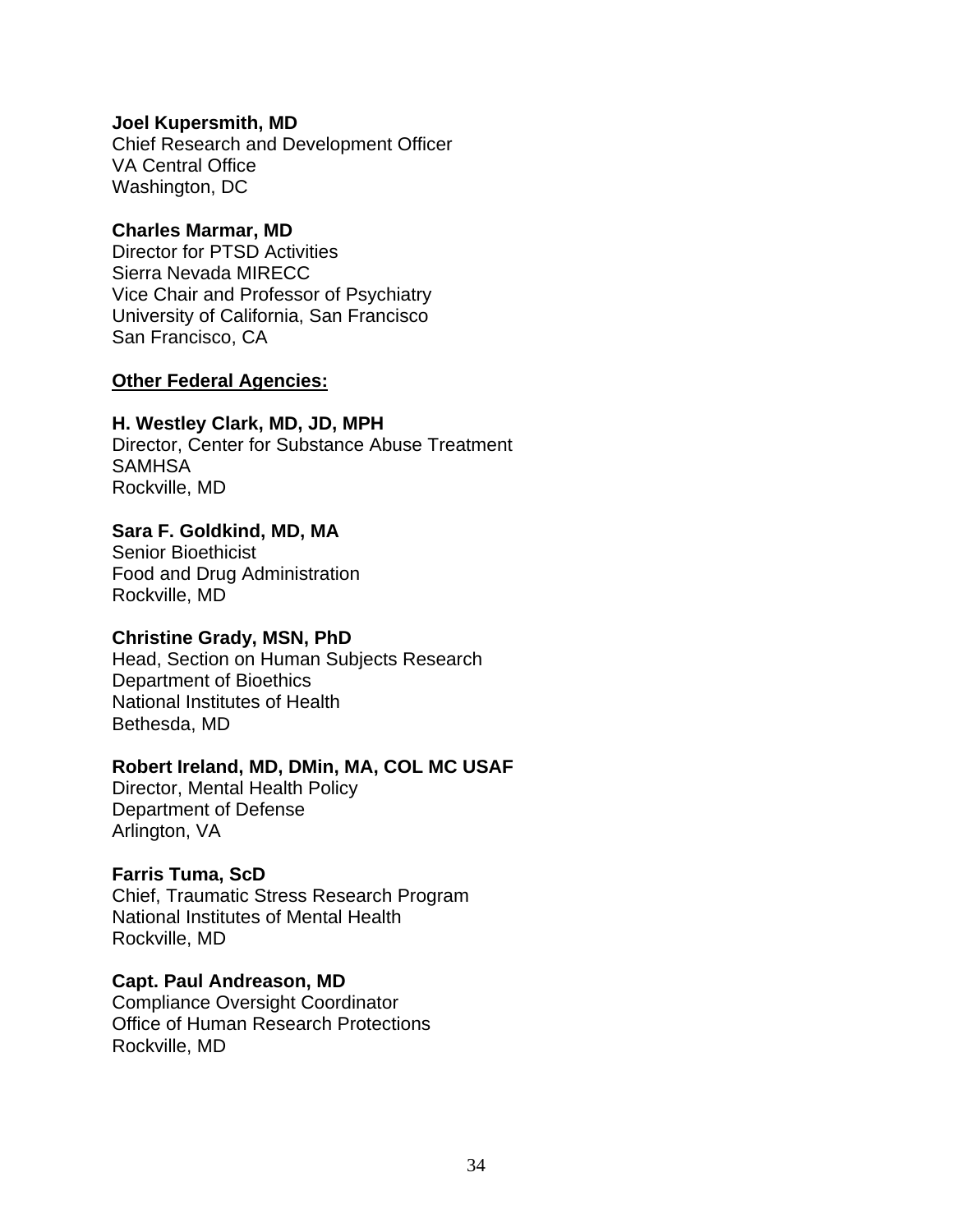#### **Staff:**

#### **Sherrie Hans, PhD**

Deputy Chief Ethics in Health Care Officer National Center for Ethics in Health Care VA Central Office Washington, DC

#### **Douglas P. Olsen, RN, PhD**

Nurse Ethicist National Center for Ethics in Health Care VA Central Office Washington, DC

**OUTSIDE EXPERTS:** The following outside experts will be invited to provide testimony to the work group and/or feedback on the draft recommendations put forward by the work group. The Ethics Center may also hire outside experts on a temporary basis to conduct work and produce draft documents on behalf of the workgroup and otherwise act as staff to the Committee.

#### **Paul S. Appelbaum, MD**

Professor of Psychiatry Director, Division of Psychiatry, Law and Ethics Department of Psychiatry Columbia University College of Physicians and Surgeons New York, NY

#### **Arthur Caplan, PhD**

Director, Center for Bioethics University of Pennsylvania Philadelphia, PA

#### **Thomas A. Mellman, MD**

Professor and Vice Chair for Research Department of Psychiatry Howard University Washington, DC

#### **David Matcher, MD**

Director and Professor of Medicine Center for Clinical Health Policy Research Duke University Durham, NC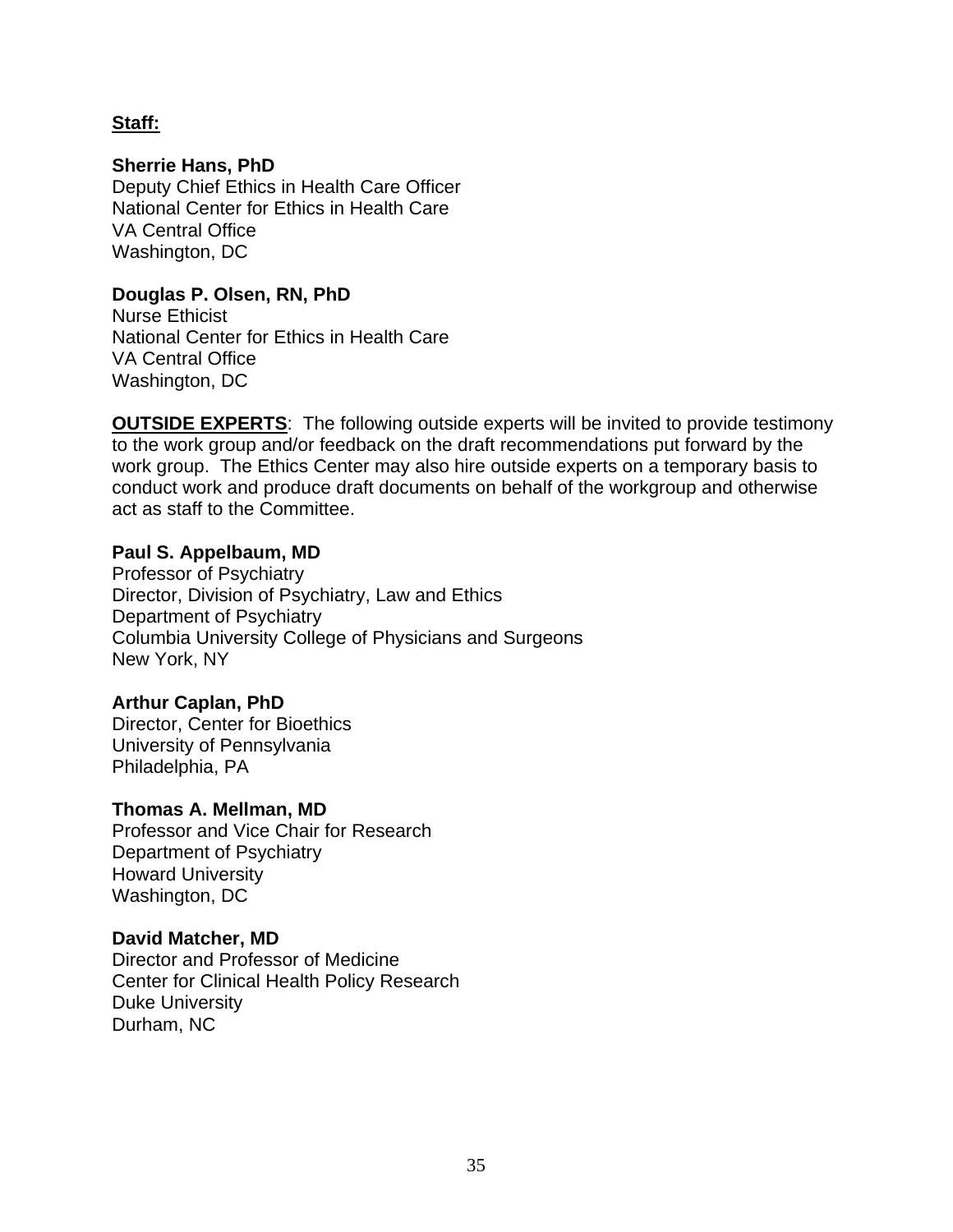## **John H. Mather, MD, CIP, FACPE**

President, Uni-CORN LLC 233 B Constitution Ave., NE Washington, DC 20002

#### **David H Strauss, MD**

Chairman, IRB at NY State Psychiatric Institute Co-Chair, OHRP's Subcommittee on Inclusion of Individuals with Impaired Decision-Making in Research (SIIIDR) New York, NY

#### **Thomas H. Murray, PhD**

President, The Hastings Center Garrison, NY

**VHA EXPERTS**: The following internal experts will be invited to provide testimony to the work group and/or feedback on the draft recommendations put forward by the work group.

#### **Alfonso R. Batres, PhD, MSSW**

Chief Readjustment Counseling Officer VA Central Office Washington, DC

# **Matthew Friedman, MD, PhD**

Executive Director National Center for PTSD White River Junction, VT

#### **Ira Katz, MD, PhD**

Deputy Chief Patient Care Services Officer for Mental Health VA Central Office Washington, DC

# **Joan P. Porter, MSC, DPA, MPH, CIP, CIPP/G**

Deputy Chief Officer, Office of Research Oversight VA Central Office Washington, DC

**MEMBERS RESPONSIBILITY**: Work group members will deliberate together and provide consensus recommendations to the USH on the following questions:

1. Is it ethically permissible for VHA to support the conduct of research on veterans with PTSD?

2. Are veterans with a diagnosis of PTSD considered "vulnerable" for the purpose of applying guidelines for the protection of human subjects in research?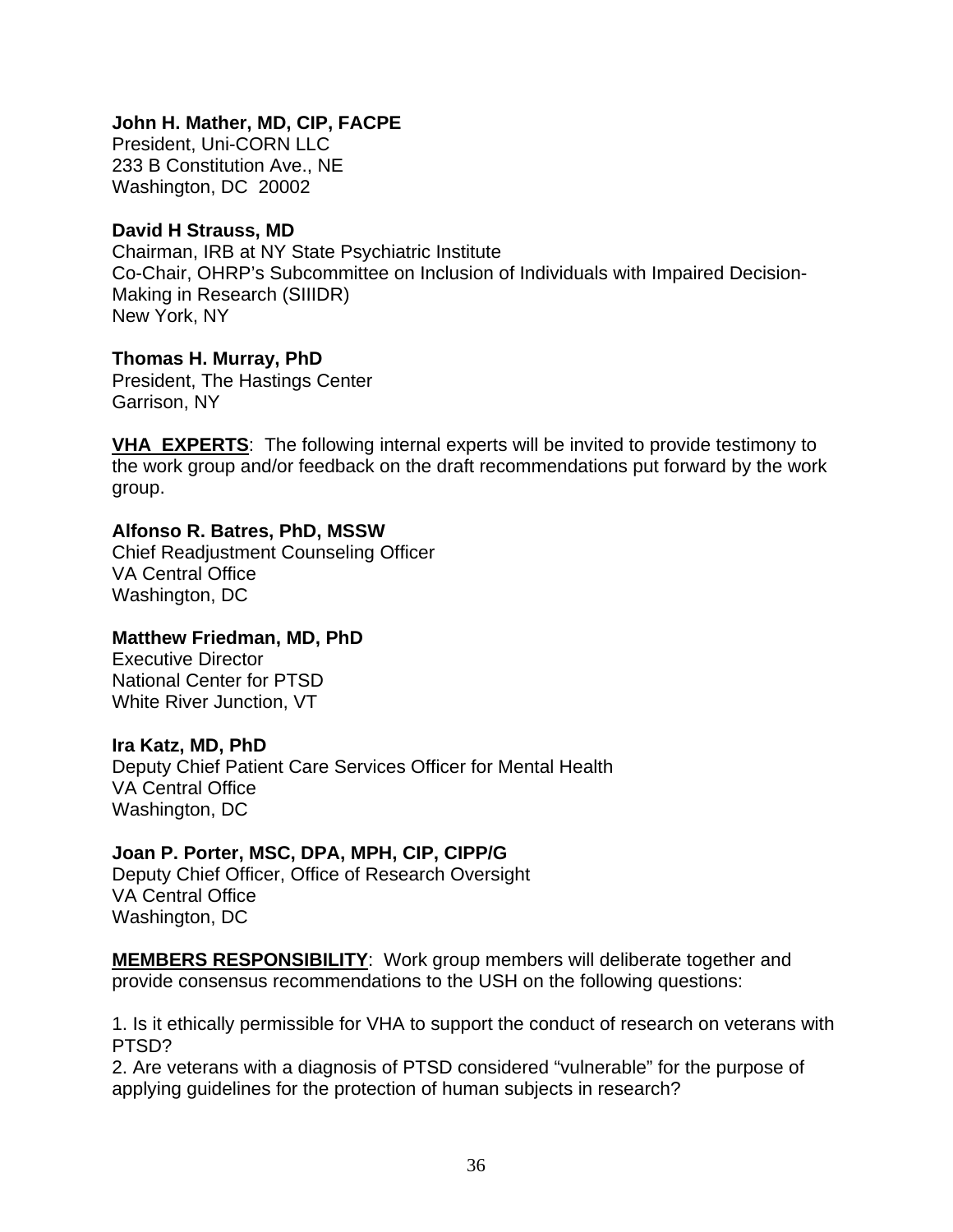3. Should veterans with a diagnosis of PTSD be afforded specific considerations and/or extra protections under VHA guidance to protect human subjects in research?

- c. If yes, what criteria would trigger the application of these special considerations and extra protections?
- d. If yes, what specific considerations and extra protections should be afforded, and what mechanism would be used to implement them?

**ADMINISTRATIVE SUPPORT RESPONSIBILITY**: VA members of the work group will be provided administrative support from the Ethics Center. Other federal employees will depend on administrative support from his/her parent agency. Non-federal participants (experts) will be responsible for providing their own administrative support but will be reimbursed for approved travel costs and paid a modest honorarium for their participation.

\_\_\_\_\_\_\_\_\_\_\_\_\_\_\_\_\_\_\_\_\_\_\_\_\_\_\_\_\_\_\_\_\_\_\_ \_\_\_\_\_\_\_\_\_\_\_\_\_\_\_\_\_\_\_\_\_\_\_\_\_\_\_\_\_\_

\_\_\_\_\_\_\_\_\_\_\_\_\_\_\_\_\_\_\_\_\_\_\_\_\_\_\_\_\_\_\_\_\_\_\_ \_\_\_\_\_\_\_\_\_\_\_\_\_\_\_\_\_\_\_\_\_\_\_\_\_\_\_\_\_\_

# **CONCUR / NON-CONCUR**:

Michael J. Kussman, MD, MS, MACP Date Under Secretary for Health Veterans Health Administration

# **APPROVED / DISAPPROVED**:

James B. Peake, M.D. Date **Secretary** Department of Veterans Affairs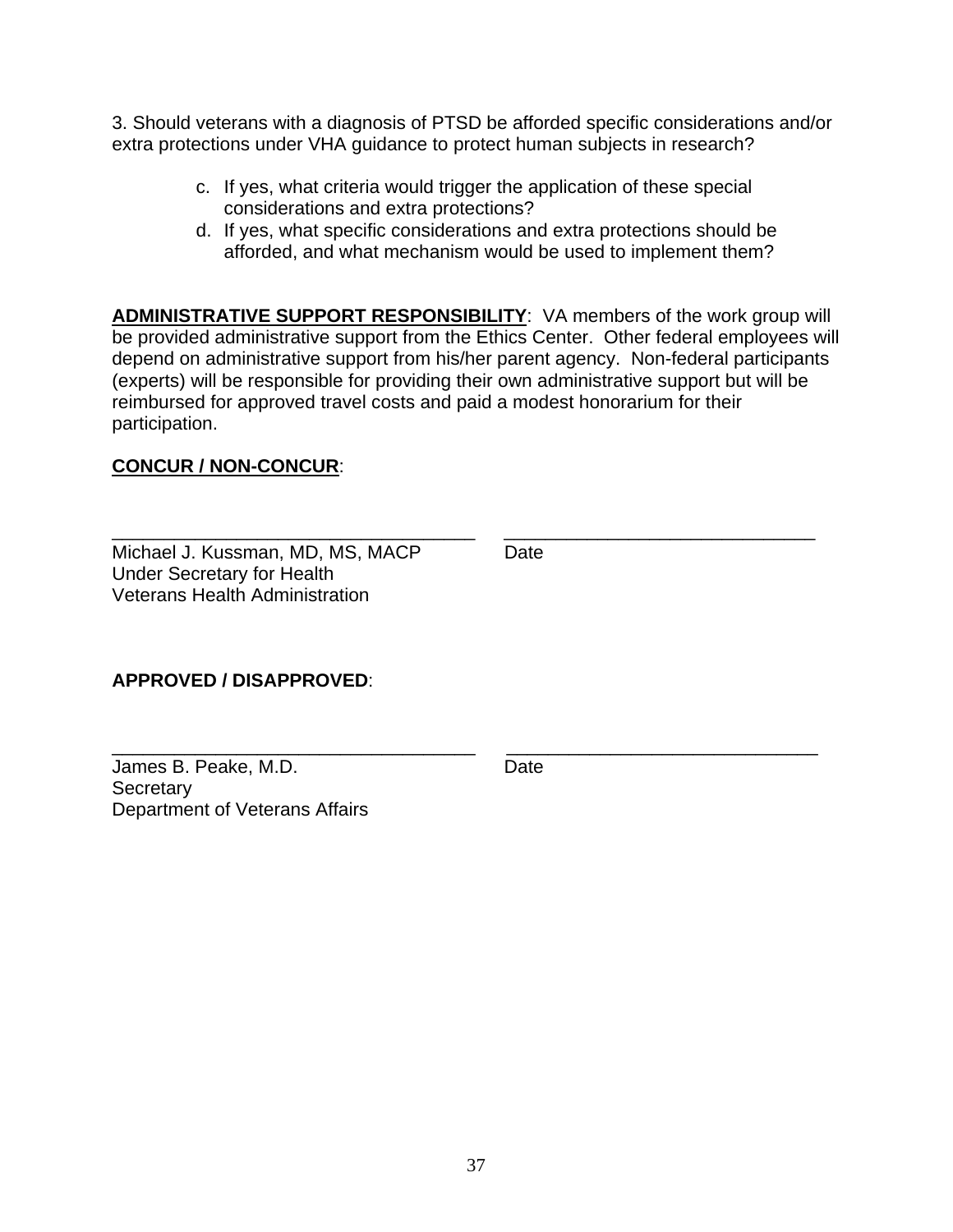# **APPENDIX B**

# **Human Research Protection in VA**

The Department of Veterans Affairs has long been at the forefront of human research protection. Decades ago, VA created Human Rights Committees to protect the rights and welfare of individuals volunteering to participate in VA studies. In 2003 the VA Office of Research Compliance and Assurance became the Office of Research Oversight (ORO), and the VA Office of Research and Development (ORD) created the Program for Research Integrity Development and Education (PRIDE) to enhance protections for VA human research subjects.

VA has increased funding for human research protection activities performed by ORO and ORD from approximately \$7.8 million in FY 2003, \$10.5 million in FY 2007, and a projected \$12.8 million in FY 2008. In addition, VA currently spends an estimated \$14 million per year for local VA facilities' human research protection activities.

# **Program for Research Integrity Development and Education (PRIDE)**

PRIDE is responsible for:

#### **1) Developing policy on human research protection, and providing guidance on the ethical principles of human research to employees at all VA facilities that perform human research**

PRIDE has provided guidance in many forms as listed under guidance, training and education below. PRIDE staff are continuously available to answer phone and email questions from the field and, when appropriate, perform site visits. It also posts relevant resources on its web site at [http://www.research.va.gov/programs/pride/default.cfm.](http://www.research.va.gov/programs/pride/default.cfm)

In July 2003, PRIDE published VHA Handbook 1200.5, *Requirements for the Protection of Human Subjects in Research*. This handbook is currently being revised.

Other policies from ORD include the following Directives:

2003-031, *Establishment of a Facility Human Protections Program.* This directive requires that VA facilities cannot accept industry grants, including grants funded through nonprofit corporations (NPCs), that are not sufficiently funded to support the Facility Human Protections Program.

2007-040, *Appointment of Facility Information Security Officer (ISO) and Privacy Officer to the Institutional Review Board (IRB or the Research and Development (R&D) Committee.*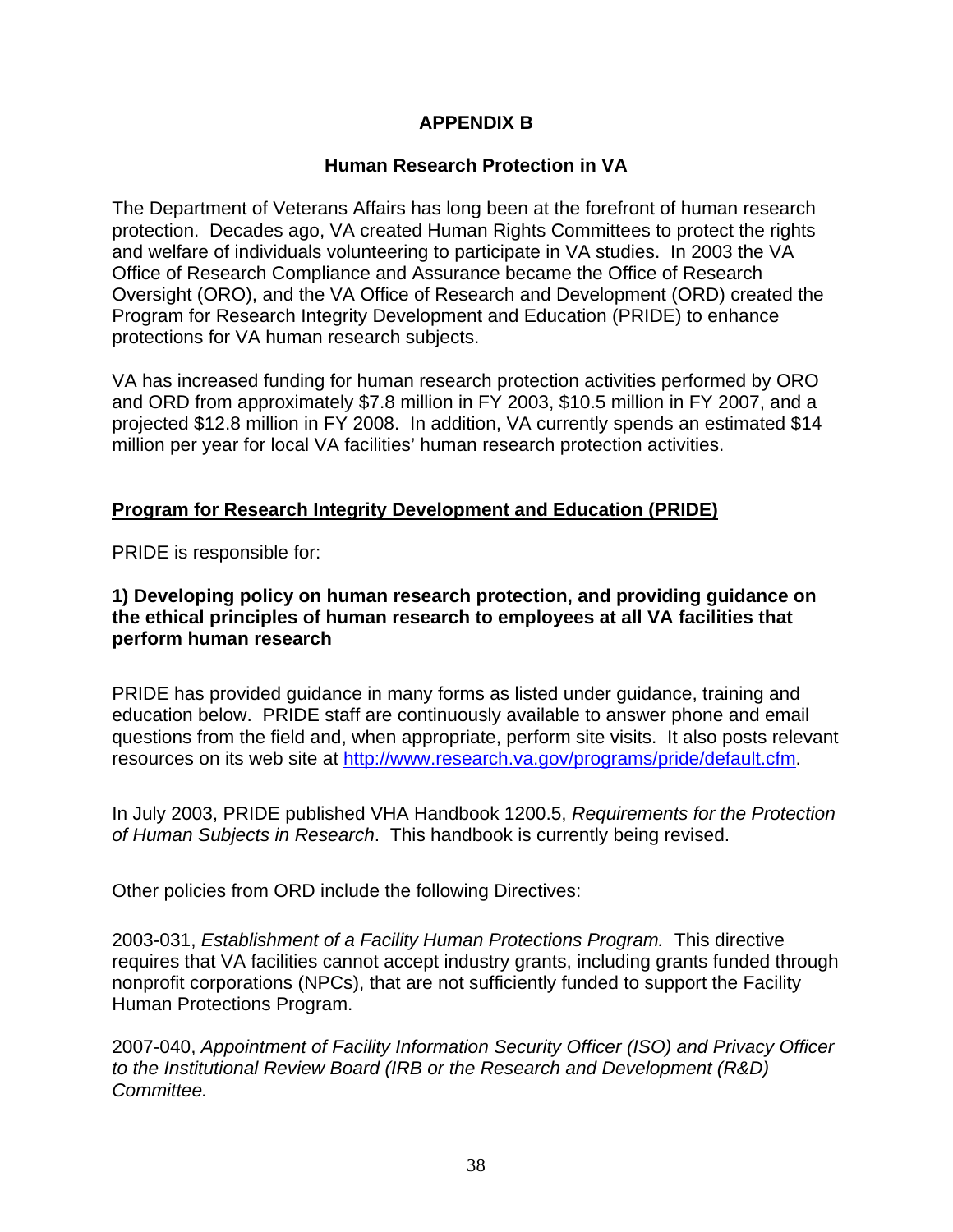2008-064 *Research Compliance Officers and the Auditing of VHA Human Subjects Research to Determine Compliance with Applicable Laws, Regulations, and Policies*

2008-014, *Auditing of VHA Human Subjects Research to Determine Compliance with Applicable Laws, Regulations, and Policies*. (In concurrence as of October 31, 2008, WebCIMS #410135).

2008-072 *Notification of Research Personnel about VA Pharmacy Benefits Management (PBM) Safety Issues and Adverse Events Related to Interventional Human Subjects Research Studies*

2008-079 *Research Participant Outreach Program* (In concurrence as of October 31, 2008, WebCIMS # 410654 as of 10/31/2008).

## **2) Providing guidance, training and education in human research protection throughout VA**

ORD requires annual training in both human subjects protection and Good Clinical Practices (GCP) for all VA staff (e.g., investigators, research office staff, IRB members and staff, Research and Development Committee members and staff, etc.) who are involved in human research, with the exception of secretarial support. PRIDE's Center On Advice and Compliance Help (COACH) is responsible for creating the courses to fulfill this annual requirement. The following is a list of COACH guidance, training and educational programs on human research protection, research ethics and standards for protecting human subjects since its inception in 2003:

# **In-person Courses**

- **2009 ORD Local Accountability for Research Meeting.** January 13-14, 2009, meeting for all Medical Center Directors, Chiefs of Staff, ACOS/R&D, AO/R&D, and Research Compliance Officers of the 117 VA facilities that perform research. Estimate over 600 attendees.
- **Local Accountability for Research Meetings.** Fall and Winter 2007-08. ORD presented six 2-day meetings. There were 611 attendees.
- **Local Accountability for Human Research Protection at VA Facilities Meetings.** Fall and Winter 2006-07, PRIDE held four regional 2-day meetings. There were 336 attendees.
- **Human Research Protection Program (HRPP) 101 Course.** COACH presented eight 2-day courses on the basics of human research protection regulations, guidance, and implementation for individuals new to their human research protection responsibilities from Oct 2004 to June 2008. There were a total of 493 attendees. This course will be offered two times each year.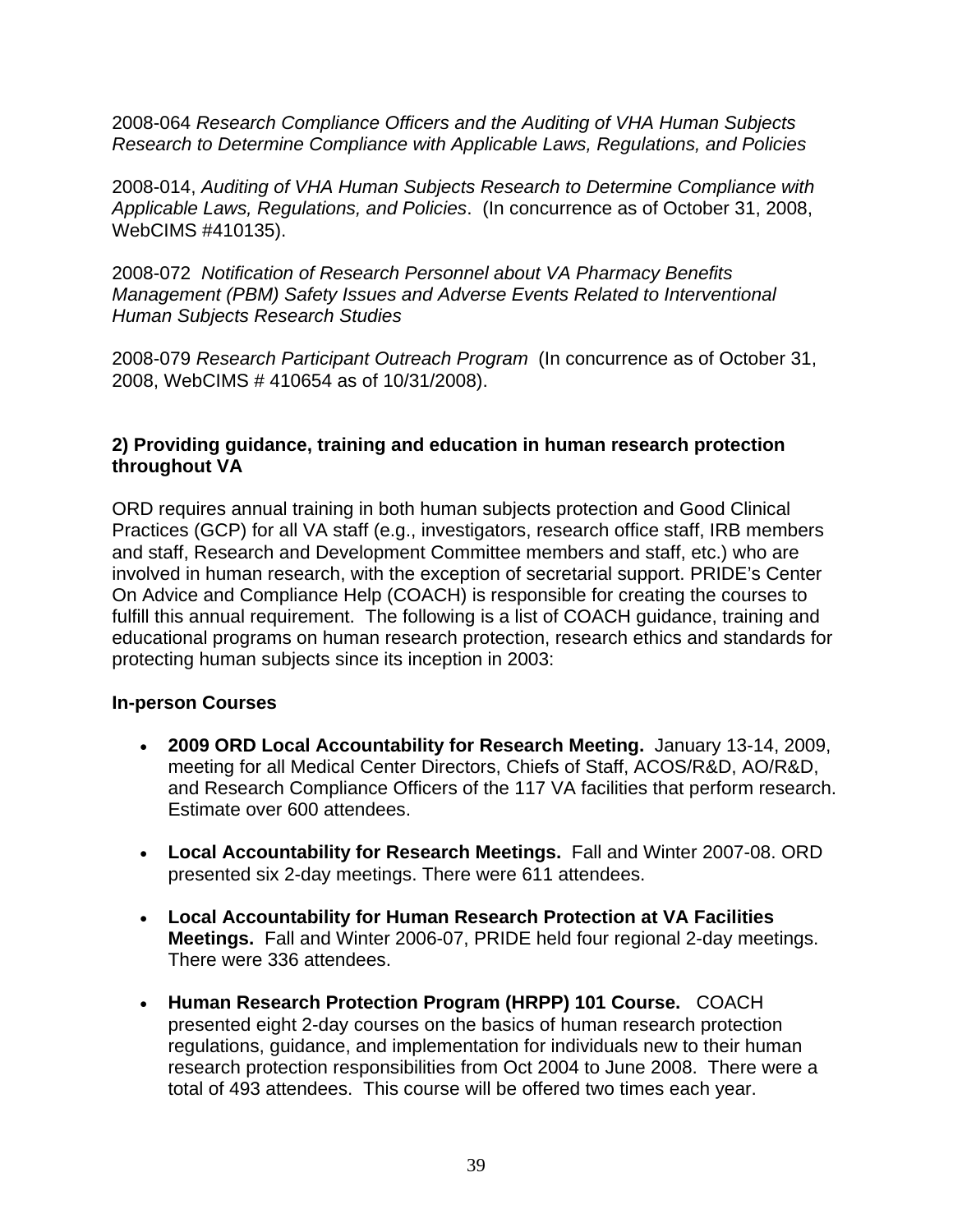- **Human Research Protection Program (HRPP) 201 Course.** COACH presented one 2-day course on more advanced human research protection regulations, guidance, and implementation for individuals with experience in human research protection on September 8-9, 2008. There were at total of 31 attendees. This course will be offered two times each year.
- **VA IRB Chair Meetings.** COACH held a one-day training meeting for VA IRB Chairs in November 2006 for 68 VA IRB Chairs, and a 2-day training meeting for IRB Chairs in April 2004 for 85 VA IRB Chairs.
- **Association for the Accreditation of Human Research Protection Programs (AAHRPP) Getting Started Meetings.** AAHRPP presented four one-day workshops to prepare VA facilities in 2006 and 2007 for the AAHRPP accreditation process. There were 294 attendees.
- **Research Compliance Officer (RCO) Training.** COACH presented a 2-day conference on human research protection for RCOs in Las Vegas, Sept 2005. There were 102 attendees.
- **Associate Chief of Staff for Research and Development (ACOS/R&D) Training.** COACH presented sessions on human research protection at the ACOS/R&D meeting in January 2004. There were 120 attendees.
- **Administrative Officer for Research and Development (AO/R&D), Research Compliance Officer and Research Pharmacist Training.** COACH presented sessions on human research protection at AO/R&D meetings in 2003 and February 2004. There were 346 attendees.
- **VA Day at Public Responsibility in Medicine and Research (PRIM&R).**  COACH presented a one-day conference on human research protection at the annual PRIM&R meeting in October 2004. There were 87 attendees.
- **ACE! (Accreditation Consulting Experts!) Human Research Protection Training.** COACH's ACE! Team presented four 2-day courses on human research protection using the National Committee for Quality Assurance (NCQA) standards as teaching tools in 2003 and 2004. There were 330 attendees.
- **Leadership Training.** COACH presented two VA Secretary-mandated Human Research Protection courses for VHA leadership in 2003. Attendees were VISN Directors, Medical Center Directors, Associate Medical Center Directors and Chiefs of Staff. There were 580 attendees.
- **Train-the-Trainer Course.** NCQA presented a 1.5-day course in September 2003 for PRIDE, the VHA Office of Research Oversight (ORO), and the field. There were 35 attendees.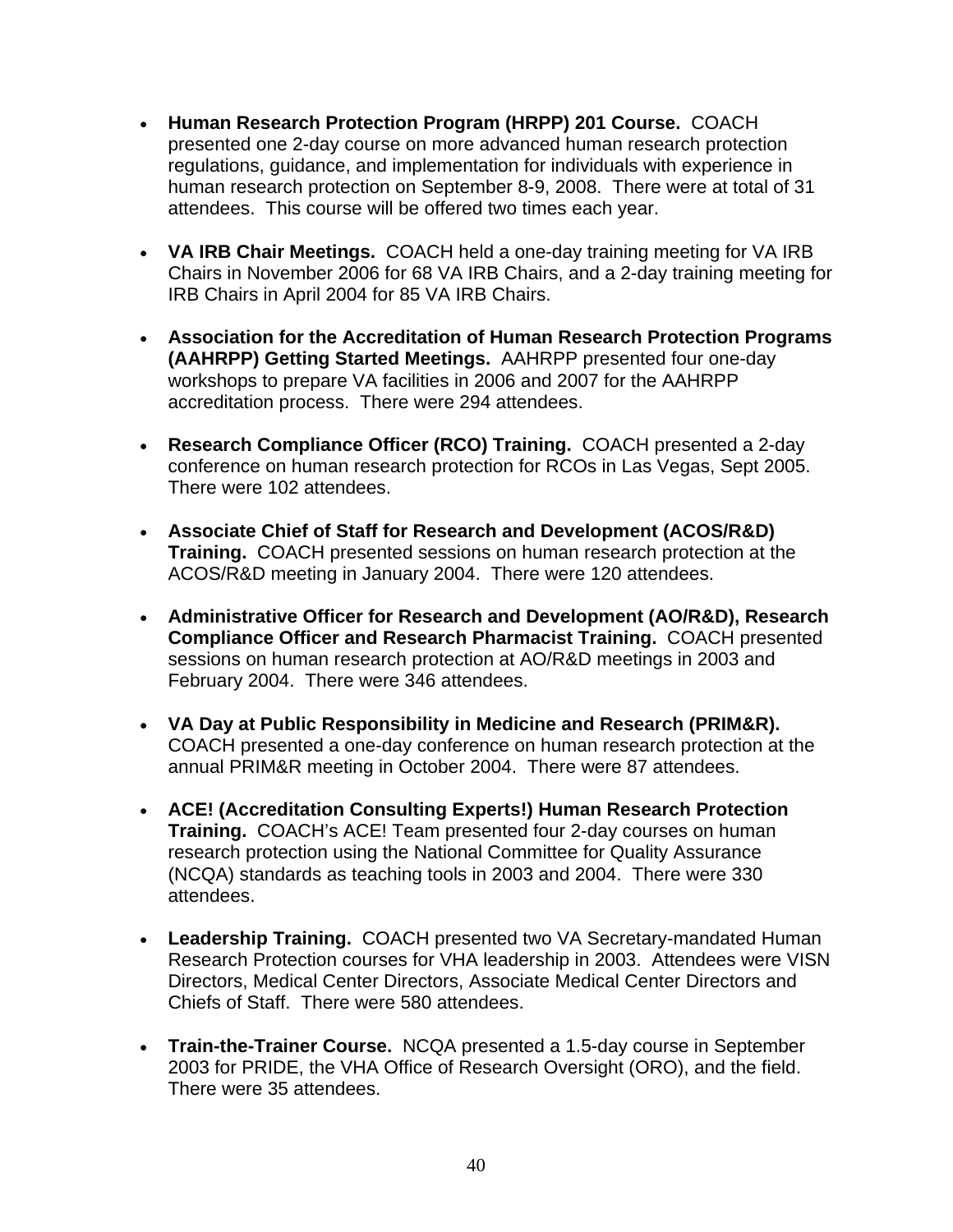# **Online Courses**

- **Good Clinical Practices (GCP) and Ethical Principles of Human Research Protection.** In 2003, COACH developed its first online course for annual training for VA staff involved in human research. It focused on GCP and the ethical principles of human research protection. At total of over 15,600 individuals completed the course within 90 days after it became available. Subsequently, COACH incorporated its GCP module into the national Collaborative IRB Training Initiatives (CITI) course. All GCP and Human Subjects Protection online training moved to CITI in January 2007. This has allowed co-registration with participating academic affiliates so that both sets of requirements can be fulfilled simultaneously. Each year since 2003, over 15,000 individuals have received course credits for online GCP and human research protection training.
- **VA Research Data Security and Privacy Course.** In February 2007, PRIDE developed a course in VA Research Data Security and Privacy. All VHA research personnel were mandated to take this course by June 12, 2007. It was offered via Webinar, in-person, and on-line through the Employee Education System (EES). There were 29,929 individuals completing this course.

# **Site Visits**

 Each year from 2004 through 2007, COACH conducted an average of 14 site visits to provide help for local human research protection programs.

#### **3) Ensuring that all VHA Human Research Protection Programs become accredited**

In 1999, Dr. Kenneth Kizer, VA's Under Secretary for Health, announced at a Congressional hearing that VA would "establish an external accreditation program for VA research involving human subjects." Currently, VA leads all federal agencies in obtaining accreditation of its HRPPs and is the only Federal agency that mandates accreditation.

From 2000 to 2005, VA had a contract with the National Committee for Quality Assurance (NCQA) to provide accreditation. From 2003 until the contract ended in 2005, 58 VA facilities' HRPPs providing services to 71 VA facilities with FWAs were accredited by NCQA.

After an open competitive contracting process, on December 1, 2005, the VA awarded the HRPP accreditation contract to the Association for the Accreditation of Human Research Protection Programs (AAHRPP). As of May 31, 2008, 112 of 117 VA facilities with FWAs were either accredited by AAHRPP or had submitted an application to AAHRPP. The five that have not submitted applications have new IRB arrangements and will undergo the AAHRPP process after the new arrangements have been in place for several months.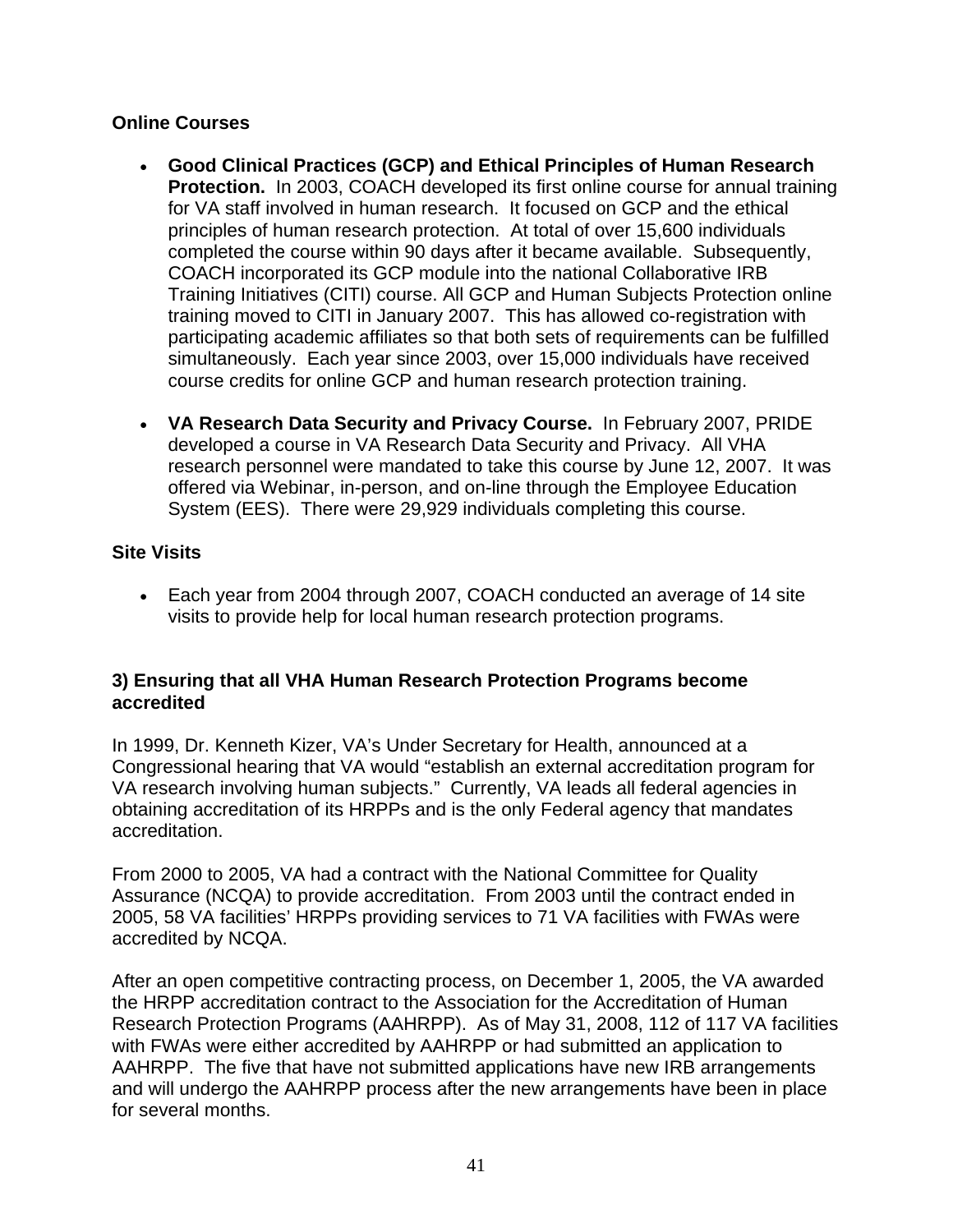As of September 12, 2008, AAHRPP has awarded accreditation to 58 VA facilities that provide HRPP services for a total of 72 VA facilities with FWAs. The VA is the only federal agency that mandates accreditation. In total, including VA facilities, AAHRPP has accredited 138 organizations covering over 600 entities.

# **4) Creating a VA Central IRB**

VA has created a Central IRB that reviewed its first project in August 2008. Its purpose is to improve the lives of veterans by enhancing the quality of human research protection in VA multi-site research projects. The VA Central IRB will provide expert ethical and scientific review of VA multi-site projects while ensuring local issues are addressed. By enhancing the efficiency of IRB review for these projects, it also has the potential to facilitate faster translation of research results to advancements in clinical care.

Other advantages of the VA Central IRB include:

- More efficient IRB approval of notices to be sent to research subjects (e.g., new information about the project, changes in the protocol or informed consent, etc.)
- Earlier identification of trends in adverse events
- Centralized investigator accountability

Currently, the VA Central IRB has 20 voting members, including 2 co-chairs, and 6 nonvoting members with expertise in privacy, the law, ethics, regulatory affairs, information security, and information systems. Four of the 20 VA Central IRB members are veterans.

PRIDE staff have conducted a series of Webinars to provide guidance to 58 local VA facilities on how they can use the VA Central IRB as one of their IRBs of record. To date, 26 facilities have completed the process of signing up to use the VA Central IRB as an IRB of record. PRIDE staff have conducted another series of Webinars designed to guide VA investigators on the VA Central IRB application process.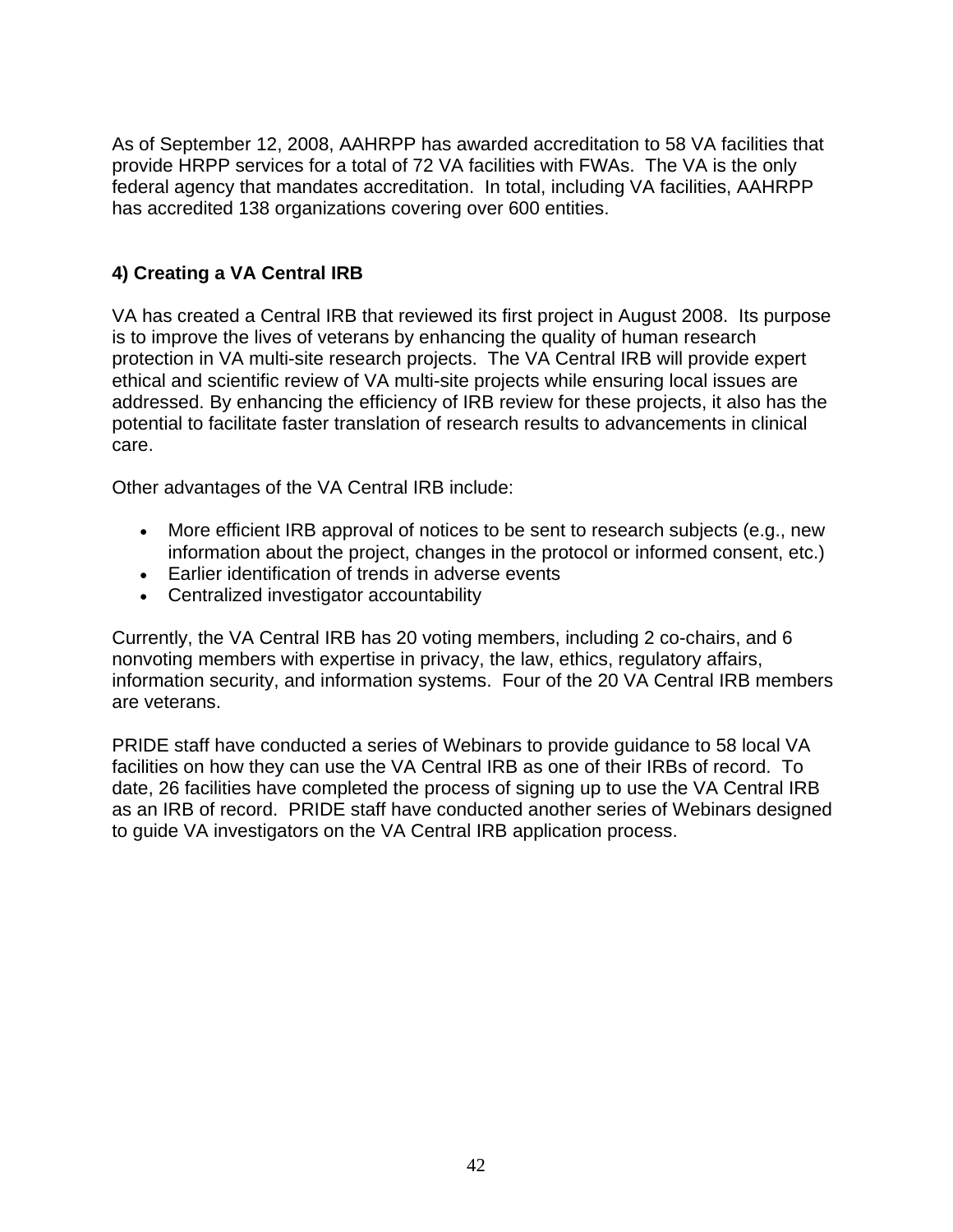# **APPENDIX C**

# **VA Research at the Forefront of Understanding PTSD**

# **(Excerpted from Dr. Marmar's Written Testimony to the Work Group)**

- VA investigators have played a major role in determining the course and complications and need for services for veterans with PTSD beginning with the landmark National Vietnam Veterans Readjustment Study, studies of PTSD and related problems in Persian Gulf War veterans, and more recently the rates of PTSD in returning Iraq and Afghanistan veterans.
- VA funded research has led to advancements in cognitive behavioral therapy, cognitive processing therapy, and group psychotherapy for PTSD.
- VA research has informed VA decision making in the allocation of clinical resources for the care of traumatized war veterans.
- VA research has established the impact of PTSD on the families of veterans.
- VA research experts were key members of the DSM-III, III-R and IV committees that established the diagnostic criteria for PTSD.
- VA supported research has led to advances in destigmatizing PTSD and related mental disorders in veterans, improving access to care, integration of mental health care into primary care, using technology including telemental health to bring care to underserved veterans in rural areas, and improving diagnostic screening and training of primary care and specialty care staff in VA to better co-manage PTSD.
- VA research has defined the evidence-based measures used to diagnose PTSD.
- VA research has advanced the understanding of the pathophysiology of PTSD, including the neurocircuitry of resilience and vulnerability to PTSD.
- VA research has helped to establish the importance of selective serotonin reuptake inhibitors, mood stabilizing agents, sedative hypnotics, and adrenaline blocking agents in the treatment of PTSD.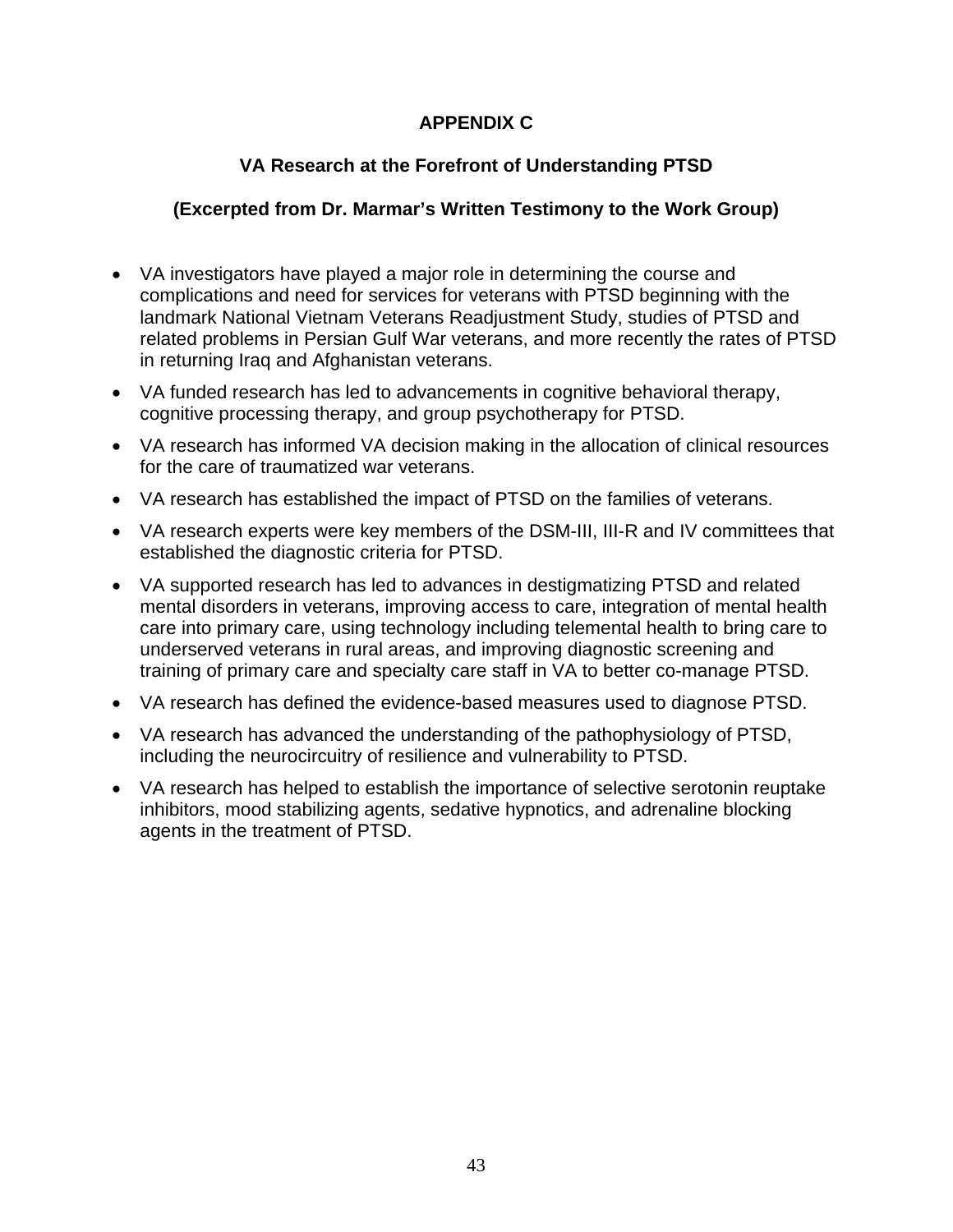# **APPENDIX D**

# **PTSD Diagnostic Criteria from DSM-IV-TR**

# **Diagnostic Criteria for 309.81 Post Traumatic Stress Disorder**

A. The person has been exposed to a traumatic event in which both of the following were present:

(1) the person experienced, witnessed, or was confronted with an event or events that involved actual or threatened death or serious injury, or a threat to the physical integrity of self or others.

(2) the person's response involved intense fear, helplessness, or horror. **Note:** In children, this may be expressed instead by disorganized or agitated behavior.

B. The traumatic event is persistently reexperienced in one (or more) of the following ways:

(1) recurrent and intrusive distressing recollections of the event, including images, thoughts, or perceptions. **Note:** In young children, repetitive play may occur in which themes or aspects of the trauma are expressed.

(2) recurrent distressing dreams of the event. **Note:** In children, there may be frightening dreams without recognizable content.

(3) acting or feeling as if the traumatic event were recurring (includes a sense of reliving the experience, illusions, hallucinations, and dissociative flashback episodes, including those that occur on awakening or when intoxicated). **Note:** In young children, trauma-specific reenactment may occur.

(4) intense psychological distress at exposure to internal or external cues that symbolize or resemble an aspect of the traumatic event.

(5) physiological reactivity on exposure to internal or external cues that symbolize or resemble an aspect of the traumatic event.

C. Persistent avoidance of stimuli associated with the trauma and numbing of general responsiveness (not present before the trauma), as indicated by three (or more) of the following:

(1) efforts to avoid thoughts, feelings, or conversations associated with the trauma.

(2) efforts to avoid activities, places, or people that arouse recollections of the trauma.

(3) inability to recall an important aspect of the trauma.

(4) markedly diminished interest or participation in significant activities.

(5) feeling of detachment or estrangement from others.

(6) restricted range of affect (e.g., unable to have loving feelings).

(7) sense of a foreshortened future (e.g., does not expect to have a career, marriage, children, or a normal life span).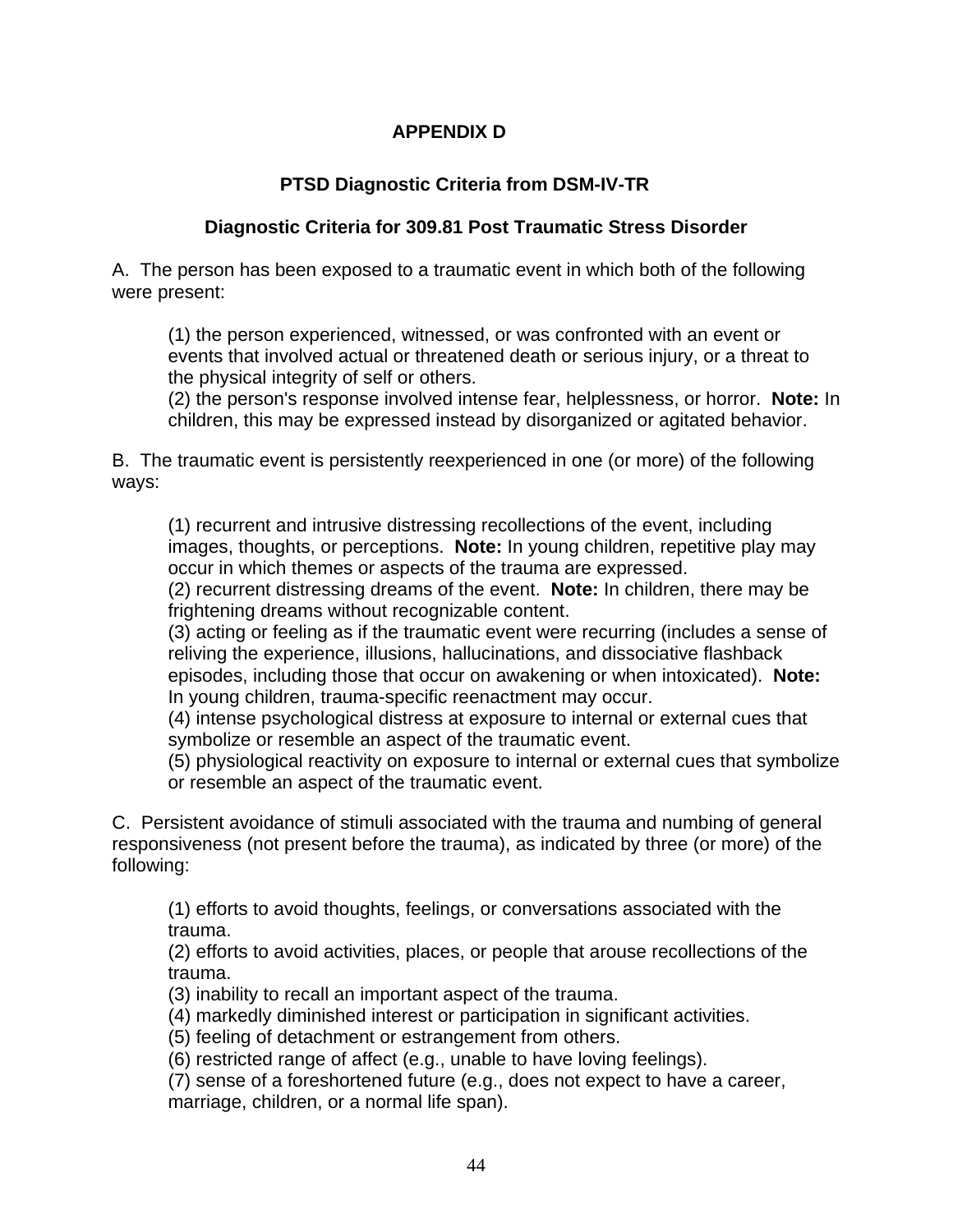- D. Persistent symptoms of increased arousal (not present before the trauma), as indicated by two (or more) of the following:
	- (1) difficulty falling or staying asleep.
	- (2) irritability or outbursts of anger.
	- (3) difficulty concentrating.
	- (4) hypervigilance.
	- (5) exaggerated startle response.

E. Duration of the disturbance (symptoms in Criteria B, C, and D) is more than 1 month.

F. The disturbance causes clinically significant distress or impairment in social, occupational, or other important areas of functioning.

*Specify* if:

**Acute:** if duration of symptoms is less than 3 months

**Chronic:** if duration of symptoms is 3 months or more

*Specify* if:

**With Delayed Onset:** if onset of symptoms is at least 6 months after the stressor

Copyright © 2000 American Psychiatric Association. All rights reserved.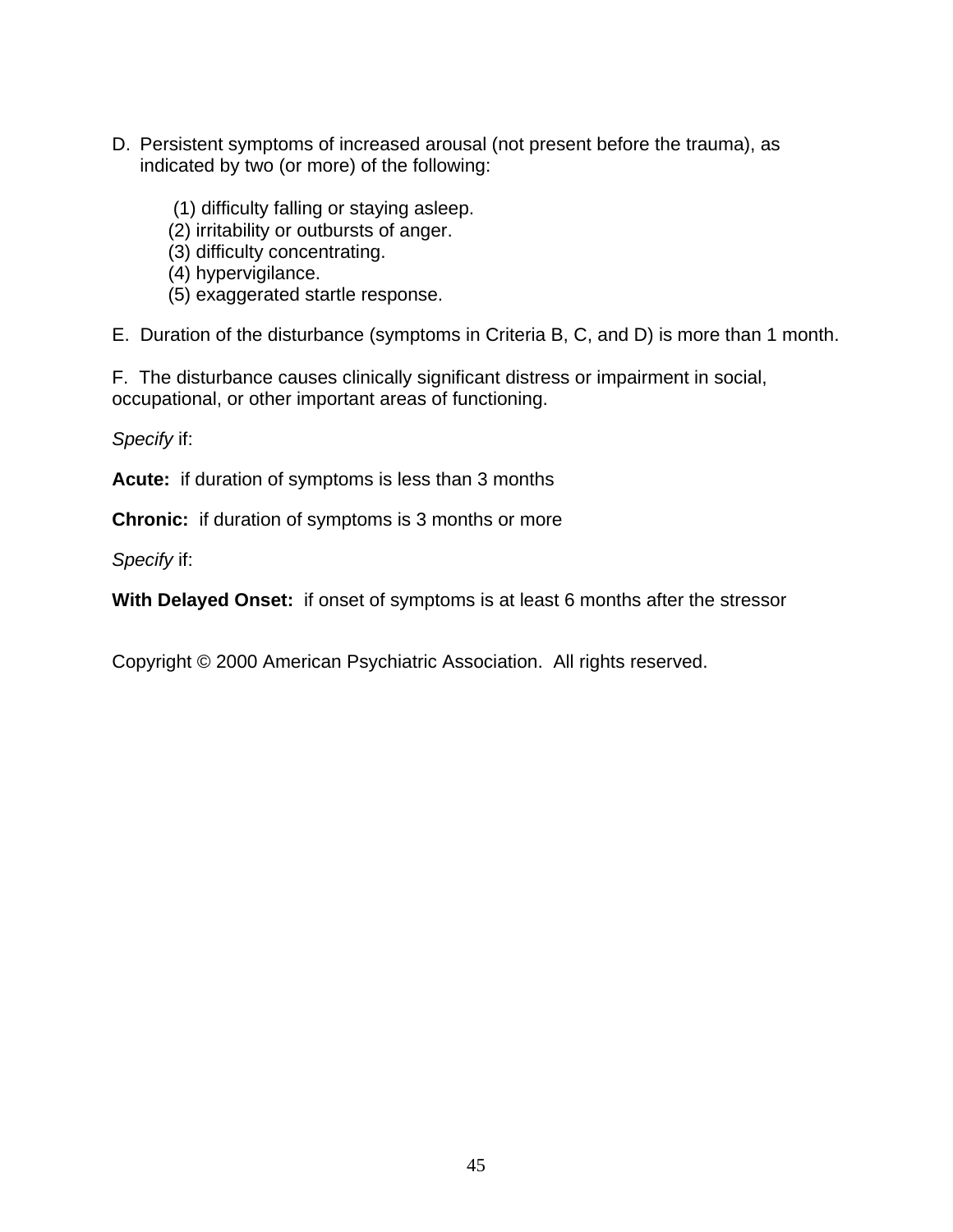# **APPENDIX E**

# **Variations in Functional Impairment in Vietnam Veterans with PTSD**

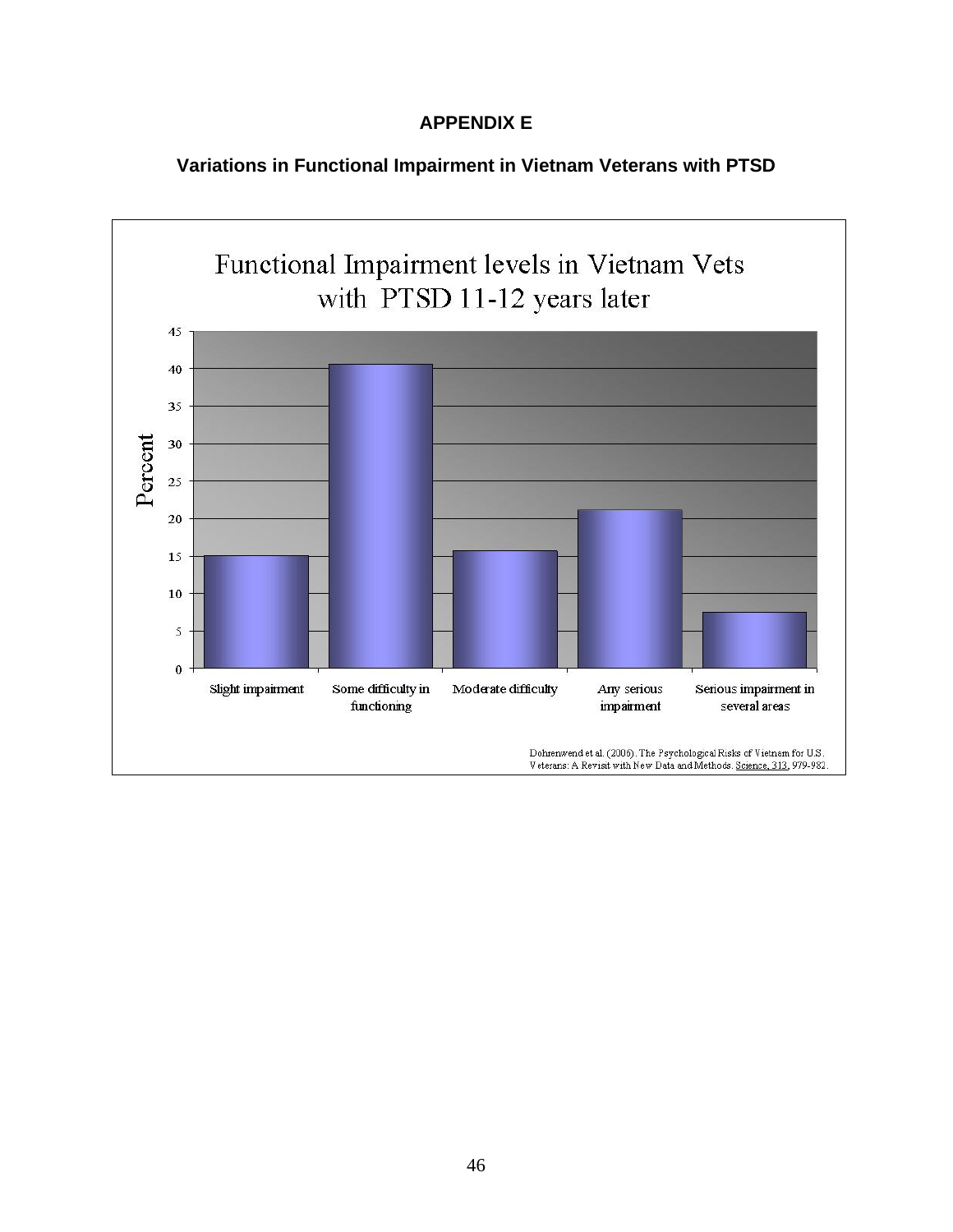## **APPENDIX F**



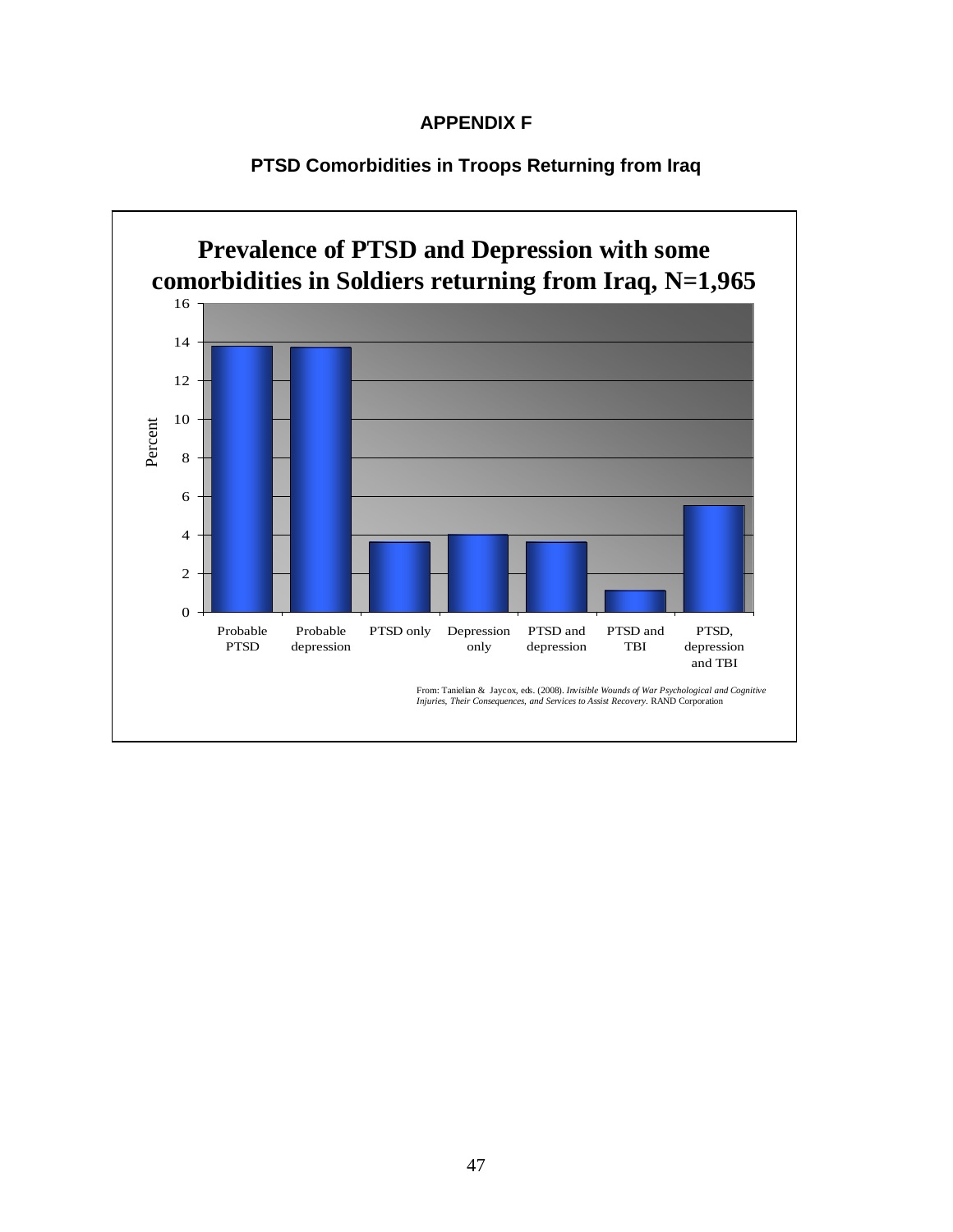|                 | 10 Department of Veterans Affairs                                             |                          |             |                                               |  | <b>CONCURRENCE AND SUMMARY SHEET</b>                             |                             |
|-----------------|-------------------------------------------------------------------------------|--------------------------|-------------|-----------------------------------------------|--|------------------------------------------------------------------|-----------------------------|
|                 | SUBJECT: Report and recommentdations of the Work Group on PTSD and Vulnerable |                          |             |                                               |  | NAME OF ADDRESSEE (For Correspondence Only)                      |                             |
|                 | Populations in Research                                                       |                          |             |                                               |  |                                                                  |                             |
|                 |                                                                               |                          |             |                                               |  | TO BE COMPLETED BY EXECUTIVE SECRETARIAT (001B)                  |                             |
| <b>REMARKS</b>  |                                                                               |                          |             | <b>NAME OF REVIEWER</b><br><b>CONTROL NO.</b> |  |                                                                  |                             |
|                 |                                                                               |                          |             |                                               |  | <b>CONCURRENCES - TO BE DETERMINED BY THE ORIGINATING OFFICE</b> |                             |
| <b>CONCUR-</b>  | <b>TITLE OR</b>                                                               | <b>MAIL</b>              |             | <b>SIGNATURES</b>                             |  |                                                                  |                             |
| <b>RENCE</b>    | <b>ORGANIZATIONAL</b>                                                         | <b>ROUTING</b>           | <b>DATE</b> | <b>CONCURRENCE</b>                            |  | <b>NONCONCURRENCE</b>                                            | <b>DATE</b>                 |
| <b>REQUIRED</b> | <b>ELEMENT</b>                                                                | <b>SYMBOL</b>            | $_{\rm IN}$ |                                               |  |                                                                  | OUT                         |
| $\mathbf{x}$    | VETERANS HEALTH ADMINISTRATION                                                | 10                       |             |                                               |  |                                                                  |                             |
|                 | VETERANS BENEFITS ADMINISTRATION                                              | 20                       |             |                                               |  |                                                                  |                             |
|                 | NATIONAL CEMETERY ADMINISTRATION                                              | 40                       |             |                                               |  |                                                                  |                             |
|                 | <b>INSPECTOR GENERAL</b>                                                      | 50                       |             |                                               |  |                                                                  |                             |
|                 | <b>ASSISTANT SECRETARY FOR PUBLIC</b><br>AND INTERGOVERNMENTAL AFFAIRS        | 002                      |             |                                               |  |                                                                  |                             |
|                 | <b>ASSISTANT SECRETARY FOR MANAGEMENT</b>                                     | 004                      |             |                                               |  |                                                                  |                             |
|                 | <b>ASSISTANT SECRETARY FOR</b><br><b>INFORMATION AND TECHNOLOGY</b>           | 005                      |             |                                               |  |                                                                  |                             |
|                 | <b>ASSISTANT SECRETARY FOR HUMAN</b><br>RESOURCES AND ADMINISTRATION          | 006                      |             |                                               |  |                                                                  |                             |
|                 | ASSISTANT SECRETARY FOR POLICY,<br>PLANNING, AND PREPAREDNESS                 | 008                      | $\epsilon$  |                                               |  |                                                                  |                             |
|                 | <b>ASSISTANT SECRETARY FOR</b><br>CONGRESSIONAL & LEGISLATIVE AFFAIRS         | 009                      |             |                                               |  |                                                                  |                             |
|                 | <b>BOARD OF VETERANS' APPEALS</b>                                             | 01                       |             |                                               |  |                                                                  |                             |
|                 | <b>GENERAL COUNSEL</b>                                                        | 02                       |             |                                               |  |                                                                  |                             |
|                 | <b>BOARD OF CONTRACT APPEALS</b>                                              | 09                       |             |                                               |  |                                                                  |                             |
|                 | VETERANS SERVICE ORGANIZATION LIAISON                                         | 00C                      |             |                                               |  |                                                                  |                             |
|                 | <b>WHITE HOUSE LIAISON</b>                                                    | <b>WHL</b>               |             |                                               |  |                                                                  |                             |
| $\mathbf{x}$    | OFFICE OF RESEARCH AND DEVELOPMENT                                            | 12                       |             | O'Leary                                       |  |                                                                  | 11/13/08                    |
| $\mathbf{x}$    | OFFICE OF RESEARCH OVERSIGHT                                                  | 10 <sub>R</sub>          |             | <b>Tom Puglisi</b>                            |  |                                                                  | 11/05/08                    |
| X               | <b>READJUSTMENT COUNSELING</b>                                                | 15                       |             | <b>Charles Flora</b>                          |  |                                                                  | 11/17/08                    |
| X               | PATIENT CARE SERVICES, MENTAL HEALTH                                          | 11                       |             | <b>Stanlie Daniels</b>                        |  |                                                                  | 11/14/08                    |
|                 |                                                                               | $\mathfrak{O}$ $\Lambda$ |             | /s/ Gerald Cross                              |  |                                                                  | $\mathcal{F}_{\mathcal{A}}$ |
|                 |                                                                               |                          |             |                                               |  |                                                                  |                             |

|                     |                    |                  | <b>ACTION BY OFFICE OF THE SECRETARY (Do NOT use for Correspondence)</b> |      |  |
|---------------------|--------------------|------------------|--------------------------------------------------------------------------|------|--|
| <b>ACTION TAKEN</b> |                    | <b>SIGNATURE</b> |                                                                          | DATE |  |
| <b>APPROVED</b>     | <b>DISAPPROVED</b> |                  |                                                                          |      |  |
|                     |                    |                  |                                                                          |      |  |

**VAFORM** 

**<sup>2003</sup>(RS) 4265**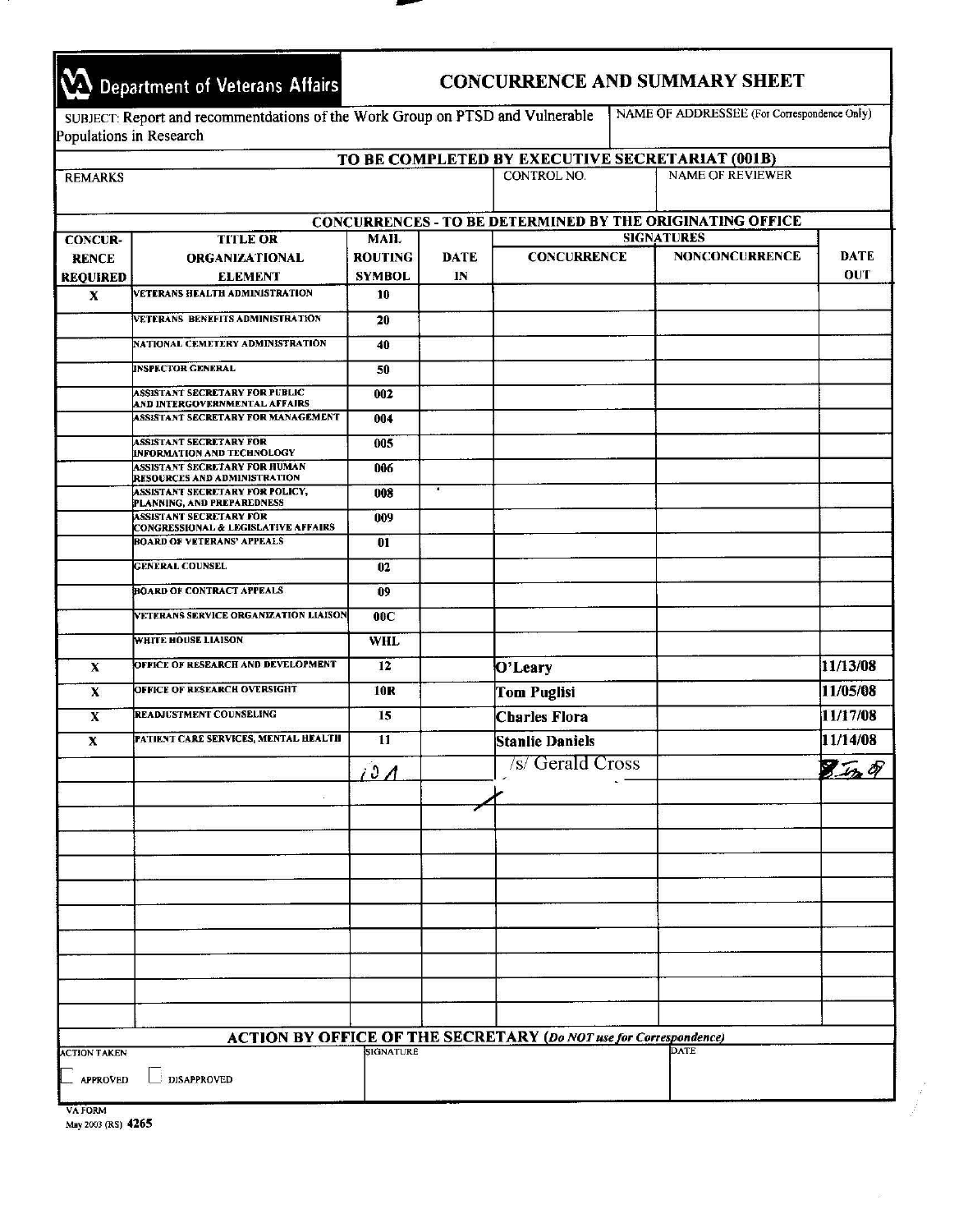# **Department of Veterans Affairs**

# **Memorandum**

Date: February 5, 2009

- **Frm:** Chief Ethics in Health Care Officer (10E)
- **SU":** Work Group on PTSD and Vulnerable Populations in Research
- To: Under Secretary for Health (10)
	- 1. I am pleased to submit for your information and review, the report and recommendations of the work group on Post Traumatic Stress Disorder (PTSD) and Vulnerable Populations in Research. VHA's response plan to the recommendations of the work group is attached to this memo.
	- 2. The work group, initiated at the request of the Secretary of Veterans Affairs, met three times from September 2008 to October 2008 to examine the ethical concerns regarding the inclusion of veterans with PTSD in research at the Veterans Health Administration (VHA). The work group consisted of nine federal employees from within VHA and other federal agencies, including the Food and Drug Administration, the National Institutes of Health, and the Department of Defense.
	- 3. The work group concluded that it is essential to do research in VHA on PTSD and that it is ethical to include veterans with PTSD in research. Suggestions are offered for ways to ensure VA applies protections for these veterans when it is appropriate to trigger such protections.
	- 4. The report and its recommendations were approved by the full work group on October 31,2008. The report and VHA response plan was approved in concurrence on November 21,2008, by the Office of Research and Development, the Office of Research Oversight, Patient Care Services (Mental Health), and the Office of Readjustment Counseling.
	- 5. The National Center for Ethics in Health Care requests that the Under Secretary for Health accept the report of the work group and approve the response plan, summarized in the attachment to this memo.

/s/ Ellen Fox

Ellen Fox. MD